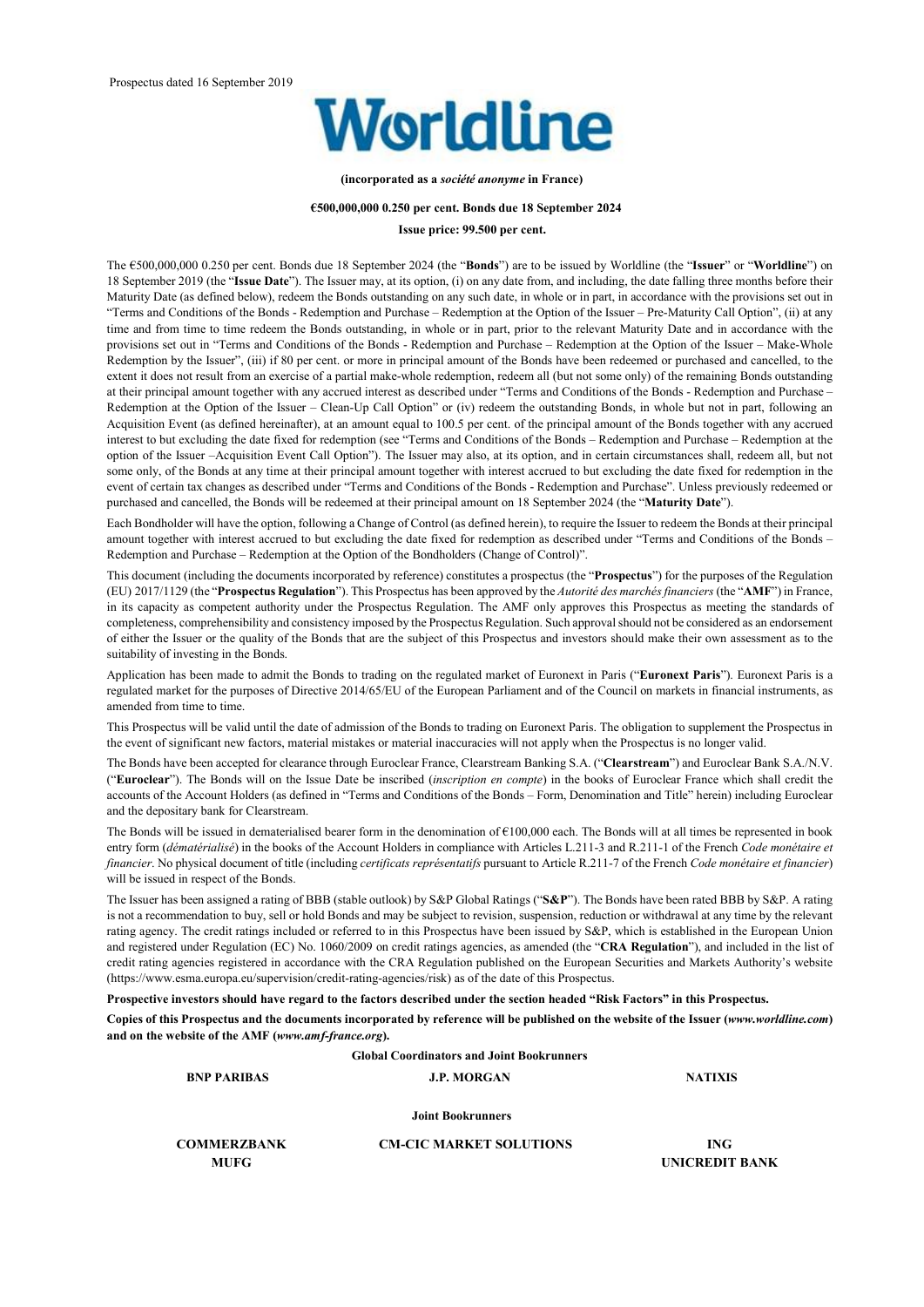*This Prospectus comprises a prospectus for the purposes of the Prospectus Regulation.* 

*This Prospectus does not constitute an offer of, or an invitation by or on behalf of, the Issuer or the Joint Bookrunners (as defined in "Subscription and Sale" herein) to subscribe or purchase any of the Bonds.* 

*The distribution of this Prospectus and the offering or the sale of the Bonds in certain jurisdictions may be restricted by law or regulation. The Issuer and the Joint Bookrunners do not represent that this Prospectus may be lawfully distributed, or that any Bonds may be lawfully offered or sold, in compliance with any applicable registration or other requirements in any such jurisdiction, or pursuant to an exemption available thereunder, or assume any responsibility for facilitating any such distribution, offering or sale. Accordingly, no Bond may be offered or sold, directly or indirectly, and neither this Prospectus nor any offering material may be distributed or published in any jurisdiction, except under circumstances that will result in compliance with any applicable laws and regulations. Persons into whose possession this Prospectus comes are required by the Issuer and the Joint Bookrunners to inform themselves about and to observe any such restrictions.* 

*For a description of further restrictions on offers and sales of Bonds and the distribution of this Prospectus, see "Subscription and Sale" herein.* 

*No person is or has been authorised to give any information or to make any representations other than those contained in this Prospectus and, if given or made, such information or representations must not be relied upon as having been authorised by, or on behalf of, the Issuer or the Joint Bookrunners. The delivery of this Prospectus or any offering or sale of Bonds at any time does not imply (i) that there has been no change with respect to the Issuer or the Issuer and its consolidated subsidiaries taken as a whole (the "Group") since the date hereof and (ii) that the information contained or incorporated by reference in it is correct as at any time subsequent to its date.* 

*Neither the delivery of this Prospectus nor any sale made in connection herewith shall, under any circumstances, create any implication that there has been no change in the affairs of the Issuer or the Group, since the date hereof or the date upon which this Prospectus has been most recently amended or supplemented or that there has been no adverse change in the financial position of the Issuer and/or the Group since the date hereof or the date upon which this Prospectus has been most recently amended or supplemented or that the information contained in it or any other information supplied in connection with the Bonds is correct as of any time subsequent to the date on which it is supplied or, if different, the date indicated in the document containing the same.* 

*The Joint Bookrunners have not separately verified the information contained herein. Accordingly, the Joint Bookrunners do not make any representation, express or implied, or accept any responsibility with respect to the accuracy or completeness of any of the information contained or incorporated by reference in this Prospectus. To the fullest extent permitted by law, the Joint Bookrunners accept no responsibility whatsoever for the information contained or incorporated by reference in this Prospectus or any other information provided by the Issuer in connection with the Bonds or their distribution or for any other statement, made or purported to be made by the Joint Bookrunners or on their behalf in connection with the Issuer or the issue and offering of the Bonds.* 

*Neither this Prospectus nor any other information supplied in connection with the Bonds or their distribution is intended to provide the basis of any credit or other evaluation or should be considered as a recommendation by the Issuer or the Joint Bookrunners that any recipient of this Prospectus or any other information supplied in connection with the Bonds or their distribution should purchase any of the Bonds. Each investor contemplating subscribing or purchasing Bonds should make its own independent investigation of the financial condition and affairs, and its own appraisal of the creditworthiness, of the Issuer or the Group.* 

*So far as the Issuer is aware, save as disclosed in this Prospectus, no person involved in the issue of the Bonds has an interest material to the offer.* 

*Potential purchasers and sellers of the Bonds should be aware that they may be required to pay taxes or other documentary charges or duties in accordance with the laws and practices of the country where the Bonds are*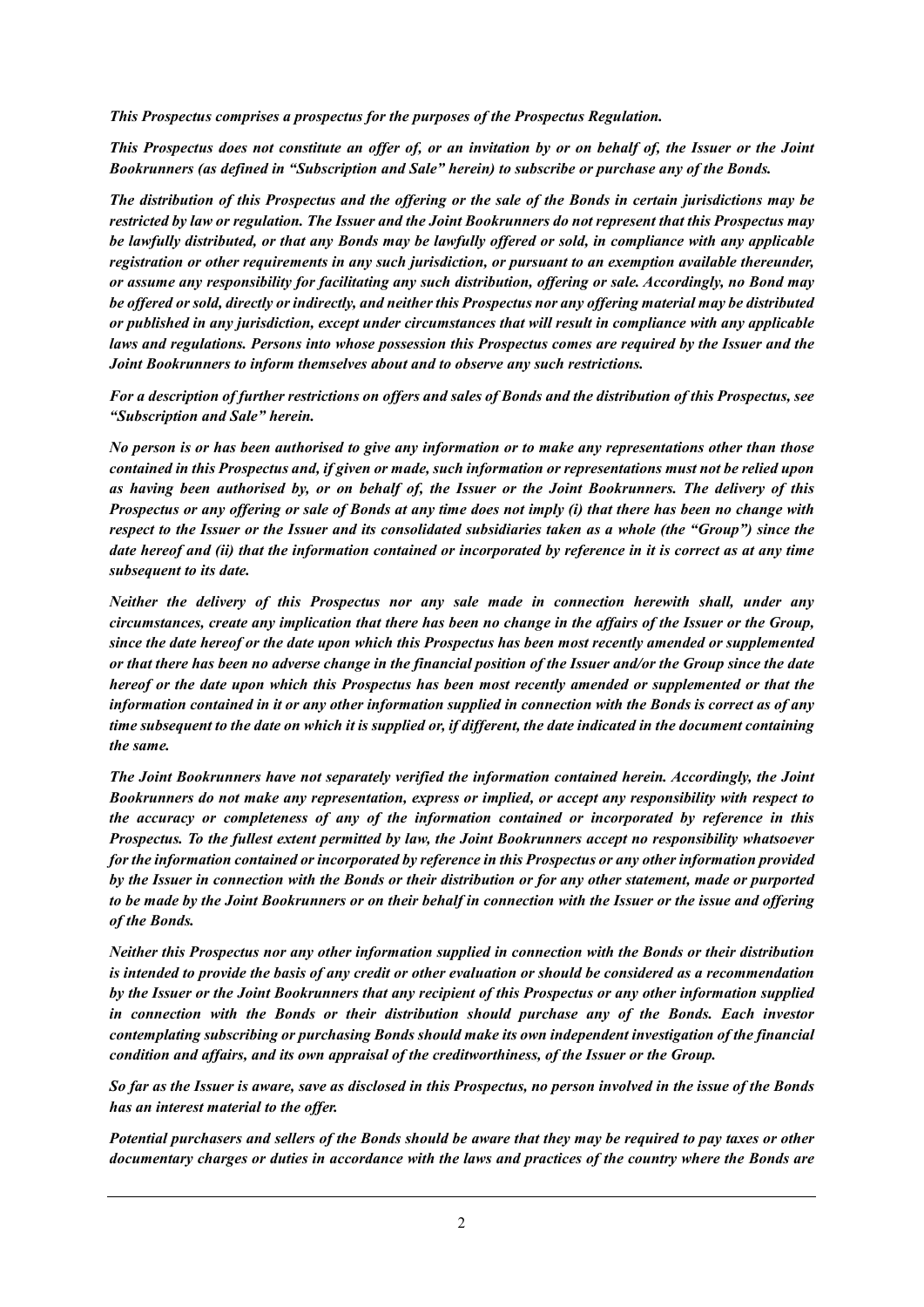*transferred or other jurisdictions (including as a result of change in law). Potential investors are advised to ask for their own tax adviser's advice on their individual taxation with respect to the acquisition, holding, sale and redemption of the Bonds.* 

*A number of Member States of the European Union are currently negotiating to introduce a financial transactions tax ("FTT") in the scope of which transactions in the Bonds may fall. The scope of any such tax is still uncertain as well as any potential timing of implementation. If the currently discussed text or any similar tax is adopted, transactions in the Bonds would be subject to higher costs, and the liquidity of the market for the Bonds may be diminished. Prospective holders of the Bonds are advised to seek their own professional advice in relation to the FTT.* 

*The Bonds have been rated BBB by S&P. The rating assigned to the Bonds by S&P is based on the Issuer's financial situation, but takes into account other relevant structural features of the transaction, including, inter alia, the terms of the Bonds, and reflects only the views of the rating agency. A rating may be revised or withdrawn by the rating agency at any time. A credit rating and/or a corporate rating are not a recommendation to buy, sell or hold securities. Any negative change in an applicable credit rating could negatively affect the Group, in particular its ability to obtain financing and/or its cost of financing, and/or the trading price for the Bonds. Further, a reduction in, or a placing on creditwatch of, the rating, if any, for any reason including a change in methodology, accorded to outstanding debt securities of such Issuer by S&P could result in a reduction in the market value of the Bonds.* 

*Each potential investor in the Bonds must determine the suitability of that investment in light of its own circumstances. In particular, each potential investor should:* 

- *(i) have sufficient knowledge and experience to make a meaningful evaluation of the Bonds, the merits and risks of investing in the Bonds and the information contained or incorporated by reference in this Prospectus or any applicable supplement;*
- *(ii) have access to, and knowledge of, appropriate analytical tools to evaluate, in the context of its particular financial situation, an investment in the Bonds and the impact such investment will have on its overall investment portfolio;*
- *(iii) have sufficient financial resources and liquidity to bear all of the risks of an investment in the Bonds, including where the currency for principal or interest payments is different from the potential investor's currency;*
- *(iv) understand thoroughly the terms of the Bonds and be familiar with the behaviour of any relevant indices and financial markets;*
- *(v) be able to evaluate (either alone or with the help of a financial adviser) possible scenarios for economic, interest rate and other factors that may affect its investment and its ability to bear the applicable risks;*
- *(vi) consult their legal advisers in relation to possible legal, tax, accounting, regulatory and related aspects of any investment in the Bonds.*

*The investment activities of certain investors are subject to legal investment laws and regulations, or review or regulation by certain authorities. Each potential investor should consult its legal advisers to determine whether and to what extent (1) the Bonds are legal investments for it, (2) the Bonds can be used as collateral for various types of borrowing and (3) other restrictions apply to its purchase, sale or pledge of any Bonds. Financial institutions should consult their legal advisers or the appropriate regulators to determine the appropriate treatment of the Bonds under any applicable risk-based capital or similar rules.* 

*Prohibition of sales to EEA retail investors – The Bonds are not intended to be offered, sold or otherwise made available to and should not be offered, sold or otherwise made available to any retail investor in the European Economic Area (the "EEA"). For these purposes, a retail investor means a person who is one (or more) of: (i) a retail client as defined in point (11) of Article 4(1) of Directive 2014/65/EU, as amended ("MiFID II"); or (ii) a customer within the meaning of Directive (EU) 2016/97, as amended ("IMD"), where that customer would not qualify as a professional client as defined in point (10) of Article 4(1) of MiFID II. Consequently, no key information document required by Regulation (EU) No 1286/2014, as amended (the "PRIIPs Regulation") for*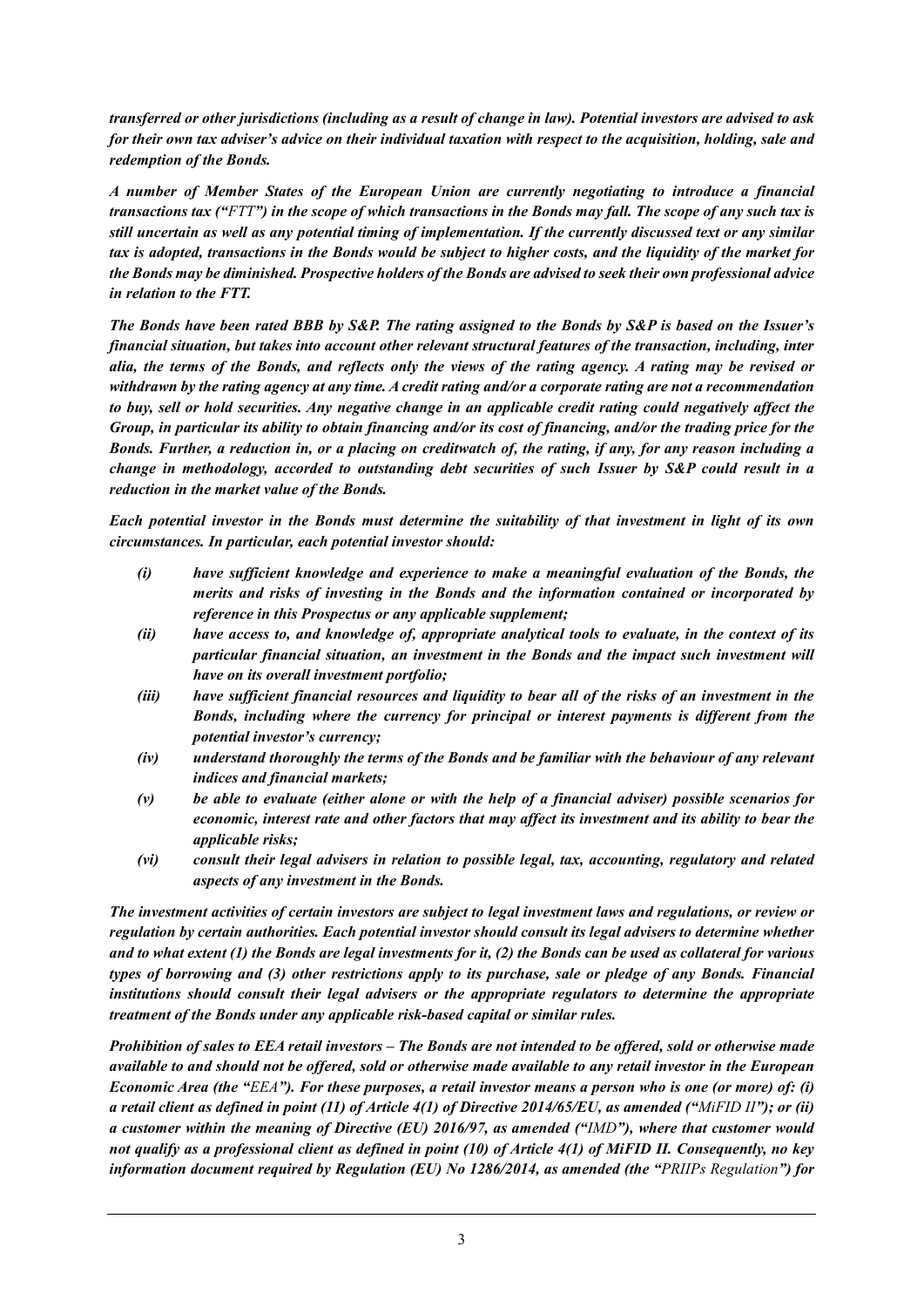*offering or selling the Bonds or otherwise making them available to retail investors in the EEA has been prepared and therefore offering or selling the Bonds or otherwise making them available to any retail investor in the EEA may be unlawful under the PRIIPs Regulation.* 

*MIFID II product governance / Professional investors and eligible counterparties only target market – Solely for the purposes of each manufacturer's product approval process, the target market assessment in respect of the Bonds, taking into account the five (5) categories referred to in item 18 of the Guidelines published by the European Securities and Markets Authority ("ESMA") on 5 February 2018, has led to the conclusion that: (i) the target market for the Bonds is eligible counterparties and professional clients only, each as defined in MiFID II; and (ii) all channels for distribution of the Bonds to eligible counterparties and professional clients are appropriate. Any person subsequently offering, selling or recommending the Bonds (a "distributor") should take into consideration the manufacturers' target market assessment; however, a distributor subject to MiFID II is responsible for undertaking its own target market assessment in respect of the Bonds (by either adopting or refining the manufacturers' target market assessment) and determining appropriate distribution channels.* 

*Singapore SFA Product Classification – In connection with Section 309B of the Securities and Futures Act (Chapter 289) of Singapore (the "SFA") and the Securities and Futures (Capital Markets Products) Regulations 2018 of Singapore (the "CMP Regulations 2018"), the Issuer has determined, and hereby notifies all relevant persons (as defined in Section 309A(1) of the SFA), that the Bonds are "prescribed capital markets products" (as defined in the CMP Regulations 2018) and Excluded Investment Products (as defined in MAS Notice SFA 04-N12: Notice on the Sale of Investment Products and MAS Notice FAA-N16: Notice on Recommendations on Investment Products).* 

*The Bonds have not been and will not be registered under the United States Securities Act of 1933, as amended (the "Securities Act"). Subject to certain exceptions, the Bonds may not be offered or sold within the United States (as defined in Regulation S under the Securities Act). For a further description of certain restrictions on the offering and sale of the Bonds and on distribution of this document, see "Subscription and Sale" herein.* 

*This Prospectus may not be used for any purposes other than those for which it has been published.* 

*This Prospectus is to be read in conjunction with all the documents which are incorporated herein by reference (see "Documents Incorporated by Reference" herein).*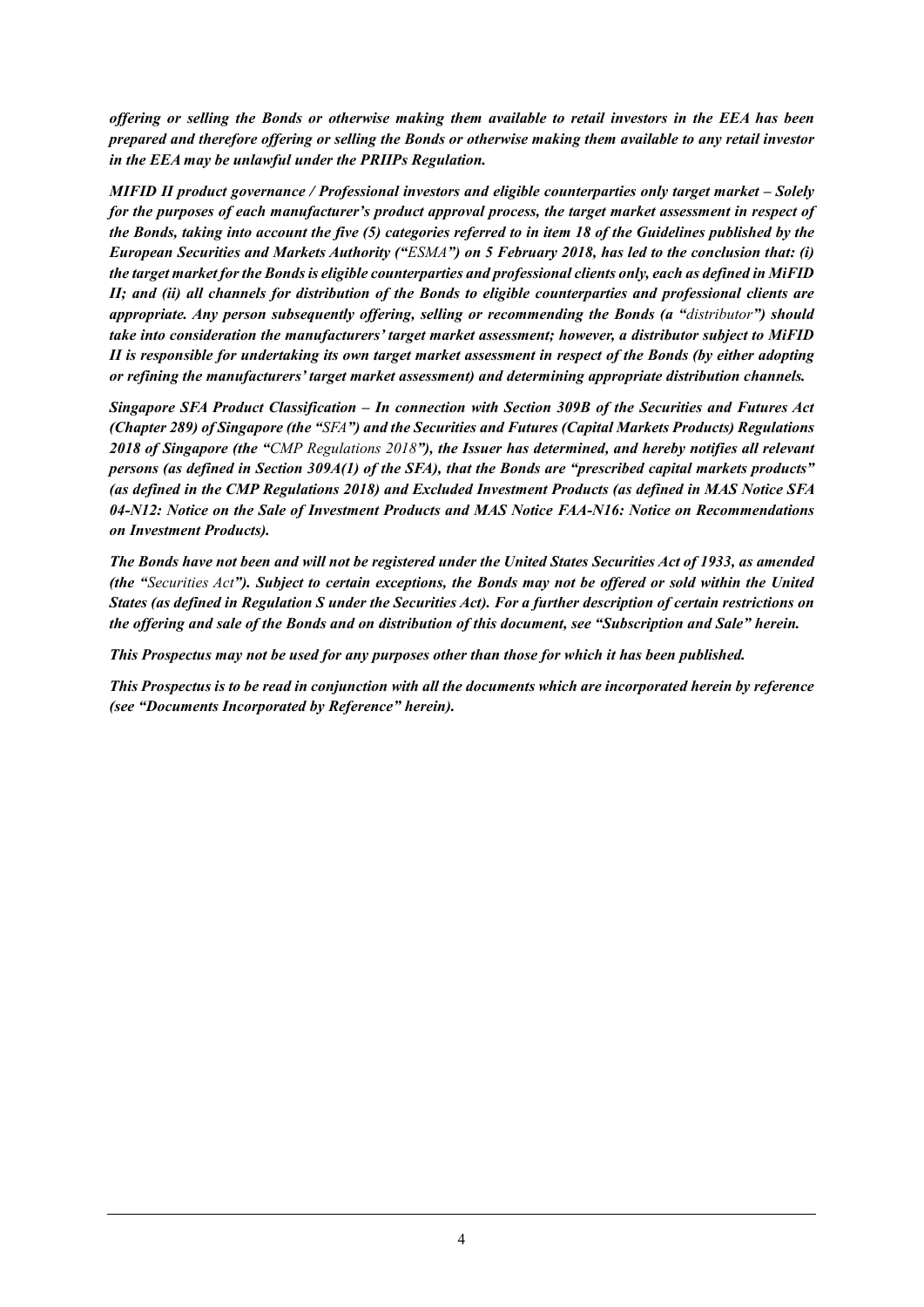# **TABLE OF CONTENTS**

|                                                                   | Page |
|-------------------------------------------------------------------|------|
|                                                                   |      |
|                                                                   |      |
|                                                                   |      |
|                                                                   |      |
|                                                                   |      |
|                                                                   |      |
|                                                                   |      |
|                                                                   |      |
| PERSON RESPONSIBLE FOR THE INFORMATION GIVEN IN THE PROSPECTUS 47 |      |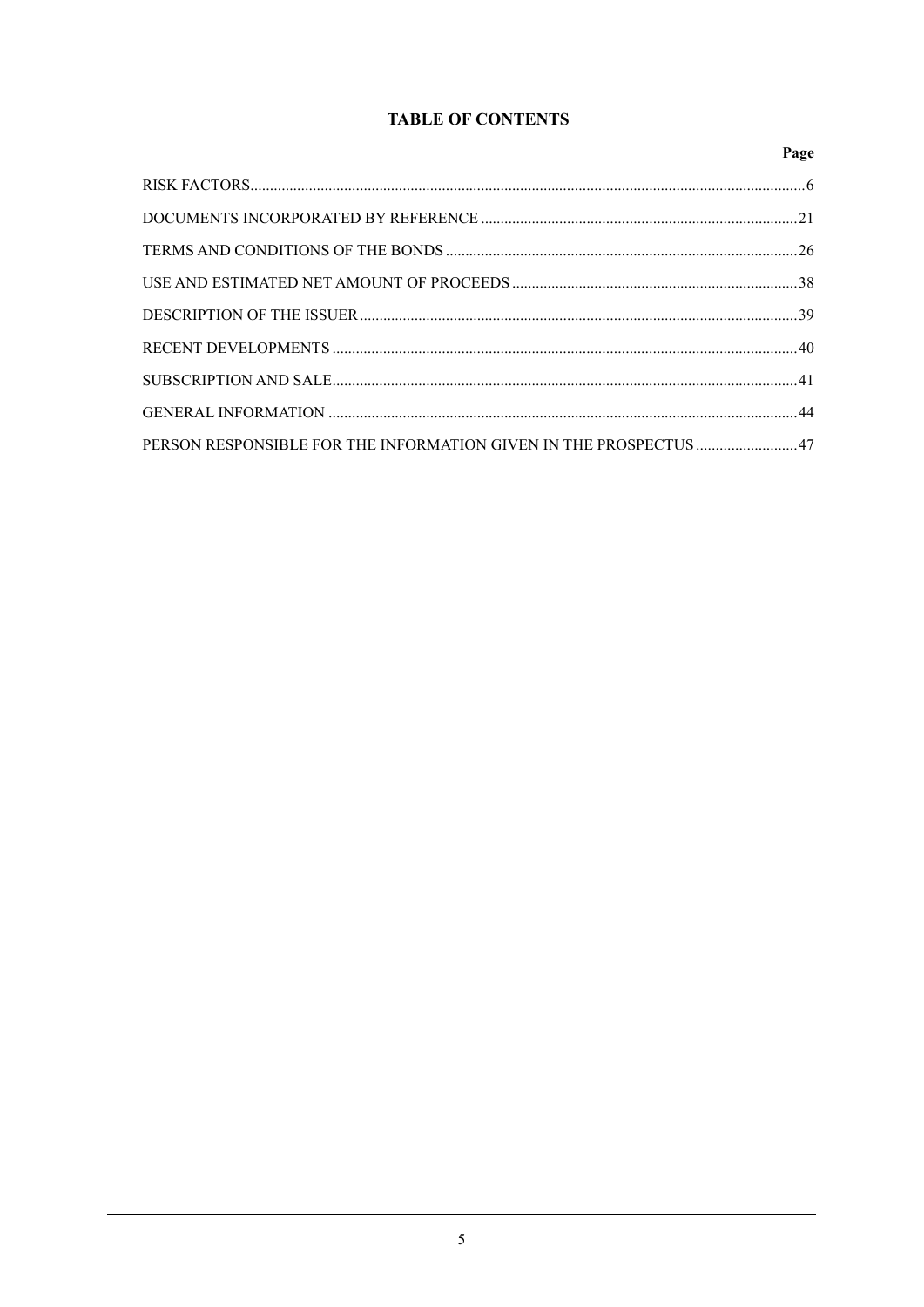## **RISK FACTORS**

*The Issuer believes that the factors described below represent the principal risks inherent in investing in the Bonds, but the inability of the Issuer to pay interest, principal or other amounts on or in connection with the Bonds may occur for other reasons and the Issuer does not represent that the statements below regarding the risks of holding the Bonds are exhaustive.* 

*The Issuer believes that the following factors may affect its ability to fulfil its obligations under the Bonds.* 

*Factors which the Issuer believes may be material for the purpose of assessing the market risks associated with Bonds are also described below.*

*Prior to making an investment decision, prospective investors in the Bonds should consider carefully, in the light of the circumstances and their investment objectives, the information contained and/or incorporated by reference in this entire Prospectus. Prospective investors should consider, among other things, the risk factors set out below. Prospective investors should make their own independent evaluations of all risk factors and should also read the detailed information set out elsewhere in this Prospectus.* 

*Terms used but not defined in this section shall have the same meaning as that set out in the other sections of this Prospectus or in the Document de Référence 2018.* 

### **I. Risks relating to the Issuer**

The risk management activities described in the *Document de Référence 2018* allowed the Group management to select, and rank in priority order, the risk factors specific to the Group which are the most material. They are classified by importance (decreasing in magnitude) after taking into account the mitigating measures taken by the Group and presented in the *Document de Référence 2018*.

The Sections A to D describe the Group's major risks i.e. which could have a material adverse impact on its business or results (or its ability to achieve its objectives) and/or a significant likelihood to occur. The materiality of the risks has been assessed based on the probability of their occurrence and the expected magnitude of their negative impact on the Issuer and its Group. In addition, the Section E and subsequent sections describes the other risks that, if materialized, would affect the Group in its business, or results. However, their impact has been assessed as less significant compared to the risks described in Sections A to D.

#### **A. Cyber-attack, security of systems and data protection [extra-financial risks – Business challenges]**

The Group's visibility, or the visibility of the brands for which it processes data, in the global payment and digital services industry may attract hackers to conduct attacks on its systems that could compromise the security of its data or could cause interruptions in the operations of its businesses and subject the Group to increased costs, litigation and other liabilities. The sensitivity of activities and increasing sophistication of cyber-crime contribute to intensify this risk.

As part of its business, the Group operates various services that involve the collection, accounting and management of cash inflows and outflows for different parties operating across the payment services chain. The Group electronically receives, processes, stores and transmits sensitive business information of its clients. In addition, depending on the services offered, the Group collects and processes a significant amount of sensitive personal consumer data, including names and addresses, bank account data, payment history records, personal medical data and tax information, among other consumer data. The confidentiality and integrity of the client and consumer information that resides on the Group's servers and other information systems is key to the successful operation of its business.

An information breach in the system and loss of confidential information such as credit card and bank account numbers and related information could have a longer and more significant impact on the Group's business operations than a hardware failure and could result in claims against the Group for misuse of personal information, such as identity theft. The loss of confidential information could result in the payment of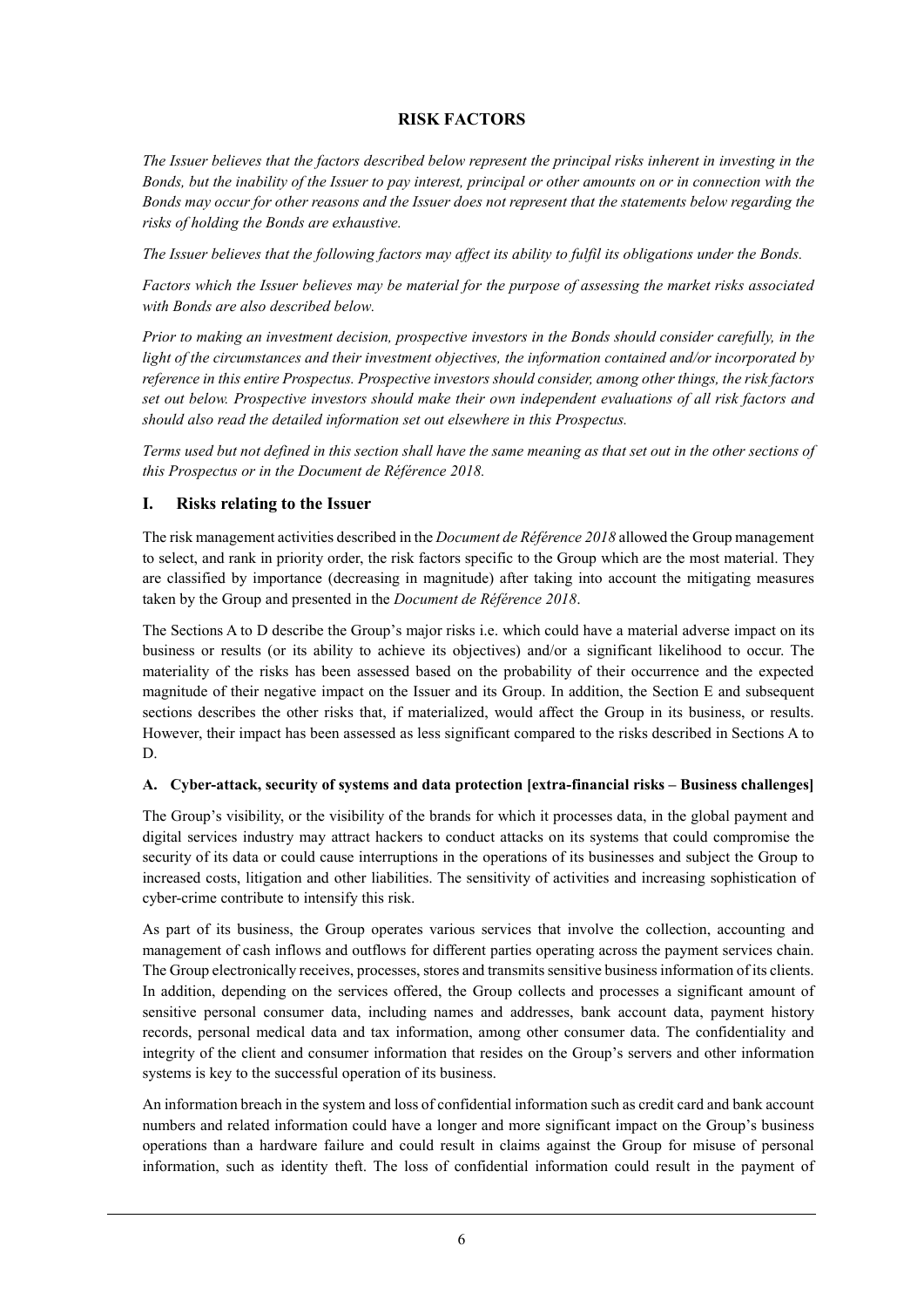damages and reputational harm and therefore have a material adverse effect on the Group's business, results of operations or financial condition.

As a result, risks related to cyber-attack, security of systems and data protection are highly important for the Group in terms of impact and likelihood and are therefore proactively and closely monitored.

### **B. People [extra-financial risks – Responsible employer challenges]**

All of the Group's businesses functions are at the intersection of rapidly changing technological, social, economic and regulatory developments that requires a wide-ranging set of expertise and intellectual capital. For the Group to successfully compete and grow, it must retain, recruit and develop the necessary personnel who can provide the needed expertise across the entire spectrum of the Group's intellectual capital needs.

The market for qualified personnel, particularly in the area of information and payment technology, is highly competitive and is a factor contributing to increase the risk related to people retention and acquisition.

As part of its acquisition strategy, the Group's ability to retain employees and key competences in the acquired companies is essential.

Failing in those domains might impact the company as it may limit the organization's ability to provide high quality services as contractually agreed followed by penalties/claims, win opportunities or loss of customers and reputation damage.

### **C. Service delivery quality and business continuity**

The Group depends heavily on the efficient and uninterrupted operation of numerous systems, including its computer systems, software, servers and data centers. The services the Group delivers are designed to continuously, securely and reliably process very complex transactions—very often in real-time—and provide reports and other information on those transactions, all at very high volumes and processing speeds. Any failure to deliver an effective and secure service or any performance issue that result in significant processing or reporting errors or service outages could have a material adverse effect on a potentially large number of users, the Group's business and, ultimately, its reputation.

In addition, the Group's business entails, especially for fixed-fee contracts, the risk that development costs and expenses may prove to be much higher than initially anticipated, whether as a result of incorrect initial estimates, the emergence of new and unexpected challenges during the course of the project, or errors in the operational management of the project. In such cases, the Group may not be able to secure an upward revision to the fixed fee, either at all or sufficient to compensate for the increased cost. In such cases, the Group would record a provision, which could have a material adverse effect on its business, financial condition or results of operation.

#### **D. Market challenges**

The global payment and digital services industry as well as the e-consumer and mobility services area in which the Group operates is subject to rapid and significant technological change, new product and service introductions, evolving industry standards, changing customer needs and preferences and the entrance of nontraditional competitors.

#### *Competitors' landscape*

The Group is exposed to significant competition in the various markets in which it operates. Given the diversity of the Group's product and services portfolio, the Group's primary competitors vary depending on business line and product or service type.

With respect to its innovative digital and e-Consumer & Mobility services offered through its Mobility  $\&$  e-Transactional Services global business line, the Group competes with a particularly broad spectrum of strong market participants that extends beyond its typical payment industry competitors, ranging from traditional information technology companies to specialist players and innovative startups. The Group also faces particularly intense competition in its Merchant Terminals business from actors who maintain a dominant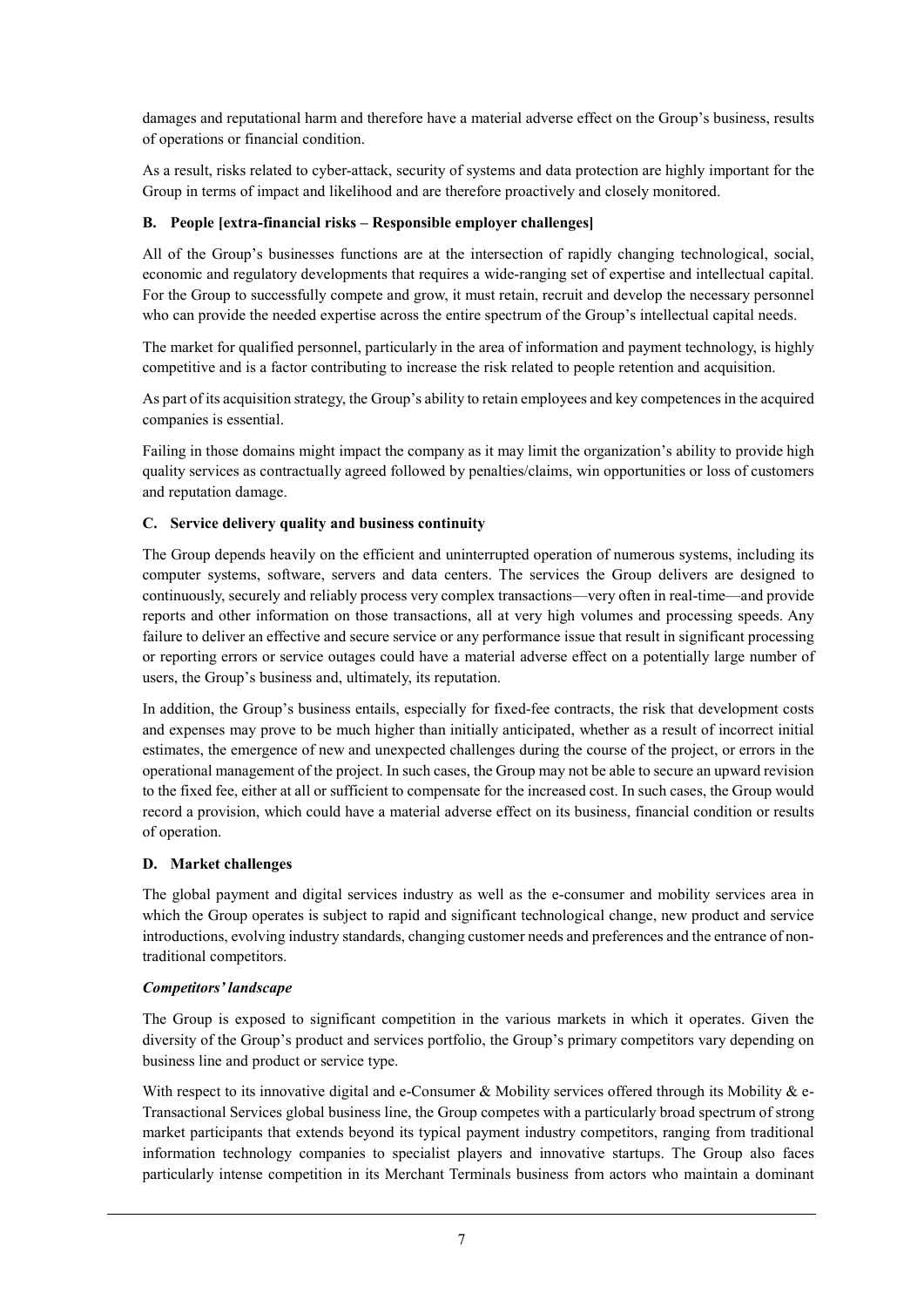position within the merchant Terminals market. The Group also faces heightened competition in its online and mobile payments businesses, as a wide range of payment platforms offered by an increasing range of players, including banks and telecommunication companies, co-exist in the various markets in which the Group operates.

The electronic payment industry is also facing new competition emerging from non-traditional competitors, such as GAFAs or Fintechs, which offer alternative peer-to-peer and "closed loop" payment methods that generally bypass the traditional interchange-based payment processing systems on which much of the industry's current business model is largely based. Moreover, these non-traditional competitors have considerable financial resources and robust networks and are highly regarded by consumers. Although many of the Group's services are designed to accommodate these new payment methods, the Group's role in processing these payments is less extensive and may be less profitable than its role in traditional card processing.

If the Group is unable to effectively respond and adapt to competition, demand for its services may materially decrease, which could have an adverse effect on its business, financial condition, results of operations or prospects. Moreover, given the level of competition the Group contends with across the markets in which it operates, the Group faces significant price pressure on its products and services, which could also materially and adversely affect its business, financial condition, results of operations or prospects.

#### *Expansion to new markets*

One of the core elements of the Group's strategy is to expand the geographic footprint for its services including by expanding services that have experienced success in one or more of the Group's markets to other markets served by the Group.

This strategy involves a number of significant risks including the regulatory frameworks or consumer preferences in the new markets entered may make the Group's products less attractive, potential less favorable payment terms and increased difficulty in collecting accounts receivable and developing payment histories that support collectability of accounts receivable and revenue recognition, obstacles to its use of, and access to, property and data centers important for its operations, especially in emerging countries.

There can be no assurances that these markets will develop as expected or that the Group will fully recover the investments it has made to develop such products and services.

Similarly, there can be no assurances that the Group's efforts to expand its services into new markets will be successful, particularly in light of the competition it faces from incumbent providers of such services in these new countries. If the Group is not able to successfully expand its existing service to new markets, the Group's growth strategy may not be successful, which, in turn could have a material adverse effect on its business, financial condition, results of operation or prospects.

#### *Innovative portfolio [extra-financial risks – business challenges]*

The global payment and digital services industry in which the Group competes is subject to rapid and significant technological change, new product and service introductions, evolving industry standards, changing customer needs and preferences and the entrance of non-traditional competitors. In order to remain competitive, the Group must anticipate and respond to the fast-changing market environment, which requires significant investment in, and time spent on, research and development. The Group must also optimize its technological infrastructure, including its payment processing and other IT platforms to best position it to profit from market growth and new services.

While the Group expects innovative solutions developed to address the ongoing digital transformation of retailers and other businesses to comprise an important and increasing component of the Group's services portfolio going forward, the Group may fail to keep pace with these changes or to continue to develop and introduce attractive and innovative services. Any delay in offering new services, failure to differentiate the Group's services or to accurately predict and address market demand could render the Group's services less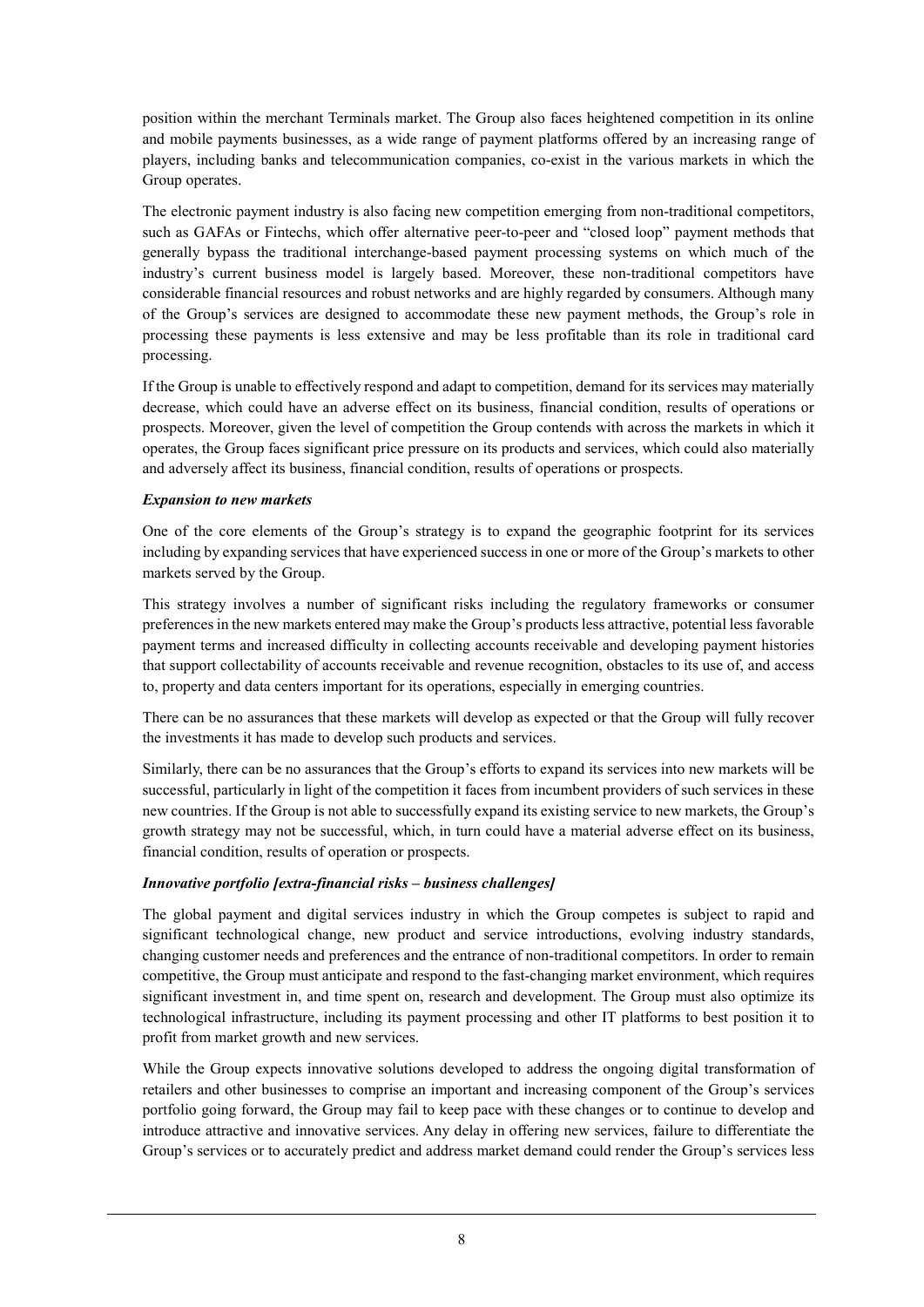desirable to its clients or even obsolete, which, in turn, could have a material adverse effect on the Group's business, financial condition or results of operations.

Moreover, the projects that the Group undertakes to enhance its technological infrastructure in response to evolving market trends require significant investment and no assurance can be given that the trends, products or services such enhancements are designed to address will develop as expected or whether such efforts will be successful. If the Group invests significantly in research and development efforts targeting new services and solutions for which a market does not develop as anticipated or at all, it could have difficulty recovering the costs it has incurred in developing these new services and solutions and, to the extent that such investments have been capitalized, incur significant write-offs.

### **E. Merger & Acquisition risk**

As part of its growth strategy, the Group actively explores acquisition opportunities and alliance relationships with other businesses that will allow the Group to increase its market penetration, technological capabilities, product offerings and distribution capabilities. The Group's strategy of expanding through acquisitions exposes it to a number of risks associated with valuation and undisclosed liabilities (negotiating a fair price for the business based on inherently limited diligence) and integration of businesses (managing the complex process of integrating the acquired company's workforce, products, technology and other assets so as to realize the projected value of the acquired company and the synergies projected to be realized in connection with the acquisition.

The process of integrating operations could also cause an interruption of, or loss of momentum in, the activities of one or more of the Group's consolidated businesses and the possible loss of key personnel. The diversion of the management's attention and any delays with the delivery of the Group's services or difficulties encountered in connection with acquisitions and the integration of the two companies' operations could have an adverse effect on the Group's business, results of operations, financial condition or prospects.

In addition, as of December 31, 2018, €3,013 million of goodwill was recorded on the Group's balance sheet. Goodwill represents the excess of the amounts the Group paid to acquire subsidiaries and other businesses over the fair value of their net assets at the date of acquisition. Goodwill has been allocated at the level of the Group operating segments set forth in the Appendices to the Group's 2018 consolidated financial statements included in the *Document de Référence 2018*. Goodwill is tested for impairment at least annually, or more frequently when changes in the circumstances indicate that the carrying amount may not be recoverable.

The recoverable amounts of the Cash Generating Units are determined on the basis of value in use calculations, which depend on certain key assumptions, including assumptions regarding growth rates, discount rates, and weighted average costs of capital during the period. If management's estimates change, the estimate of the recoverable amount of goodwill could fall significantly and result in impairment. While impairment does not affect reported cash flows, the decrease of the estimated recoverable amount and the related non-cash charge in the income statement could have a material adverse effect on the Group's results of operations. Although no goodwill impairments were recorded in 2017 or 2018, no assurance can be given as to the absence of significant impairment charges in the future (see Note 2.5.1. to the Group's 2018 consolidated financial statements included in the *Document de Référence 2018*).

Specifically, in the context of the acquisition of SIX Payment Services on November 30, 2018, the Group agreed to pay to SIX Group in 2020 an additional cash payment of up to CHF 166 million (corresponding to approximately €139 million based on the spot CHF/EUR conversion rate of 1.19434 of May 11, 2018) in the event of an insufficient increase or downward fluctuations of Worldline shares market price or of the volume weighted average price of Worldline shares during the 20 trading days period ending on March 31, 2020 (inclusive). The payment of such contingent additional consideration may have a negative impact on the Group's financial position.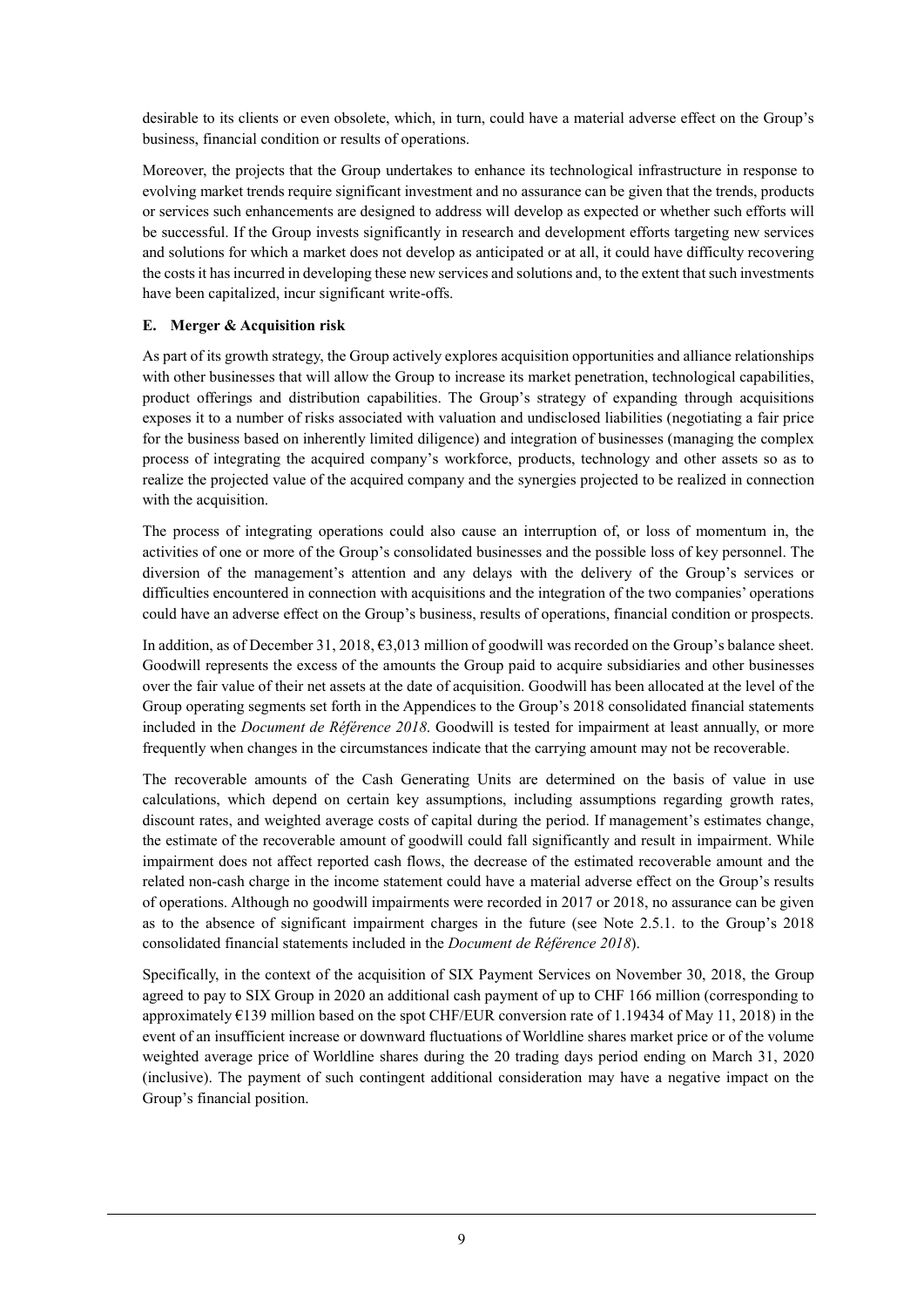#### **F. Regulatory and Legal risks [extra-financial risks – Ethics & value chain challenge]**

#### *Change in laws and regulations*

The Group is subject to a wide array of stringent regulations, particularly in the following fields: competition law, payment regulations, corruption, controls on exports of dual-use goods, data protection, labor laws, human rights, international sanctions, money laundering and terrorist financing, fraud, harassment and discrimination and, to a lesser extent, tariffs and trade barriers, restrictions on the repatriation of funds.

Failure to comply with laws, rules and regulations or standards to which the Group is subject in different countries it is operating in, Europe and internationally, in particular the regulations applicable to payment institutions and systemic processors, which are considered critical to the local economy, may result, among other things, in the suspension or revocation of a license or registration, forced replacement of existing management, the limitation, suspension or termination of service, and the imposition of fines, sanctions or other penalties, any of which could have a material adverse effect on the Group's business, financial condition or results of operations, as well as damage the Group's reputation.

Regulation of the payments industry has increased significantly in recent years and continues to increase. For instance, the growing enthusiasm for Internet, mobile and IP-based communication networks have led to new laws and regulations regarding confidentiality, data protection, pricing, content and quality of products and services. Similarly, the Payment Services Directive Revised (the "**PSD2**") has entered into force on January 13, 2018 and enlarges the scope of the existing regulation and set forth extra regulatory requirements such as additional regulatory filing as to ensure keeping the payment institution licenses, the obligation to register agents with supervisory authorities and to establish local contact points towards regulators in countries where licenses are passported via group companies or via agents, additional reporting (e.g. fraud, incidents, etc.). In addition, the Group must adapt the solutions in accordance with the Regulatory and technical Standards that will come into force on 13 September 2019.

In order to comply with regulations applicable to its business, and in particular to the activities of payment institutions and subcontractors of credit institutions, the Group is required to adhere to a broad number of requirements in the countries in which it operates, especially as pertains to its IT infrastructure, internal controls and reporting rules. Compliance with these evolving standards, and the corresponding costs could have a material adverse effect on the Group's financial condition or results of operations. In particular, the Group could be subject to audits by the Belgian regulatory authority (the Banque Nationale de Belgique), the Dutch regulatory authority (the DNB – De Nederlandse Bank), the Swedish regulatory authority (Finansinspektionen) and the Luxembourg regulatory authority (the Commission de Surveillance du Secteur Financier - CSSF) in respect of the effectiveness of its internal controls and audit systems and risk management. In the event that such audit reveals that the Group is not in compliance with the relevant regulatory requirements, the Group's efforts to remedy such instances of non-compliance could have a material adverse effect on the Group's financial condition and results of operations.

Due to its core business, the Group can be positioned both as data processor (i.e. the party who processes personal data on behalf of the controller based on documented instructions from the controller) and as data controller when handling personal data of its employees and business contacts. European Regulation No. 2016/679 of April 27, 2016 on the protection of natural persons with regard to the processing of personal data and on the free movement of such data (the "**General Data Protection Regulation**" or "**GDPR**") and European Regulation on the protection of personal data in electronic communications (e-Privacy), expected to come into force within end of 2019, enlarge the scope of existing regulations by attributing additional rights to data subjects and imposing stringent compliance requirements. The compliance with GDPR, e-Privacy and free flow regulation for non-personal data may have material adverse effects both direct and indirect on the way the Group operates or the costs to operate the Group's business and is one of the focus areas of the Group management.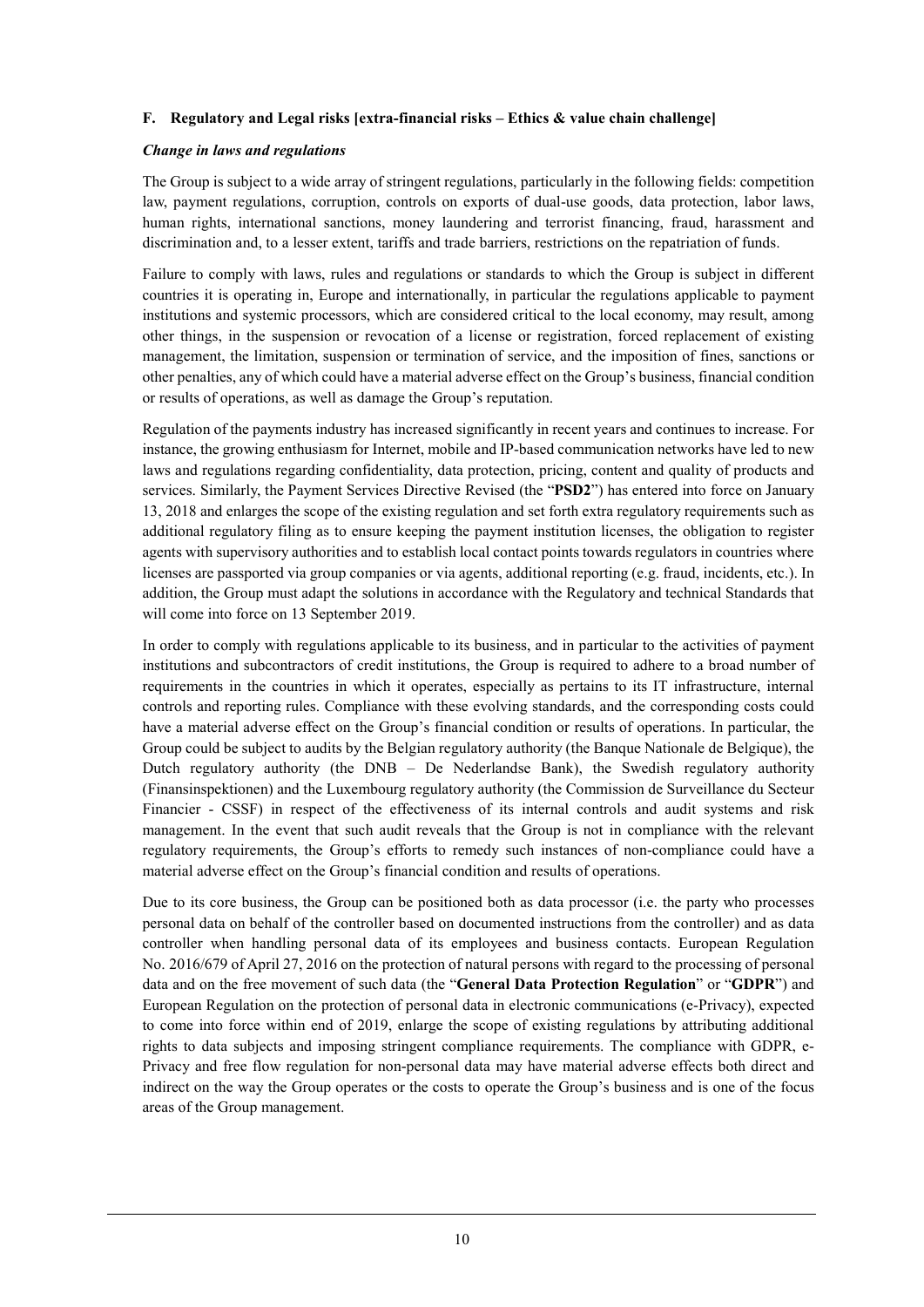#### *Card scheme registration*

In order to provide its Visa, Mastercard and other payment schemes transaction processing services, the Group must be a member (commercial acquirer), and be registered as a processor, of Visa, Mastercard and other payment schemes in the territories where the Group provides such services. If the Group is unable to maintain its membership as a commercial acquirer or registration as processor of such payment schemes, which may be due to none-compliance with the payment schemes' rules or guidelines (including major security or fraud incidents) resulting in the suspension or cancellation of the Group's registration, the Group may no longer be able to provide acquiring or processing services to the affected customers, which would have a material effect on the Group's business, financial condition or results of operations.

#### *Card Scheme Regulations and Fees and Interchange fees*

**Interchange fees** correspond to the processing fees charged by the card issuers to the acquirers. Such fees have been limited to 0.2% of the transaction value for consumer debit cards and at 0.3% for consumer credit cards by European Regulation No. 2015/735 of April 29, 2015 on interchange fees for card-based payment transactions that came into effect on December 9, 2015.

**Card Scheme Regulations and Fees** correspond to the fee that the Group pays to be registered with Visa and Mastercard and other card networks as members or service providers for member institutions. Visa, Mastercard, and other card networks, set the rules and standards that must be complied with. The relationship with these card networks, the termination of member registration or status as a certified service provider, or any changes in network rules or standards, including interpretation and implementation of the rules or standards, that increase the cost of doing business or limit the Group's ability to provide transaction processing services to or through its merchants or partners, could adversely affect its business, financial condition or results of operations. As such, the Group and its merchants are subject to card network rules that could subject it or its merchants to a variety of fines or penalties that may be levied by card networks for certain acts or omissions.

In addition, from time to time, card networks, including Visa and Mastercard, increase the fees that they charge to their members and their processors. With respect to increased costs charged by the schemes (e.g. increased network  $&$  processing fees...), the Group could be led to attempt to pass all or part of these increases along to its merchants, which could result in the loss of some of such clients to competitors if those latter competitors pursue a different strategy. If the Group was to absorb all or a portion of such fees, it could lead to an increase in the operating costs and reduce the earnings of the Group.

#### **G. Clients – [extra-financial risks – business challenge]**

The Group's overall revenue is spread among a relatively large number of customers, although one customer represents more than 5.8% of the Group's total revenue in 2018. Within certain of the Group's global business lines, business divisions and key geographic areas in which the Group operates, a significant percentage of revenue is nevertheless attributable to a limited number of customers. For example, in Financial Services, the Group's five largest customers, accounted for 39% of total revenue for that global business line in 2018, while in Mobility & e-Transactional Services, the Group's five largest customers accounted for 27% of total revenue for that global business line in 2018. In France, the five largest customers accounted for 32% of total revenue in 2018. Given these concentrations, the loss of a customer could have a significant impact on the Group's business, particularly if the Group loses key customers for its smaller or newer business lines.

The Group's client contracts typically vary in length from three to five years, while certain of its contracts with public sector clients in Latin America have terms of up to 10 years. At the end of a contract's term, the Group's clients have a choice to either renegotiate their contract with the Group, increase or decrease its scope, seek out the Group's competitors to provide the same or similar services or cease outsourcing the relevant activity. Failure to renew client contracts could negatively impact the Group's business. In addition, customers may seek price reductions from the Group when seeking to renew or extend contracts, or when the clients' business experiences significant volume changes. Further, certain clients may seek to lower prices previously agreed with the Group due to pricing competition or other economic needs or pressures being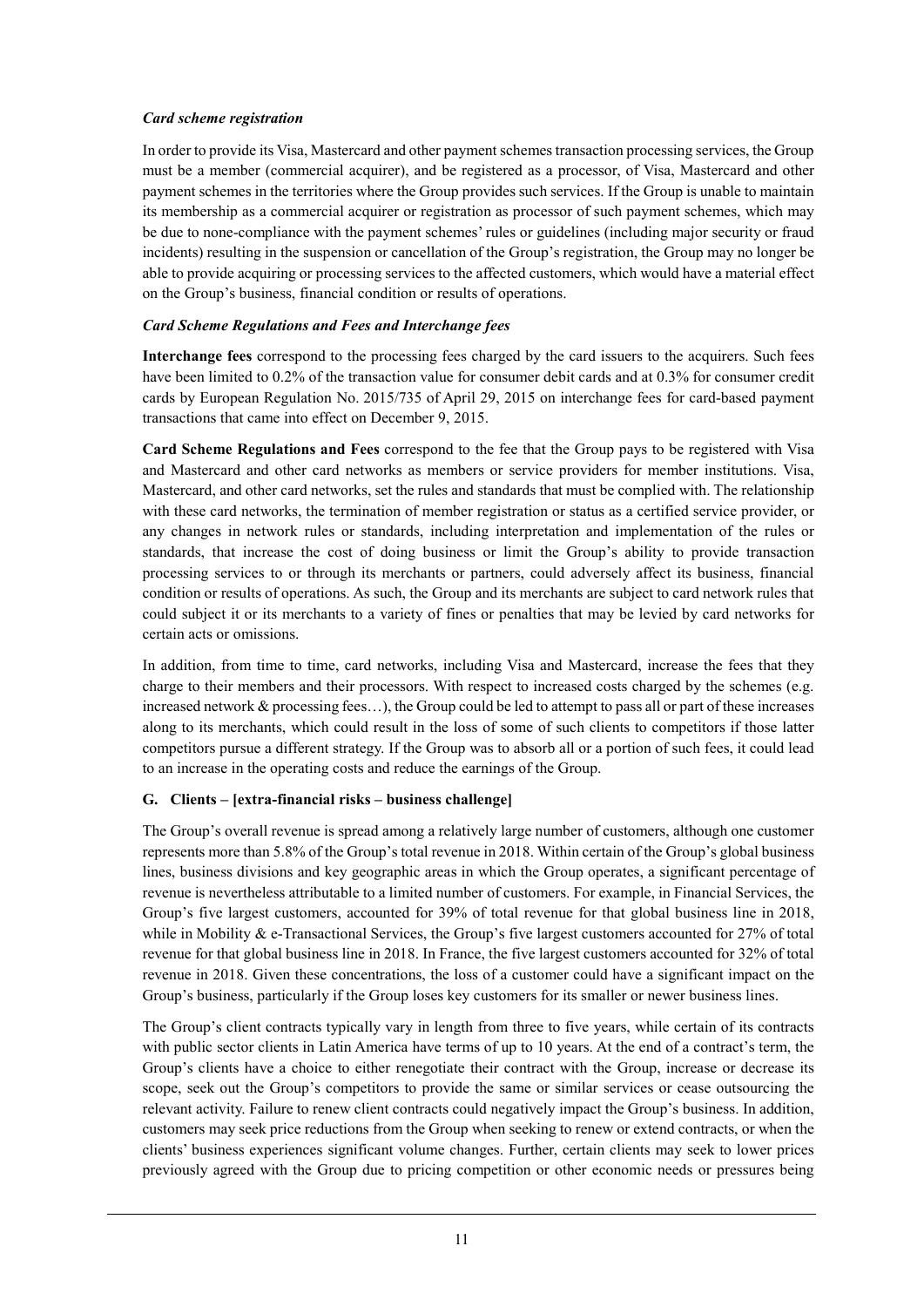experienced by the customer. If the Group is unsuccessful in retaining high renewal rates and contract terms that are favorable to it, the Group's business, results of operations or financial condition may be adversely affected.

In addition, there have been a number of mergers and consolidations in the banking and Financial Services industry in recent years. Mergers and consolidations of financial institutions reduce the number of the Group's clients and potential clients, which could adversely affect its revenue or lead to the non-renewal of existing contracts.

### **H. Suppliers [extra-financial risks – Ethics and value chain challenges]**

The Group utilizes a limited number of third-party suppliers and service providers to supply certain of the IT hardware, software and other components, including chips, used in the development and operation of the Group's services and products. The Group relies upon these suppliers and on rare occasions a single supplier, to produce and deliver products on a timely basis and at an acceptable cost or to otherwise meet the Group's product demands. Additionally, the Group depends upon various financial institutions for clearing services in connection with its commercial acquiring business (namely, the transmission and processing of authorization requests and processing of clearing and settlement instructions).

As a consequence, there is always the possibility of failure of those suppliers' businesses and/or products and/or services, the difficulty finding alternative suppliers, or the inability to renew agreements on acceptable terms, which may have an impact on operations.

### **I. Intellectual Property**

The Group's intellectual property may be challenged or infringed, and the Group may be subject to infringement claims, cross license agreement requests or license requirements under open source especially in areas such as China, India and Latin America.

While the Group strives to ensure that its intellectual property is sufficient to permit it to conduct its business independently, others, including the Group's competitors, may develop similar technology, duplicate the Group's services or design around the Group's intellectual property. In such cases the Group could not assert its intellectual property rights against such parties or the Group may have to obtain licenses from these third parties (including in the context of cross license agreements, pursuant to which the Group would also grant a license under its intellectual property). The Group may have to litigate to enforce or determine the scope and enforceability of its intellectual property rights, trade secrets and know-how, which is expensive, could cause a diversion of resources and may not prove successful. The loss of intellectual property protection or the inability to obtain third party intellectual property could harm the Group's business and ability to operate freely.

### **J. Commercial acquiring business – chargeback risk**

In the event of a dispute between a cardholder and a merchant that is not resolved in favor of the merchant, the transaction is normally "charged back" to the merchant and the purchase price is credited or otherwise refunded to the cardholder. In the context of the Group's commercial acquiring business, if the Group is unable to collect such amounts from the merchant's account or reserve account (if applicable), or if the merchant refuses or is unable, due to closure, bankruptcy or any other reason, to reimburse the Group for a chargeback, the Group bears the loss for the amount of the refund paid to the cardholder. Additionally, the Group has potential liability for fraudulent electronic payment transactions or credits initiated by merchants or others. Any increase in chargebacks not paid by the Group's merchants could have a material adverse effect on the Group's business, financial condition, results of operations or prospects.

#### **K. Macro-economic changes and country risks**

The Merchant Services, electronic payments, payment processing, and digital services industries are influenced by the overall level of individual consumer, business, and government spending, and, with a significant retail and government client base, the Group's business is particularly dependent on these factors.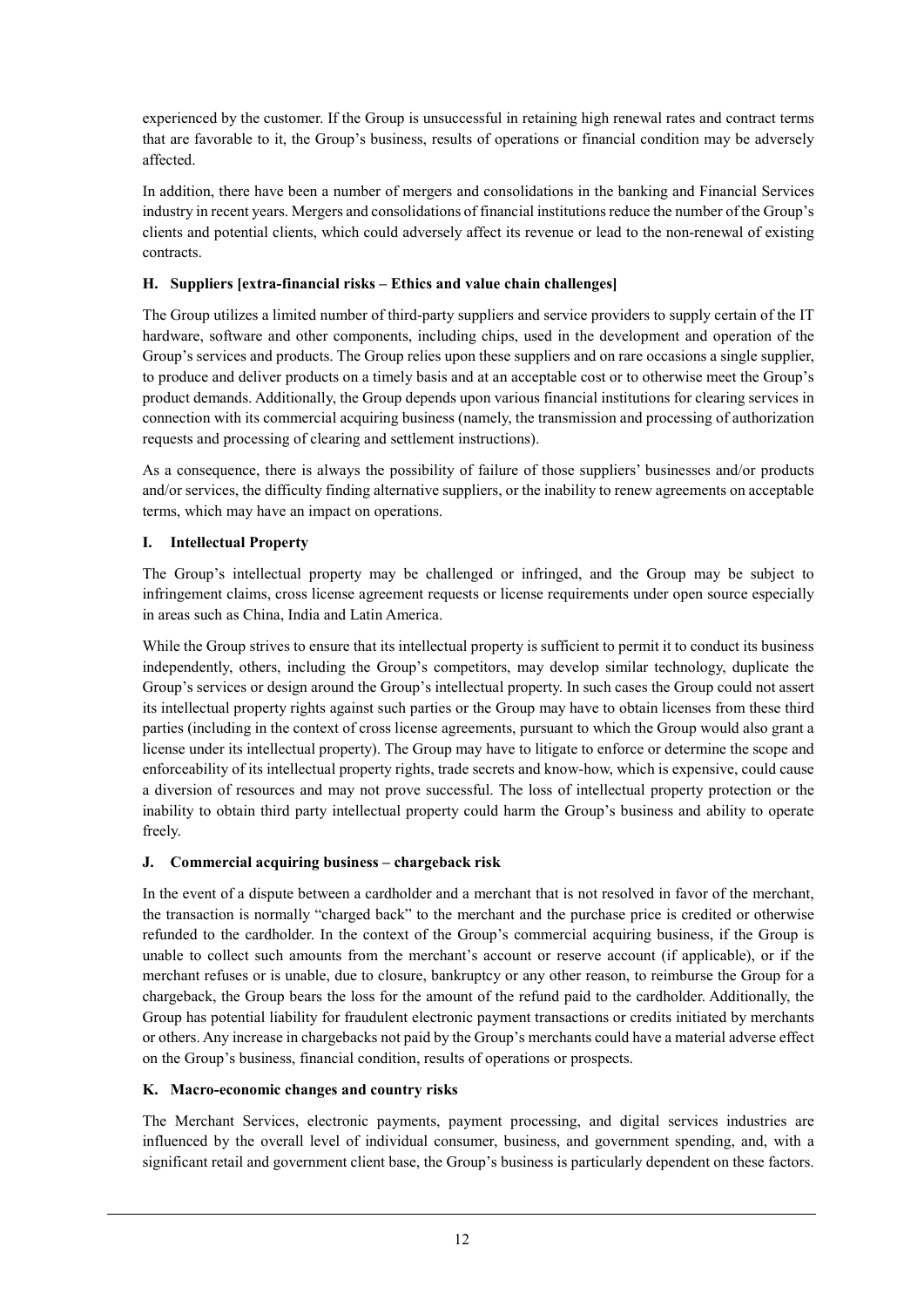The Group is exposed to general economic conditions that affect consumer confidence, consumer and government spending, consumer discretionary income or changes in consumer purchasing habits. A renewed deterioration in macro-economic conditions in key countries where the Group operates, particularly in Europe, may adversely affect the Group's financial performance by reducing the number or average size of transactions made using card and electronic payments. Moreover, during economic downturns, existing and prospective clients may be more reluctant to renew their IT hardware and software. Possible governmental austerity measures or changes in government policies may be imposed and could prompt decreases in government spending, which, given that a significant portion of the Group's revenue is derived from government clients (in France and the United Kingdom, in particular), could have a material adverse effect on the Group's business, results of operations and financial condition.

In the event of a closure of a merchant due to adverse economic conditions, the Group is unlikely to receive its fees for any transactions processed by that merchant in its final months of operation, which would negatively impact the Group's business, financial condition or results of operations. The Group's merchant clients and the other participants in the electronic payment system, including payment service providers, are liable for any fines or penalties that may be assessed by the card payment networks. Card payment network standards could require the Group to compensate consumers for services and products purchased but not provided following a merchant's bankruptcy. In the event that the Group is not able to collect such amounts from payment service providers and other agents, due to fraud, breach of contract, insolvency, bankruptcy or any other reason, the Group may find itself liable for any such charges.

The Worldline Group is limitedly exposed to the Brexit situation as for the year 2018, the Group has 5.7% of its sales in the United-Kingdom, mostly from recurring contracts. The business in the UK is composed primarily of local delivery around a core of local solutions.

As a potential No Deal Brexit would impact relationships between UK-based entities and entities based in the remaining EU states (e.g. PIN entry devices with Worldline SA/NV, passported services for several EU based Worldline entities, transfer of data) mitigation actions are on-going.

The Group's exposure to GBP fluctuation is limited, as revenue in GBP have corresponding costs in GBP and Indian Rupee. Though the exposure of GBP/Euro fluctuations is limited, it is increasing through enlarged cooperation between UK-based entities and entities based in the remaining EU states.

#### **L. Organizational structure risk**

Since the *Document de Référence 2018,* Atos SE reduced its participation in Worldline's capital by distributing circa 23.5% of the Issuer shares capital on 7 May 2019. As of this date, Atos holds 27.3% of Worldline's share capital and 35% of the voting rights. As at the date of publication of this Prospectus, Atos SE has consequently no exclusive control of the Issuer anymore. Nevertheless, Atos SE, like SIX Group (SIX Group AG) directly holds 26.9 % of the share capital and 24.1 % of the voting rights of Worldline, which makes it the second largest shareholder after Atos SE (it being specified that, within two years of holding its shares in registered form and in accordance with the Worldline SA by-laws, SIX Group AG will be eligible to double voting rights), retains a significant influence over the Group's operations and nomination of members of management as well as the Group's dividend policy. Indeed, depending on shareholder attendance at any given Shareholders' Meeting of Worldline, Atos SE and SIX Group AG's respective stake and the rights they are entitled to, allow them to exercise significant influence on decisions that are submitted for shareholder votes, particularly so with respect to extraordinary decisions requiring a two third-majority of the votes of the shareholders present or represented such as those relating to the modification of the bylaws and share capital increases. In consideration of the above, Atos SE and/ or SIX Group AG's respective stakes may possibly have the effect of delaying, deferring or preventing a future change in the control of Worldline and may discourage future takeover bids for Worldline shares, unless undertaken with their support.

The Group maintains many relationships with and is dependent to a certain extent on its principal shareholder, Atos SE. Both groups maintain industrial and commercial partnership under an Atos-Worldline Alliance combining in particular innovation in digital and payment services as well as talent pools and networks.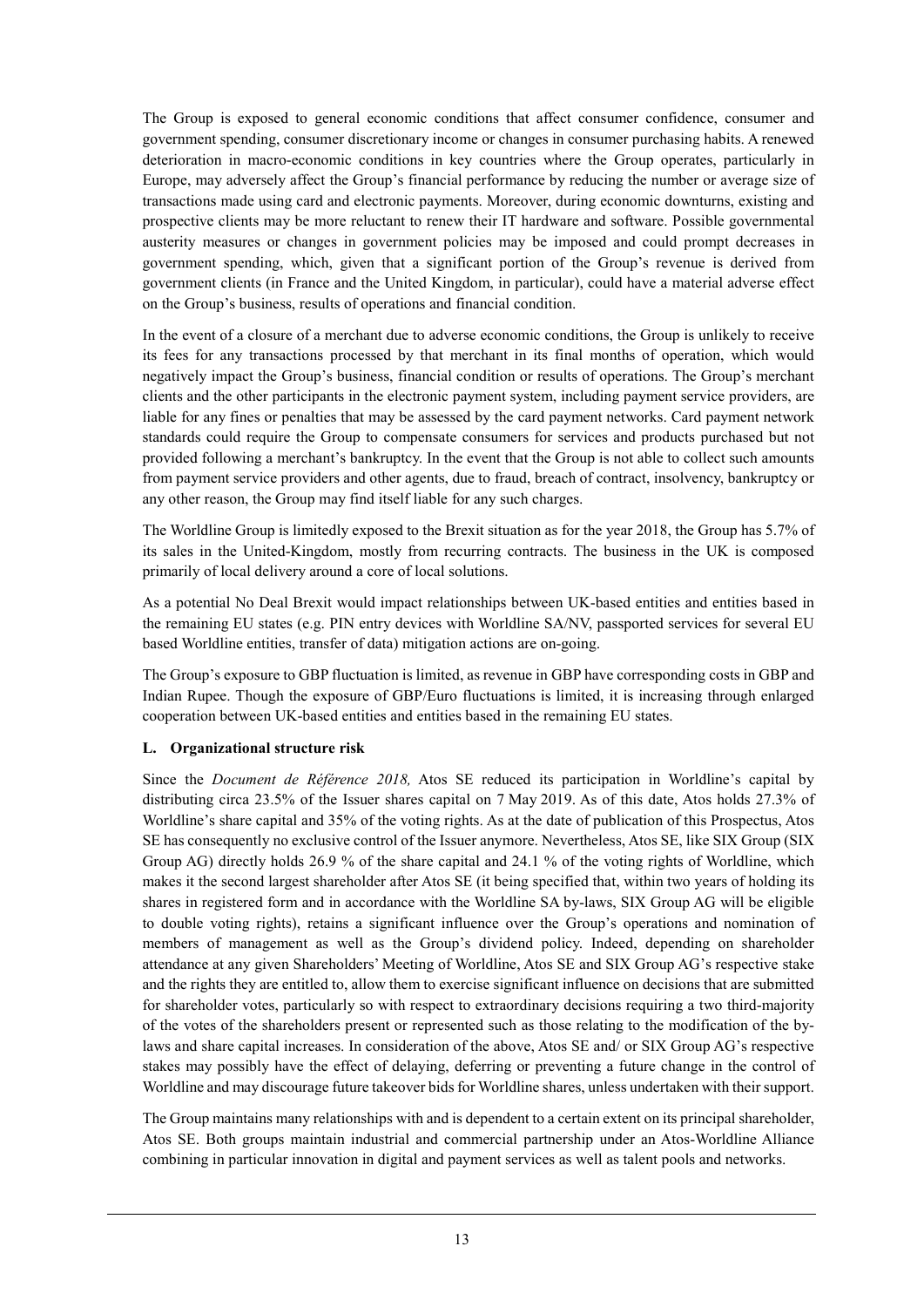Other maintained contractual relationships between two groups include, in particular, group services agreement and local services agreements. A description of the contractual relationships between the two groups, including the separation agreement executed on 6 May 2019, is set forth in Section A.6 to the *Document d'Enregistrement Universel 2018*.

The Group has contractual relationships with SIX Group AG and its affiliates. A description of those agreements is set forth in Section E.8. "Related Party Transactions" of the *Document de Référence 2018*. Certain of these agreements being material to the Group, it could potentially be in a position whereby services which are important for the conduct of its business are provided by or to SIX Group AG or its affiliates. Certain of these agreements (such as, for instance, the LTIA and the SBSA) have long-term durations, making it difficult to fully anticipate their proper performance over time and their impact on the Group's business and operations. Certain agreements (such as, for instance, the SBSA) could be terminated in the event of a change of a control of Worldline SA. Similarly, if the relations between the Group and SIX Group AG were to deteriorate, if SIX Group AG or its affiliates decides in the future to terminate or not to renew such agreements or more generally if the obligations under such agreements are not performed as anticipated, it could potentially lead to the termination of a significant portion of the services provided to the Group or provided thereby to SIX Group AG or its affiliates and thus have an adverse impact on the Group's business, results of operations, or financial position which are dependent thereon, as well as to additional remedial costs (including replacement costs).

#### **M. Financial risks**

#### *Exchange Rate Risk*

The bulk of the Group's revenue, expenses and obligations are denominated in euro. In 2018, 79.7% of the Group's revenue was generated in euro-zone countries whereas 20.3% was generated in non-euro zone countries, including 5.7% in pounds sterling. Since the Group's financial statements are denominated in euros, its revenue is affected by the relative value of the euro versus the currency of the non-euro zone countries in which it generates revenue (currency translation exposure). In terms of currency transaction exposure (i.e., a mismatch between the currencies in which revenue is generated and costs are incurred), the Group considers it exposure to be limited as its costs in the euro zone are generally incurred in euros and its revenue is generated in euros and in non-euro zone countries it generally makes its sales and incurs the majority of its operating expenses in the local currency.

The intercompany reinvoicing of Central costs are labeled in Euros. The variation of the balances linked to exchange rate fluctuations are booked in financial statements of each subsidiary and may impact positively or negatively the financial result of the Group.

Since the acquisition of SIX Payment Services on November 30, 2018, the Group has a 1.7% portion of its revenue generated in Swiss francs. This proportion will become significant in 2019. The results and financial ratios of the Group could be subject to euro/Swiss franc exchange rate fluctuations. A negative variation of such exchange rate could have an adverse impact on the results or the financial ratios for the Group, despite the implementation of hedging strategies.

#### *Interest Rate risk*

All of the Group's borrowings, the vast majority of which are with Atos as lender, and deposits bear interest at floating interest rates mainly based on Euribor or EONIA plus or minus a margin. The Group considers that its exposure to interest rate fluctuations is not material in light of its relatively low level of net debt ( $635$ ) million) as of December 31, 2018.

On December 20, 2018, Worldline SA (as Borrower) signed a five-year Revolving Credit Facility (the '**Facility**') for an amount of EUR 600 million, maturing in December 2023 with an option for Worldline to request the extension of the Facility maturity date until December 2025.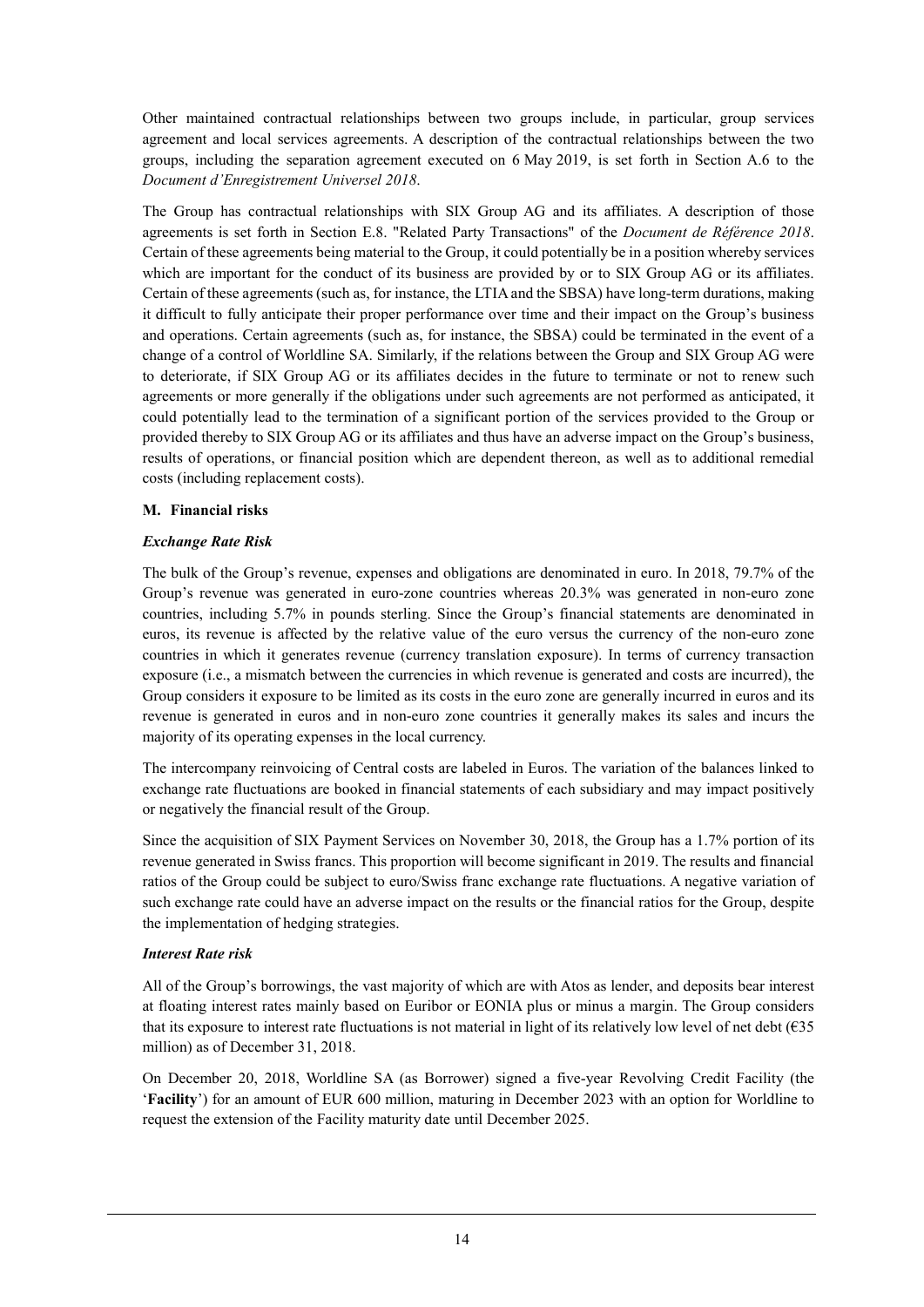Under the terms of the agreement, the Facility includes one financial covenant, which is the consolidated leverage ratio (net debt divided by Operating Margin before Depreciation and Amortization) that may not be greater than 2.5 times.

The Facility has been arranged by a syndicate of 13 international banks (including some of the Joint Bookrunners). The Facility will be available for general corporate purposes and is replacing the existing  $\epsilon$ 300 million facility signed with the Atos' group

### *Liquidity risk*

Nearly all of the Group's borrowings and cash consist of financing and cash deposits with maturities of less than two years provided by Atos through intercompany loans, current accounts and other financial instruments. As such, the Group currently benefits from the financial support of Atos for its liquidity requirements. For more information about the Group's financial liabilities, [see Note 23 of the Group's 2018 consolidated financial statements included in the *Document de Référence 2018*.]

Until December 20, 2018, the Group benefitted from a  $\epsilon$ 300 million revolving credit facility granted by Bull International, maturing on 26 June 2019. Since this date, it benefits from a  $6000$  million revolving credit facility maturing in December 2023, with an option for Worldline to request the extension of the maturity date until December 2025.

## **N. Credit and/or counterparty risk**

Credit and/or counterparty risk refers to the risk that a counterparty will default on its contractual obligations resulting in financial loss to the Group. The Group believes that it has limited exposure to concentrations of credit risk due to its large and diverse customer base. The Group's greatest credit risk position is borne with respect to its financial institution customers.

The Group is also exposed to some credit risk in connection with its Commercial Acquiring. For each transaction, the Group provides a performance guarantee to the merchant in respect the cardholder's payment. Therefore, the Group is exposed to a credit risk in the event of non-payment by the cardholder. Additionally, the Group offers a guarantee of "service rendered" to the cardholder. Accordingly, in the event a merchant goes bankrupt (or ceases to operate) before delivering the product or rendering the service purchased by a cardholder, the cardholder can require the Group to reimburse it for the amount of the transaction. This credit risk exposure is especially significant where services are purchased through e-Commerce well in advance of the time that they are actually rendered (e.g., ticket purchases through travel agencies).

# **II. Risks relating to the Bonds**

# **A. Economic and Legal Risks relating to the Bonds**

# *French insolvency law*

Under French insolvency law holders of debt securities issued by a French company (as the Issuer) are automatically grouped into a single assembly of holders (the "**Assembly**") in order to defend their common interests in case of the opening in France of an accelerated preservation (*procédure de sauvegarde accélérée*) or an accelerated financial preservation (*procédure de sauvegarde financière accélérée*) or a preservation (*procédure de sauvegarde*) or a judicial reorganisation procedure (*procédure de redressement judiciaire*) of the Issuer, in order to defend their common interests.

The Assembly comprises holders of all debt securities issued by the Issuer regardless of their governing law and will not be convened in accordance with Condition 10. The Assembly deliberates on the proposed safeguard plan (*projet de plan de sauvegarde*), the proposed accelerated safeguard plan (*projet de plan de sauvegarde accélérée*), accelerated financial safeguard plan (*projet de plan de sauvegarde financière accélérée*) or judicial reorganisation plan (*projet de plan de redressement*) applicable to the Issuer and may notably agree to: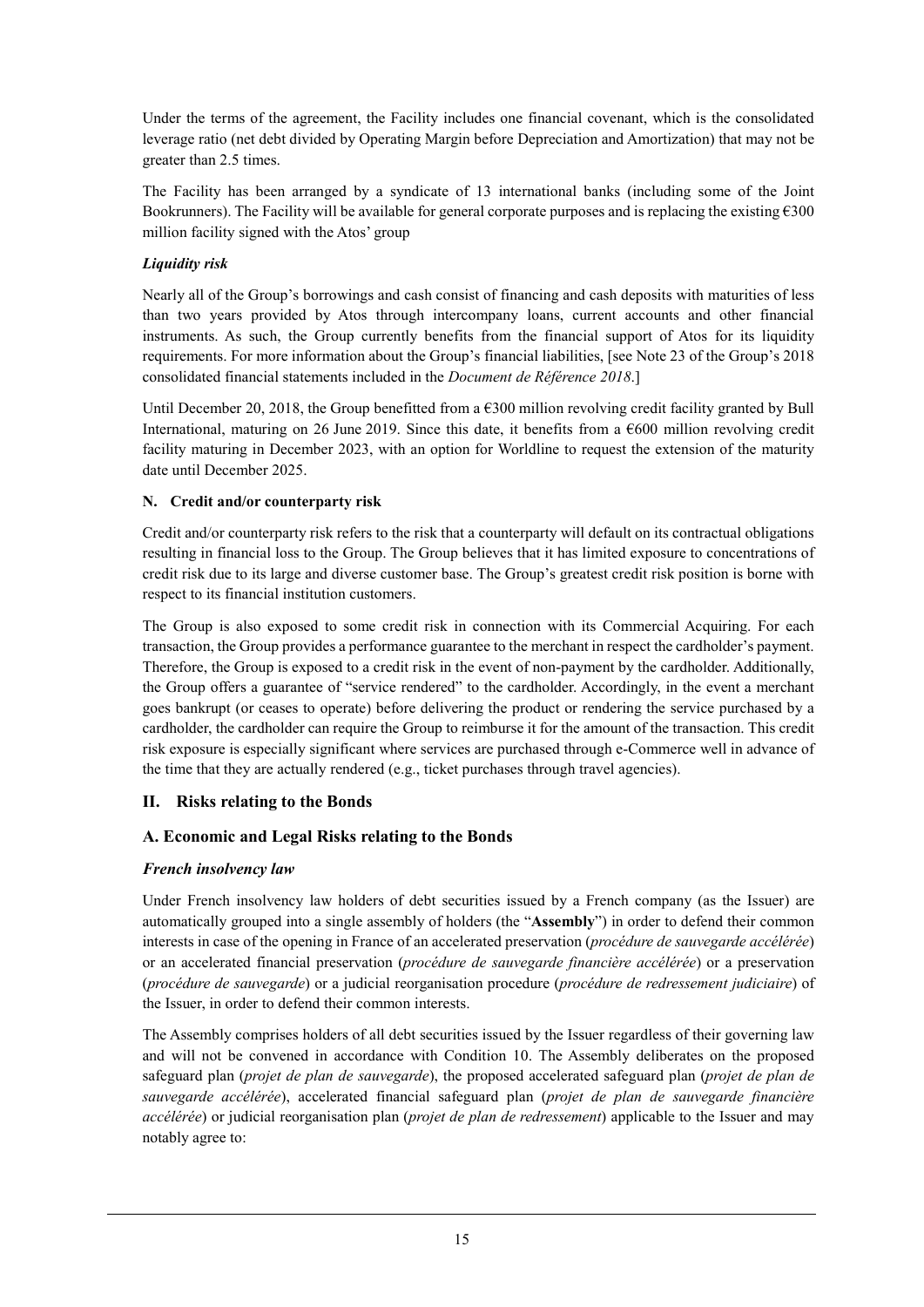- increase the liabilities (*charges*) of holders of debt securities (including the Bondholders) by rescheduling due payments and/or partially or totally writing off receivables in form of debt securities;
- establish an unequal treatment between holders of debt securities (including the Bondholders) if the differences in situation so justify; and/or
- decide to convert debt securities into securities that give or may give right to the share capital.

Decisions of the Assembly will be taken by a two-third majority (calculated as a proportion of the amount of debt securities held by the holders who voted during such Assembly; notwithstanding any clause to the contrary and the law governing the issuance agreement). No quorum is required for the Assembly to be validly held.

Stipulations relating to the representation of holders of the Bonds provided in Condition 10 will not be applicable if they depart from any imperative provisions of French insolvency law that may be applicable.

The procedures, as described above or as they may be amended, could have an adverse impact on holders of the Bonds seeking repayment in the event that the Issuer or its subsidiaries were to be subject to French insolvency proceedings.

The insolvency procedure in France is regulated by the provisions of the French *Code de commerce* as amended by ordinance n°2014-326 dated 12 March 2014 and these provisions govern the common rights, interests and representation of the Bondholders in this context. As a result, Bondholders should be aware that they will generally have limited ability to influence the outcome of an accelerated preservation (*procédure de sauvegarde accélérée*), an accelerated financial preservation (*procédure de sauvegarde financière accélérée*), a preservation (*procédure de sauvegarde*) or a judicial reorganisation procedure (*procédure de redressement judiciaire*) of the Issuer in France, especially given the current capital structure of the Issuer.

It should be noted that a new European directive entitled "Directive (EU) 2019/1023 on preventive restructuring frameworks, on discharge of debt and disqualifications, and on measures to increase the efficiency of procedures concerning restructuring, insolvency and discharge of debt, and amending Directive (EU) 2017/1132"has been adopted by the European Union on 20 June 2019. Once transposed into French law (which is scheduled to happen by 17 July 2021 at the latest), such directive should have a material impact on French insolvency law, especially with regard to the process of adoption of restructuring plans under insolvency proceedings. According to this directive, "affected parties" (i.e., creditors, including the Bondholders) shall be treated in separate classes which reflect certain class formation criteria for the purpose of adopting a restructuring plan. Classes shall be formed in such a way that each class comprises claims or interests with rights that are sufficiently similar to justify considering the members of the class a homogenous group with commonality of interest. As a minimum, secured and unsecured claims shall be treated in separate classes for the purpose of adopting a restructuring plan. A restructuring plan shall be deemed to be adopted by affected parties, provided that a majority in the amount of their claims or interests is obtained in each and every class (the required majorities shall be laid down by Member States at not higher than 75% in the amount of claims or interests in each class, it being noted that Member States may require that in addition a majority in number of affected parties be obtained in each class). If the restructuring plan is not approved by each and every class of affected parties, the plan may however be confirmed by a judicial or administrative authority by applying a cross-class cram-down, provided notably that:

- (a) the plan has been notified to all known creditors likely to be affected by it;
- (b) the plan complies with the best interest of creditors test (i.e., no dissenting creditor would be worse off under the restructuring plan than they would be in the event of liquidation, whether piecemeal or sale as a going concern);
- (c) any new financing is necessary to implement the restructuring plan and does not unfairly prejudice the interest of creditors;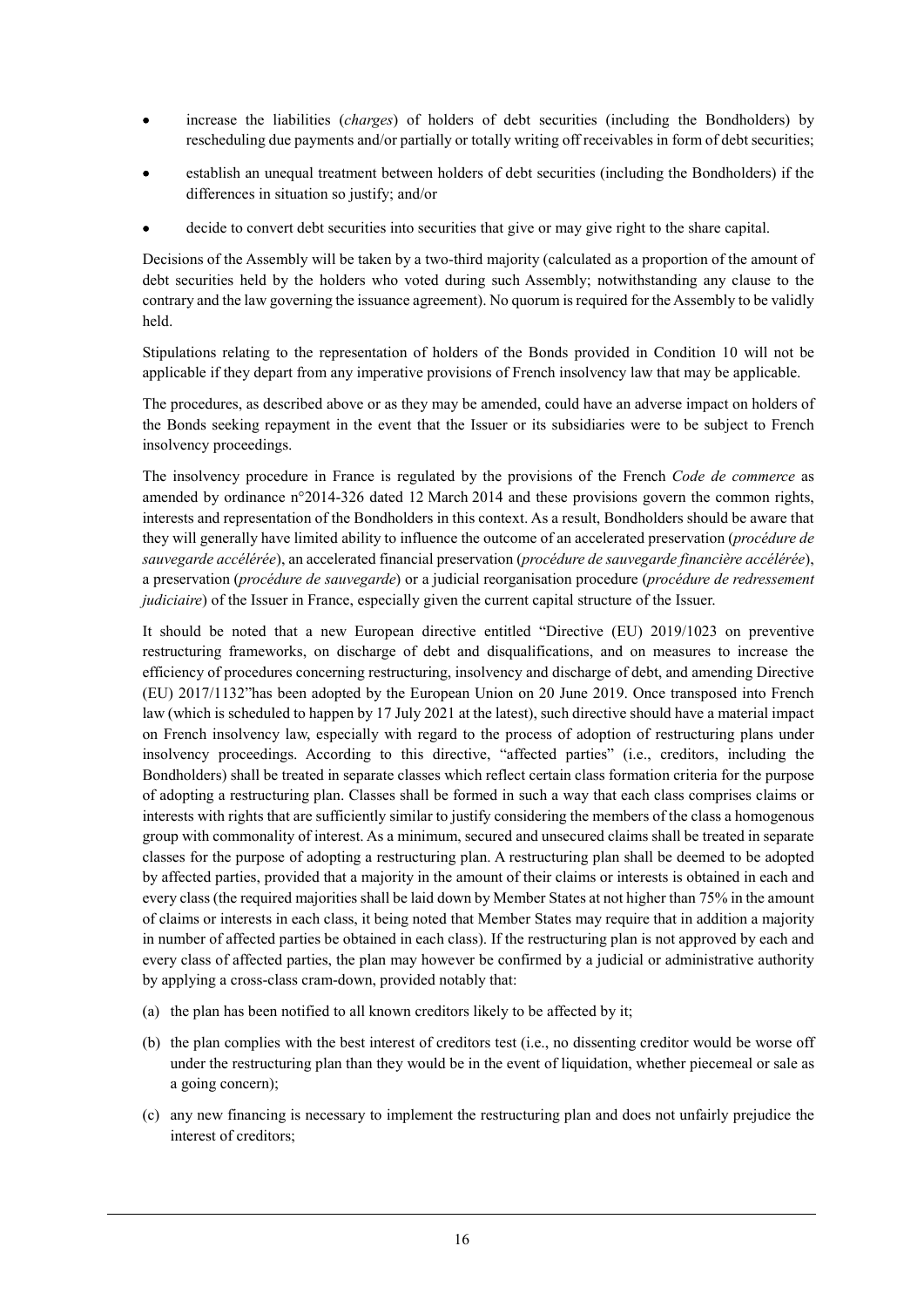- (d) the plan has been approved by a majority of the voting classes of affected parties, provided that at least one of those classes is a secured creditors class or is senior to the ordinary unsecured creditors class; or, failing that, by at least one of the voting classes of affected parties or where so provided under national law, impaired parties, other than an equity-holders class or any other class which, upon a valuation of the debtor as a going-concern, would not receive any payment or keep any interest, or, where so provided under national law, which could be reasonably presumed not to receive any payment or keep any interest, if the normal ranking of liquidation priorities were applied under national law;
- (e) the plan complies with the relative priority rule (i.e. dissenting voting classes of affected creditors are treated at least as favourably as any other class of the same rank and more favourably than any junior class). By way of derogation, Member States may instead provide that the plan shall comply with the absolute priority rule (i.e., a dissenting voting class of creditors must be satisfied in full before a more junior class may receive any distribution or keep any interest under the restructuring plan); and
- (f) no class of affected parties can, under the restructuring plan, receive or keep more than the full amount of its claims or interests.

Therefore, when such directive is transposed into French law, it cannot be excluded that the Noteholders will no longer deliberate on the proposed restructuring plan in a separate assembly, meaning that they will no longer benefit from a specific veto power on this plan. Instead, as any other affected parties, the Noteholders will be grouped into one or several classes (with potentially other types of creditors) and their dissenting vote may possibly be overridden by a cross-class cram down.

The commencement of insolvency proceedings against the Issuer would have a material adverse effect on the market value of Bonds issued by the Issuer. Any decisions taken by the Assembly or a class of creditors, as the case may be, could materially and negatively impact the Bondholders and cause them to lose all or part of their investment, should they not be able to recover amounts due to them from the Issuer.

### *Credit risk of the Issuer*

As contemplated in Condition 2 of the Terms and Conditions of the Bonds, the obligations of the Issuer in respect of the Bonds and any interest payable under the Bonds constitute direct, general, unconditional, unsubordinated and unsecured obligations of the Issuer. However, an investment in the Bonds involves taking credit risk on the Issuer. If the credit worthiness of the Issuer deteriorates and notwithstanding Condition 9 of the Terms and Conditions of the Bonds which enable the investors to request through the Representative of the *Masse* the redemption of the Bonds, it may not be able to fulfil all or part of its payment obligations under the Bonds, which could materially and negatively impact the Bondholders and investors may lose all or part of their investment.

#### *Market value of the Bonds*

Application has been made for the Bonds to be admitted to trading on Euronext Paris as from the Issue Date. The market value of the Bonds will be affected by the creditworthiness of the Issuer and a number of additional factors.

The value of the Bonds on Euronext Paris depends on a number of interrelated factors, including economic, financial and political events in France or elsewhere, including factors affecting capital markets generally and the stock exchanges on which such Bonds are traded. The price at which a Bondholder will be able to sell such Bonds prior to maturity may be at a discount, which could be substantial, from the issue price or the purchase price paid by such purchaser. For example, the Issuer is rated BBB (stable outlook) by S&P Global Ratings and any negative change in such credit rating of the Issuer could negatively affect the trading price for the Bonds and hence investors may lose part of their investment.

#### *The secondary market for the Bonds*

The Bonds constitute the first issue of straight bonds by the Issuer on the market. An established trading market in the Bonds may never develop or, if a secondary market does develop, it may not be very liquid.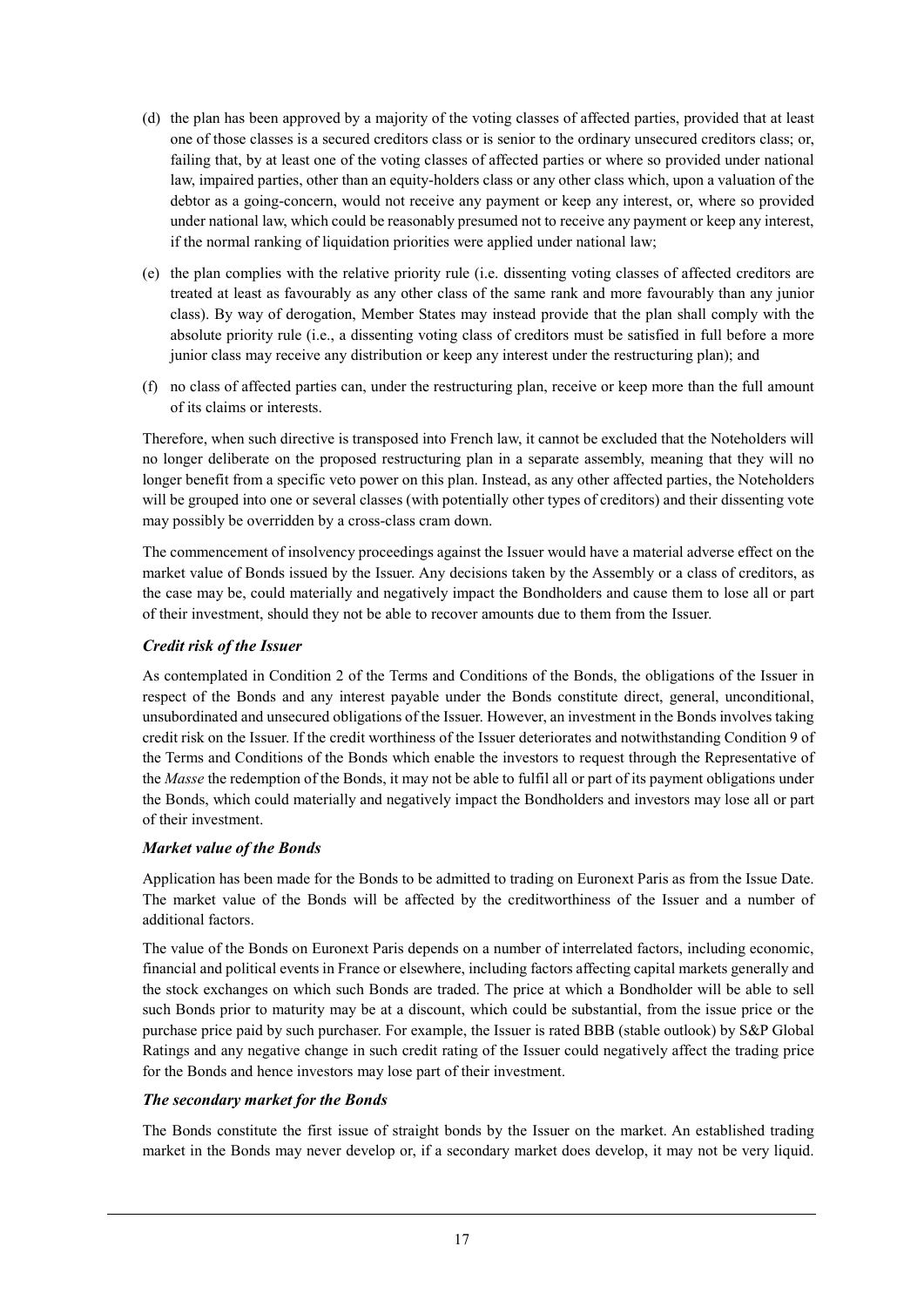Although the Bonds are expected to be admitted to trading on Euronext Paris as from the Issue Date, there is no assurance that the Bonds will be so admitted or that an active market will develop.

The development or continued liquidity of any secondary market for the Bonds will be affected by a number of factors such as general economic conditions, the financial condition, the creditworthiness of the Issuer and/or the Group, the outstanding amount of the Bonds, any redemption features of the Bonds as specified in Condition 6 of the Terms and Conditions of the Bonds and the level, direction and volatility of interest rates generally. Such factors also will affect the market value of the Bonds.

The yield of the Bonds as at the Issue Date is 0.351 per cent. *per annum*. However, investors may not be able to sell their Bonds in the secondary market (in which case the market or trading price and liquidity may be adversely affected) or may not be able to sell their Bonds at prices that will provide them with a yield comparable to similar investments that have a developed secondary market. Hence, the investors may receive a lower yield than anticipated at the time of the issue.

#### *Interest rate risks*

The Bonds bear interest on their outstanding principal amount from time to time at the rate of 0.250 per cent. *per annum*, payable annually in arrear on 18 September in each year and commencing on 18 September 2020, in accordance with Condition 4. Investment in the Bonds involves the risk that subsequent changes in market interest rates may affect the value and the yield of the Bonds and Bondholders may receive lower return on the Bonds than anticipated at the time of the issue.

## **B. Risks relating to the particular structure of the Bonds affecting the rights of the Bondholders**

#### *Limited restrictive covenants*

The Bonds do not restrict the Issuer or its Subsidiaries (as defined in Condition 3 of the Terms and Conditions of the Bonds) from incurring additional debt. As contemplated in Condition 3, the Terms and Conditions of the Bonds contain a negative pledge that prohibits the Issuer and its Material Subsidiaries (as defined in Condition 3 of the Terms and Conditions of the Bonds) in certain circumstances from creating security over assets, but only to the extent that such is used to secure other bonds or similar listed (or capable of being listed) debt securities on a regulated market or another assimilated market and there are certain exceptions to the negative pledge. The Terms and Conditions of the Bonds do not contain any other covenants restricting the operations of the Issuer, or its ability to distribute dividends or buy back shares. The Issuer's Subsidiaries are not bound by obligations of the Issuer under the Bonds and are not guarantors of the Bonds. These limited restricted covenants may not provide sufficient protection for investors in the Bonds which could materially and negatively impact the Bondholders and increase the risk of losing all or part of their investment in the Bonds.

#### *The Bonds may be redeemed by the Issuer prior to maturity*

In the event that the Issuer would be obliged to increase the amounts payable in respect of any Bonds due to any withholding or deduction for or on account of any present or future taxes, duties or assessments of whatever nature imposed or levied by or on behalf of the Republic of France or any political subdivision thereof or any authority therein or thereof having power to tax, the Issuer may, and in certain circumstances shall be required to, redeem all outstanding Bonds in accordance with the Terms and Conditions of the Bonds.

In addition, the Issuer has the option to redeem all or any of the outstanding Bonds, as provided in Condition 6(4) of the Terms and Conditions of the Bonds. During the period when the Issuer may elect to redeem the Bonds, the market value of the Bonds generally will not rise substantially above the price at which they can be redeemed. This also may be true prior to any redemption period.

In the event the Issuer redeems the Bonds as provided in Condition 6 of the Terms and Conditions of the Bonds an investor generally may not be able to reinvest the redemption proceeds at an effective interest rate as high as the interest rate on the Bonds being redeemed and may only be able to do so at a significantly lower rate. Potential investors should consider reinvestment risk in light of other investments available at that time.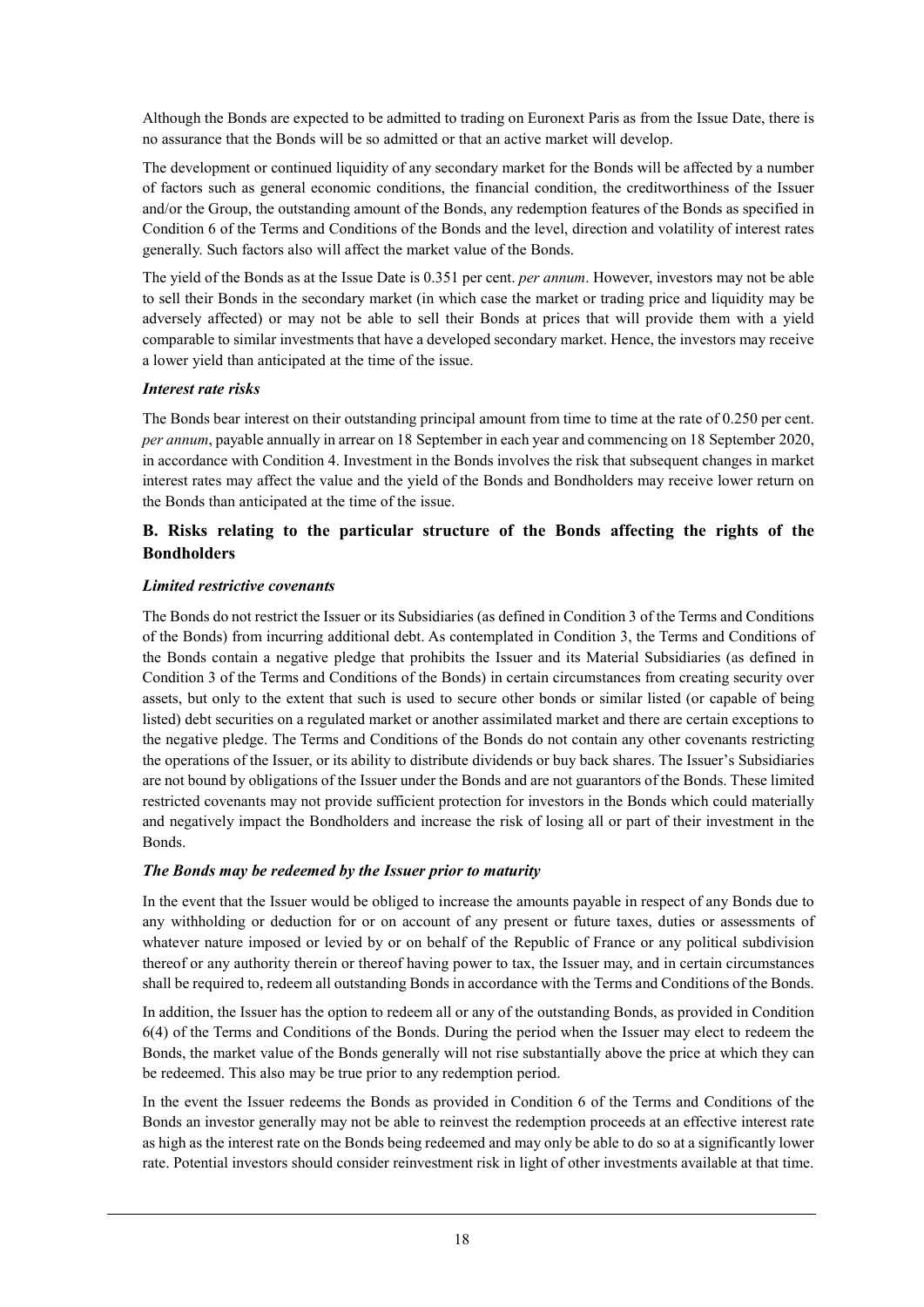If the Issuer exercises its option pursuant to Condition 6(4) of the Terms and Conditions of the Bonds to redeem less than all the outstanding Bonds on any day such redemption shall be effected by reducing the principal amount of all of the Bonds in proportion to the aggregate principal amount of the Bonds so redeemed on such day and any trading market in respect of these Bonds which have not been redeemed may become illiquid.

Furthermore, if 80 per cent. or more in principal amount of the Bonds (including any bonds assimilated to the Bonds issued pursuant to Condition 12 of the Terms and Conditions of the Bonds) have been redeemed or purchased and cancelled, to the extent it does not result from an exercise of a partial make-whole redemption, the Issuer will have the option to redeem all (but not some only) of the remaining Bonds outstanding at their principal amount together with any accrued interest as provided in Condition 6(4)(d) of the Terms and Conditions of the Bonds.

In addition, the Issuer may redeem all, but not some only, of the then outstanding Bonds, following an Acquisition Event at an amount equal to 100.5 per cent. of the principal amount of the Bonds together with any accrued interest to but excluding the date fixed for redemption as provided in as provided in Condition 6(4)(e). An Acquisition Event will occur if the Issuer has not completed and closed the acquisition of EquensWorldline SE, and on or prior 31 March 2020, the Issuer has publicly stated that it is no longer pursuing such acquisition. Notice of such redemption may be exercised up to and including 1<sup>st</sup> May 2020. Notwithstanding the occurrence of an Acquisition Event, the Issuer may decide not to redeem the Bonds. The Acquisition Event Call Option is likely to limit the market value of the Bonds.

All of the above may reduce the profits potential investors in the Bonds may have expected in subscribing the Bonds and could have significant impact on the Bondholders.

### *Modification and waivers*

Condition 10 of the Terms and Conditions of the Bonds contains provisions for calling meetings of Bondholders or consulting them by way of written resolutions to consider matters affecting their interests generally. These provisions permit defined majorities to bind all Bondholders including Bondholders who did not express a vote at the relevant meeting or consultation and Bondholders who voted in a manner contrary to the majority. If a decision is adopted by a majority of Bondholders and such modifications were to impair or limit the rights of the Bondholders, this may have a negative impact on the market value of the Bonds and hence investors may lose part of their investment.

## *Exercise of put option in respect of certain Bonds following a change of control of the Issuer may affect the liquidity of the Bonds in respect of which such put option is not exercised*

Depending on the number of Bonds in respect of which the put option provided in Condition 6(5) of the Terms and Conditions of the Bonds is exercised, any trading market in respect of those Bonds in respect of which such put option is not exercised may become illiquid. Therefore, investors in the Bonds not having exercised their put options may not be able to sell their Bonds on the market and may have to wait until the Maturity Date to obtain redemption of their investments in the Bonds, which may have a negative impact on the Bondholders and reduce the profits anticipated by the investors at the time of the issue.

### *Purchases by the Issuer in the open market or otherwise (including by way of a tender offer) in respect of certain Bonds may affect the liquidity of the Bonds which have not been so purchased*

Depending on the number of Bonds purchased by the Issuer as provided in Condition 6(6) of the Terms and Conditions of the Bonds, any trading market in respect of those Bonds that have not been so purchased may become illiquid. As a consequence, investors in the Bonds may not be able to sell their Bonds on the market and may have to wait until the Maturity Date to obtain redemption of their investments in the Bonds, which may have a negative impact on the Bondholders and reduce the profits anticipated by the investors at the time of the issue.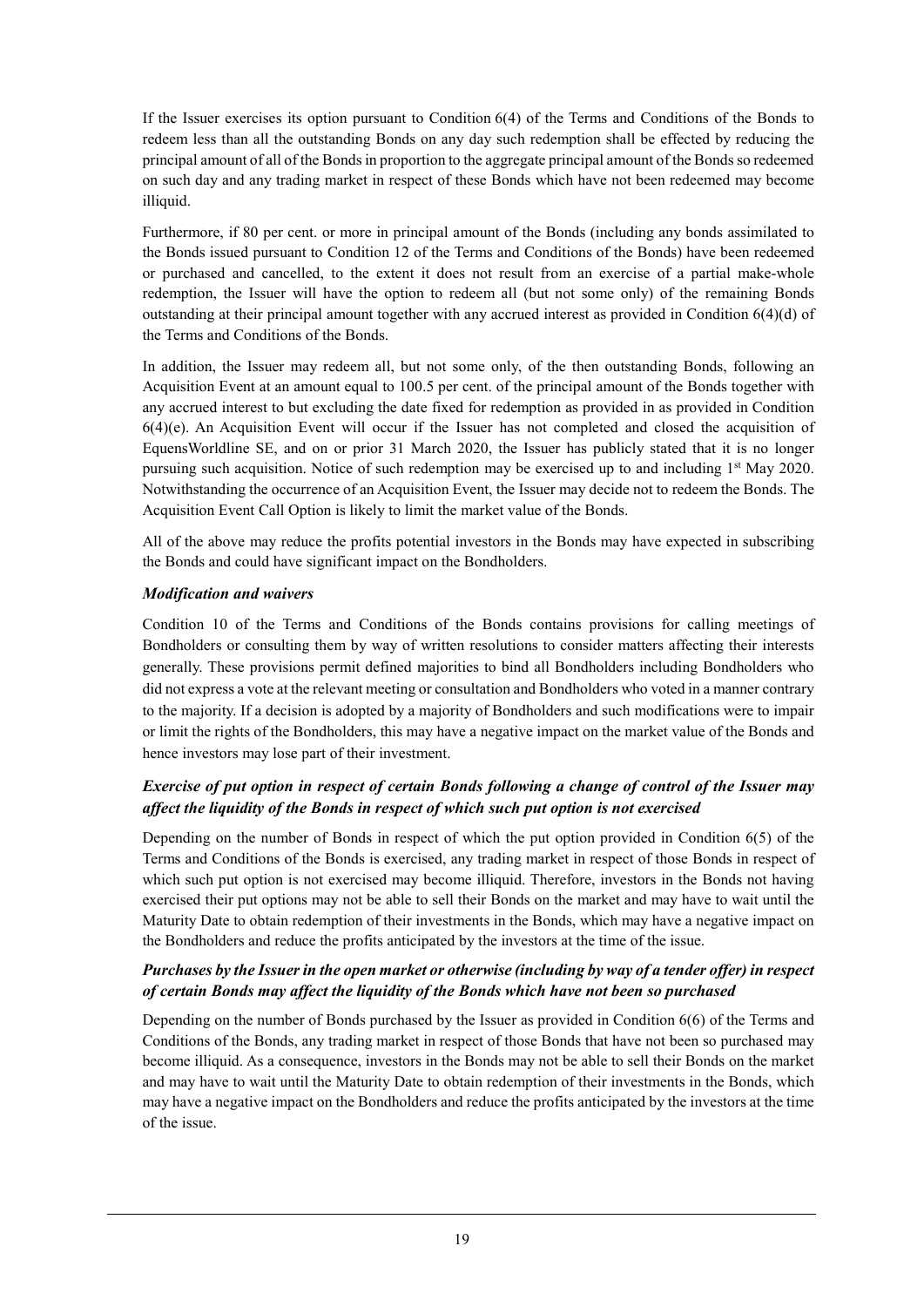#### *Potential conflict of interest with the Joint Bookrunners' activities*

Certain of the Joint Bookrunners and their affiliates have engaged, and may in the future engage, in investment banking and/or commercial banking transactions with, and may perform services for, the Issuer, the Group and its affiliates in the ordinary course of business. In particular and as disclosed in the section "Use and Estimated Net Amount of Proceeds" of this Prospectus, the Global Coordinators and Joint Bookrunners have entered into a bridge loan facility agreement with the Issuer in relation to the acquisition EquensWorldline SE and which, as at the date of this Prospectus, has not been drawn. In addition, in the ordinary course of their business activities, the Joint Bookrunners and their affiliates may make or hold a broad array of investments and actively trade debt and equity securities (or related derivative securities) and financial instruments (including bank loans) for their own account and for the accounts of their customers. Such investments and securities activities may involve securities and/or instruments of the Issuer or Issuer's affiliates. Certain of the Joint Bookrunners or their affiliates that have a lending relationship with the Issuer or other entities of the Group routinely hedge their credit exposure to the Issuer or, as the case may be, such other entities of the Group consistent with their customary risk management policies. Typically, such Joint Bookrunners and their affiliates would hedge such exposure by entering into transactions which consist of either the purchase of credit default swaps or the creation of short positions in securities, including potentially the Bonds. Any such short positions could affect future trading prices of the Bonds. The Joint Bookrunners and their affiliates may also make investment recommendations and/or publish or express independent research views in respect of such securities or financial instruments and may hold, or recommend to clients that they acquire, long and/or short positions in such securities and instruments.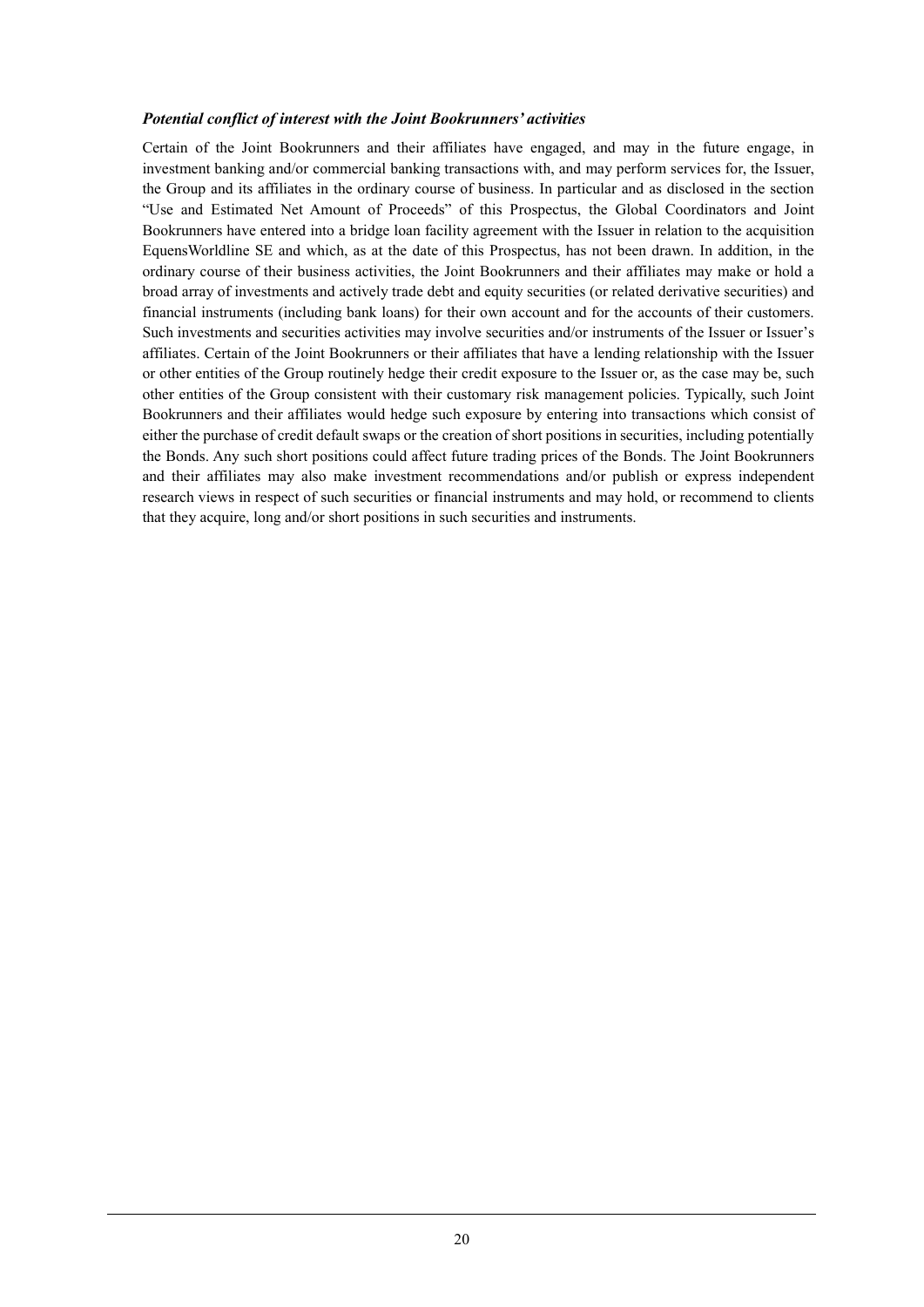### **DOCUMENTS INCORPORATED BY REFERENCE**

This Prospectus should be read and construed in conjunction with the following sections referred to in the cross-reference table below which are incorporated by reference in, and shall be deemed to form part of, this Prospectus and which are extracted from:

(i) the *document d'enregistrement universel 2018* of the Issuer, in French language, filed with the AMF under number no. D.19-0745 on 7 August 2019, including the unaudited consolidated condensed interim financial statements of the Issuer as at 30 June 2019 (the "*Document d'Enregistrement Universel 2018*")

https://fr.worldline.com/content/dam/worldline/documents/investors/amf-regulatedinformation/registration/2019/worldline-urd-2018-incluant-le-rapport-financier-semestriel-au-30 juin-2019.pdf;

(ii) the *document de référence 2018* of the Issuer for the financial year ended 31 December 2018 in French language, filed with the AMF under number no. D.19-0185 on 21 March 2019, including the audited consolidated financial statements of the Issuer as at 31 December 2018 (the "**Document de Référence 2018**")

https://fr.worldline.com/content/dam/worldline/documents/investors/amf-regulatedinformation/registration/2019/worldline-document-de-reference-2018.pdf;

and

(iii) the *document de référence 2017* of the Issuer for the financial year ended 31 December 2017 in French language, filed with the AMF under number no. D.18-0163 on 21 March 2018, including the audited consolidated financial statements of the Issuer as at 31 December 2017 (the "*Document de Référence 2017*")

https://fr.worldline.com/content/dam/worldline/documents/investors/amf-regulatedinformation/registration/worldline-document-de-reference-2017.pdf.

The sections referred to in the tables below shall be incorporated in and form part of this Prospectus, save that (a) any information contained in such documents listed in (i) to (iii) above and not listed in the crossreference tables herein is considered as additional information, is not incorporated by reference and is not required by the relevant items of Annex 7 of the Commission Delegated Regulation (EU) 2019/980 of 14 March 2019 supplementing the Prospectus Regulation and (b) any statement contained in a section which is incorporated by reference herein shall be modified or superseded for the purpose of this Prospectus to the extent that a statement contained herein modifies or supersedes such earlier statement (whether expressly, by implication or otherwise); any statement so modified or superseded shall not, except as so modified or superseded, constitute a part of this Prospectus.

The documents listed in (i), (ii) and (iii) above and this Prospectus will be available on the websites of the Issuer (*www.worldline.com*) and the AMF (*www.amf-france.org*). So long as any of the Bonds are outstanding, this Prospectus and the sections incorporated by reference in this Prospectus will also be available during usual business hours on any weekday (except Saturdays, Sundays and public holidays) for inspection and collection free of charge, at the specified office of the Paying Agents and the Issuer.

Free translations in the English language of the *Document d'Enregistrement Universel* 2018, the *Document de Référence 2018* and the *Document de Référence 2017* are available on the Issuer's website (*www.worldline.com*). These documents are available for information purposes only and are not incorporated by reference in this Prospectus. The only binding versions are the French language versions.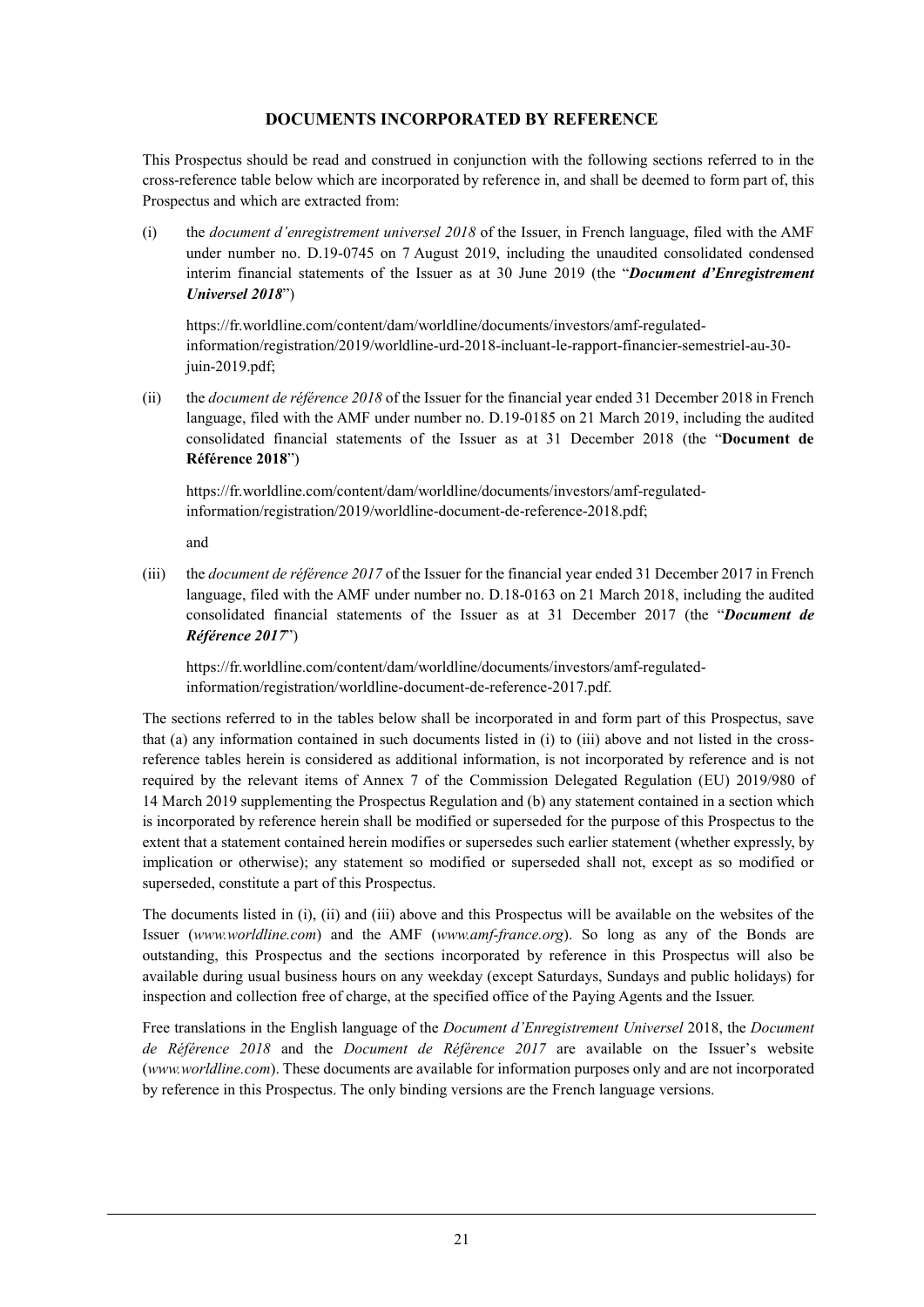| the Prospectus Regulation | <b>Annex 7 of the Commission Delegated Regulation</b><br>(EU) 2019/980 of 14 March 2019 supplementing                                                                                                                                                                                                                                                                                                                                                                                                                                                 | "Document<br>d'Enregistrement<br><b>Universel 2018"</b> | "Document de<br>Référence 2018" | "Document de<br>Référence 2017" |
|---------------------------|-------------------------------------------------------------------------------------------------------------------------------------------------------------------------------------------------------------------------------------------------------------------------------------------------------------------------------------------------------------------------------------------------------------------------------------------------------------------------------------------------------------------------------------------------------|---------------------------------------------------------|---------------------------------|---------------------------------|
|                           |                                                                                                                                                                                                                                                                                                                                                                                                                                                                                                                                                       | (page number)                                           | (page number)                   | (page number)                   |
| <b>SECTION 4</b>          | <b>INFORMATION ABOUT THE ISSUER</b>                                                                                                                                                                                                                                                                                                                                                                                                                                                                                                                   |                                                         |                                 |                                 |
| 4.1                       | History and development of the<br>Issuer                                                                                                                                                                                                                                                                                                                                                                                                                                                                                                              |                                                         |                                 |                                 |
| 4.1.1                     | The legal and commercial name<br>of the Issuer.                                                                                                                                                                                                                                                                                                                                                                                                                                                                                                       | 38                                                      | 332                             |                                 |
| 4.1.2                     | The place of registration of the<br>Issuer, its registration number and<br>legal entity identifier ('LEI').                                                                                                                                                                                                                                                                                                                                                                                                                                           | 38                                                      | 332                             |                                 |
| 4.1.3                     | The date of incorporation and the<br>length of life of the Issuer, except<br>where the period is indefinite.                                                                                                                                                                                                                                                                                                                                                                                                                                          |                                                         | 332                             |                                 |
| 4.1.4<br>4.1.5            | The domicile and legal form of the<br>Issuer, the legislation under which<br>the Issuer operates, its country of<br>incorporation,<br>the<br>address,<br>telephone number of its registered<br>office (or principal place of<br>business if different from its<br>registered office) and website of<br>the Issuer, if any, with a disclaimer<br>that the information on the website<br>does not form part of the<br>prospectus unless that information<br>is incorporated by reference into<br>the prospectus.<br>Any recent events particular to the | 38<br>8 to 11                                           | 332                             |                                 |
|                           | Issuer and which are to a material<br>extent relevant to an evaluation of<br>the Issuer's solvency.                                                                                                                                                                                                                                                                                                                                                                                                                                                   |                                                         |                                 |                                 |
| <b>SECTION 5</b>          | <b>BUSINESS OVERVIEW</b>                                                                                                                                                                                                                                                                                                                                                                                                                                                                                                                              |                                                         |                                 |                                 |
| 5.1                       | Principal activities                                                                                                                                                                                                                                                                                                                                                                                                                                                                                                                                  |                                                         |                                 |                                 |
| 5.1.1                     | A brief description of the Issuer's<br>principal activities stating the<br>main categories of products sold<br>and/or services performed.                                                                                                                                                                                                                                                                                                                                                                                                             | 38                                                      | 4, 5 and 47 to 77               |                                 |
| 5.1.2                     | The basis for any statements made<br>the Issuer regarding<br>its<br>by<br>competitive position.                                                                                                                                                                                                                                                                                                                                                                                                                                                       |                                                         | 39                              |                                 |

# **Cross-reference list in respect of the Issuer information incorporated by reference**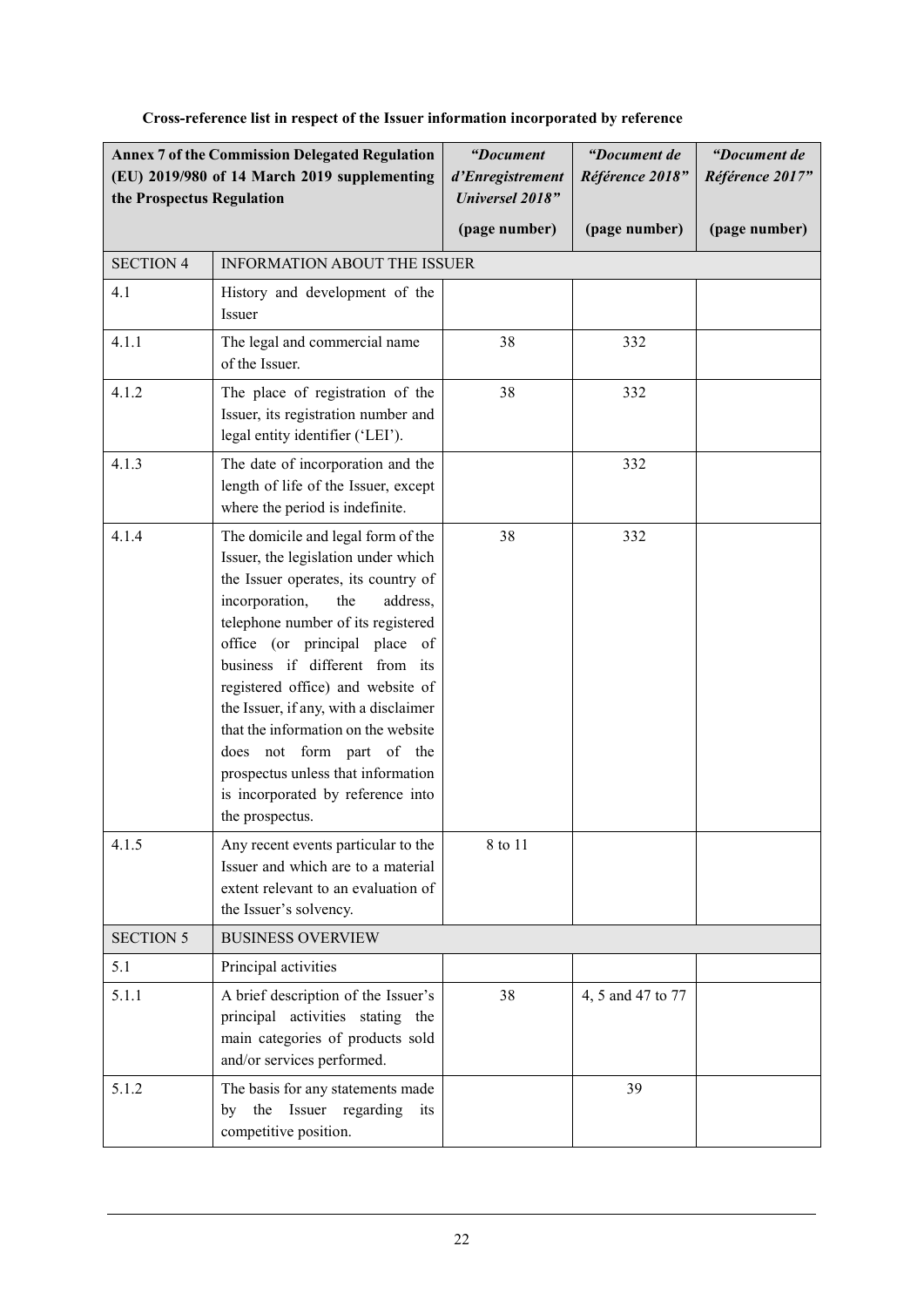| <b>Annex 7 of the Commission Delegated Regulation</b><br>(EU) 2019/980 of 14 March 2019 supplementing<br>the Prospectus Regulation |                                                                                                                                                                                                                                                                                                                                                                                                                                                                                         | "Document<br>d'Enregistrement<br><b>Universel 2018"</b> | "Document de<br>Référence 2018"                | "Document de<br>Référence 2017" |
|------------------------------------------------------------------------------------------------------------------------------------|-----------------------------------------------------------------------------------------------------------------------------------------------------------------------------------------------------------------------------------------------------------------------------------------------------------------------------------------------------------------------------------------------------------------------------------------------------------------------------------------|---------------------------------------------------------|------------------------------------------------|---------------------------------|
|                                                                                                                                    |                                                                                                                                                                                                                                                                                                                                                                                                                                                                                         | (page number)                                           | (page number)                                  | (page number)                   |
| <b>SECTION 6</b>                                                                                                                   | ORGANISATIONAL STRUCTURE                                                                                                                                                                                                                                                                                                                                                                                                                                                                |                                                         |                                                |                                 |
| 6.1                                                                                                                                | If the Issuer is part of a group, a<br>brief description of the group and<br>the Issuer's position within the<br>group. This may be in the form of,<br>or accompanied by, a diagram of<br>the organisational structure if this<br>helps to clarify the structure.                                                                                                                                                                                                                       | 33                                                      | 16 to 18                                       |                                 |
| <b>SECTION 9</b>                                                                                                                   | ADMINISTRATIVE, MANAGEMENT, AND SUPERVISORY BODIES                                                                                                                                                                                                                                                                                                                                                                                                                                      |                                                         |                                                |                                 |
| 9.1                                                                                                                                | Names, business addresses and<br>functions within the Issuer of the<br>following<br>and<br>persons<br>an<br>indication<br>of<br>the<br>principal<br>activities performed by them<br>outside of that Issuer where these<br>are significant with respect to that<br>Issuer:<br>members<br>of<br>the<br>(a)<br>administrative,<br>management or supervisory<br>bodies;<br>partners with<br>unlimited<br>(b)<br>liability, in the case of a<br>limited partnership with a<br>share capital. | 58 to 59                                                | 20 to 22, 339,<br>341 to 351 and<br>376 to 380 |                                 |
| 9.2                                                                                                                                | Administrative, management, and<br>supervisory bodies conflicts of<br>interests<br>Potential conflicts of interests<br>between any duties to the Issuer, of<br>the persons referred to in item 9.1,<br>and their private interests and or<br>other duties must be clearly stated.<br>In the event that there are no such<br>conflicts, a statement to that effect<br>must be made.                                                                                                      |                                                         | 354                                            |                                 |
| <b>SECTION 10</b>                                                                                                                  | <b>MAJOR SHAREHOLDERS</b>                                                                                                                                                                                                                                                                                                                                                                                                                                                               |                                                         |                                                |                                 |
| 10.1                                                                                                                               | To the extent known to the Issuer,<br>state whether the Issuer is directly<br>or indirectly owned or controlled<br>and by whom and describe the<br>nature of such control and describe                                                                                                                                                                                                                                                                                                  | 8, 67 to 68                                             | 393 to 394                                     |                                 |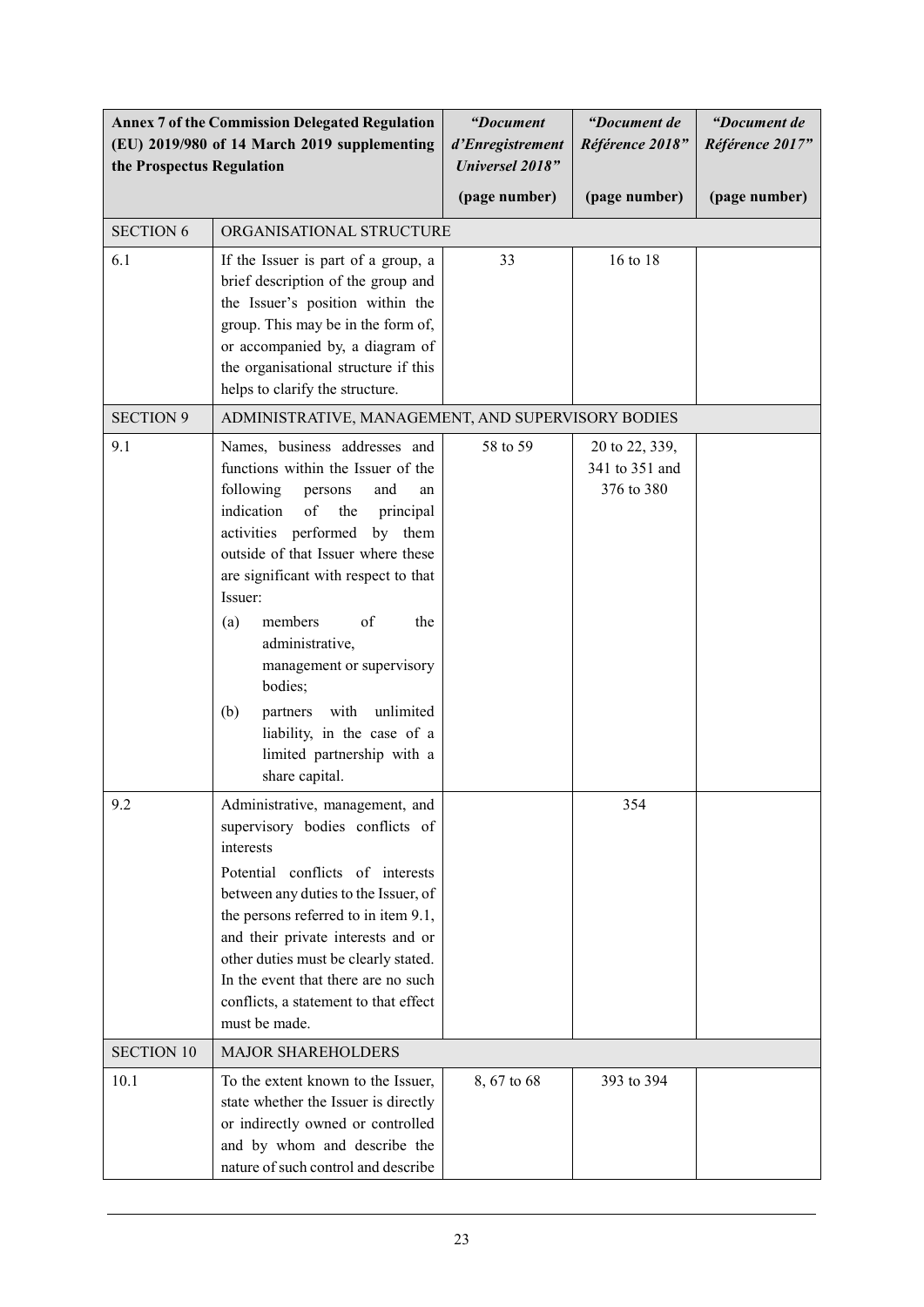| the Prospectus Regulation | <b>Annex 7 of the Commission Delegated Regulation</b><br>(EU) 2019/980 of 14 March 2019 supplementing                                                                                                                                                   | "Document<br>d'Enregistrement<br><b>Universel 2018"</b> | "Document de<br>Référence 2018" | "Document de<br>Référence 2017" |
|---------------------------|---------------------------------------------------------------------------------------------------------------------------------------------------------------------------------------------------------------------------------------------------------|---------------------------------------------------------|---------------------------------|---------------------------------|
|                           |                                                                                                                                                                                                                                                         | (page number)                                           | (page number)                   | (page number)                   |
|                           | the measures in place to ensure<br>that such control is not abused.                                                                                                                                                                                     |                                                         |                                 |                                 |
| 10.2                      | of<br>$\mathbf{A}$<br>description<br>any<br>arrangements, known to the Issuer,<br>the operation of which may at a<br>subsequent date result in a change<br>in control of the Issuer.                                                                    | 68                                                      | 398                             |                                 |
| <b>SECTION 11</b>         | FINANCIAL INFORMATION CONCERNING THE ISSUER'S ASSETS AND<br>LIABILITIES, FINANCIAL POSITION AND PROFITS AND LOSSES                                                                                                                                      |                                                         |                                 |                                 |
| 11.1                      | Historical financial information                                                                                                                                                                                                                        |                                                         |                                 |                                 |
| 11.1.1                    | Historical financial information<br>covering the latest two financial<br>years (at least 24 months) or such<br>shorter period as the Issuer has<br>been in operation and the audit<br>report in respect of each year.                                   | 34 to 56                                                | 8 to 9, 230 to<br>284           | 8; 192 to 242                   |
| 11.1.4 and<br>11.1.5      | Financial information                                                                                                                                                                                                                                   |                                                         |                                 |                                 |
|                           | Consolidated balance sheet<br>$\blacksquare$                                                                                                                                                                                                            | 35                                                      | 236                             | 199                             |
|                           | Consolidated<br>income<br>$\overline{\phantom{a}}$<br>statement                                                                                                                                                                                         | 34                                                      | 235                             | 198                             |
|                           | Consolidated<br>statement of<br>$\blacksquare$<br>cash flows                                                                                                                                                                                            | 36                                                      | 237                             | 200                             |
|                           | Consolidated<br>statement of<br>changes in equity                                                                                                                                                                                                       | 37                                                      | 238                             | 201                             |
|                           | policies<br>Accounting<br>and<br>$\overline{\phantom{a}}$<br>explanatory notes                                                                                                                                                                          | 38 to 54                                                | 239 to 280                      | 202 to 237                      |
| 11.1.6                    | Age of financial information                                                                                                                                                                                                                            | 34 to 56                                                | 235 to 280                      | 198 to 237                      |
| 11.2                      | Auditing of Historical financial<br>information                                                                                                                                                                                                         | 55 to 56                                                | 230 to 234                      | 192 to 197                      |
| 11.3                      | Legal and arbitration proceedings                                                                                                                                                                                                                       | 31                                                      | 323 and 324                     |                                 |
| <b>SECTION 12</b>         | MATERIAL CONTRACTS                                                                                                                                                                                                                                      |                                                         |                                 |                                 |
| 12.1                      | A brief summary of all material<br>contracts that are not entered into<br>in the ordinary course of the<br>issuer's business, which could<br>result in any group member being<br>under an obligation or entitlement<br>that is material to the issuer's | 30 to 33                                                | 215 to 216 and<br>302 to 306    |                                 |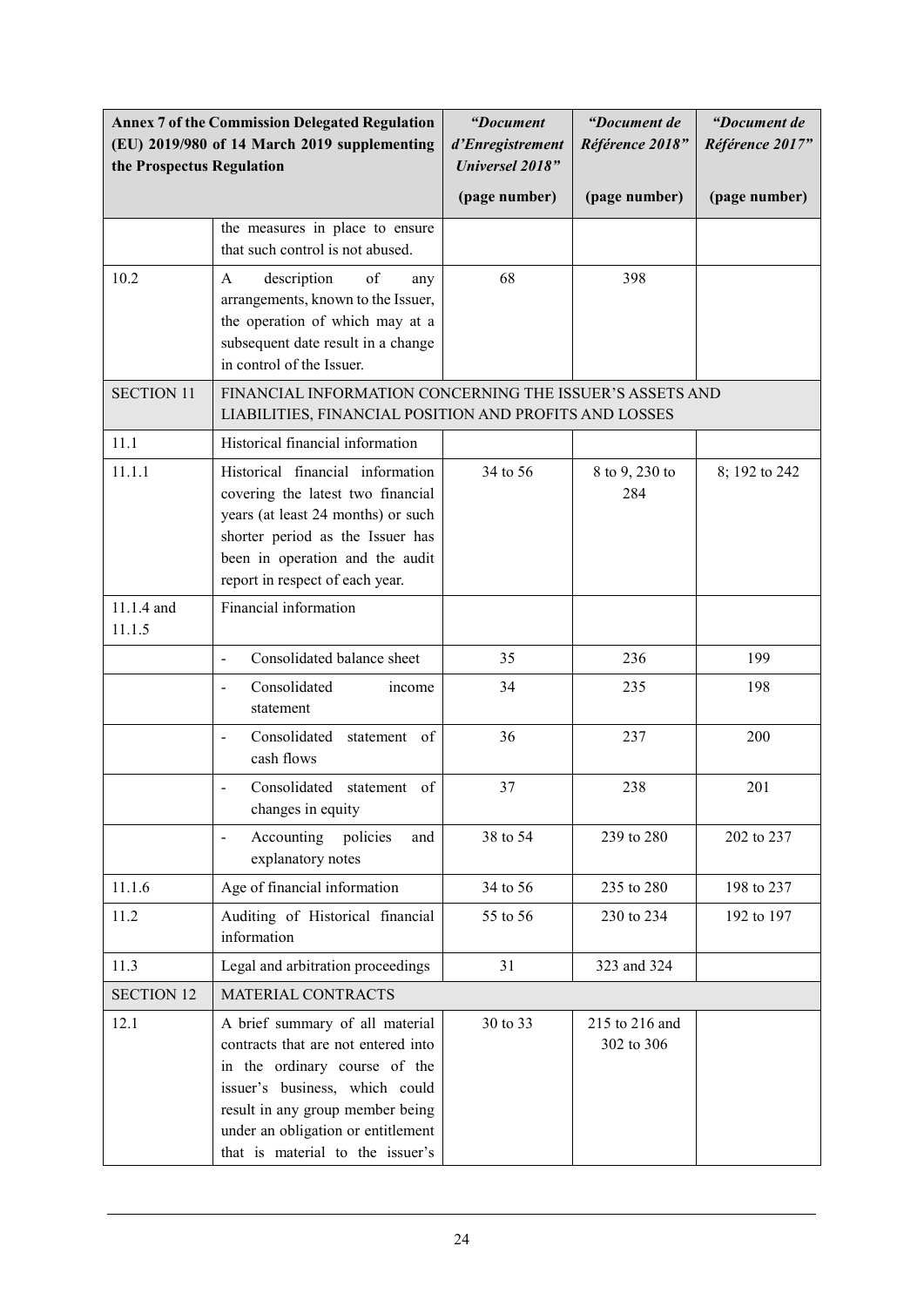| the Prospectus Regulation | <b>Annex 7 of the Commission Delegated Regulation</b><br>(EU) 2019/980 of 14 March 2019 supplementing | <i>"Document</i> "<br>d'Enregistrement<br><b>Universel 2018"</b><br>(page number) | <i>"Document de</i><br>Référence 2018"<br>(page number) | <i>"Document de</i><br>Référence 2017"<br>(page number) |
|---------------------------|-------------------------------------------------------------------------------------------------------|-----------------------------------------------------------------------------------|---------------------------------------------------------|---------------------------------------------------------|
|                           | ability to meet its obligations to<br>security holders in respect of the<br>securities being issued.  |                                                                                   |                                                         |                                                         |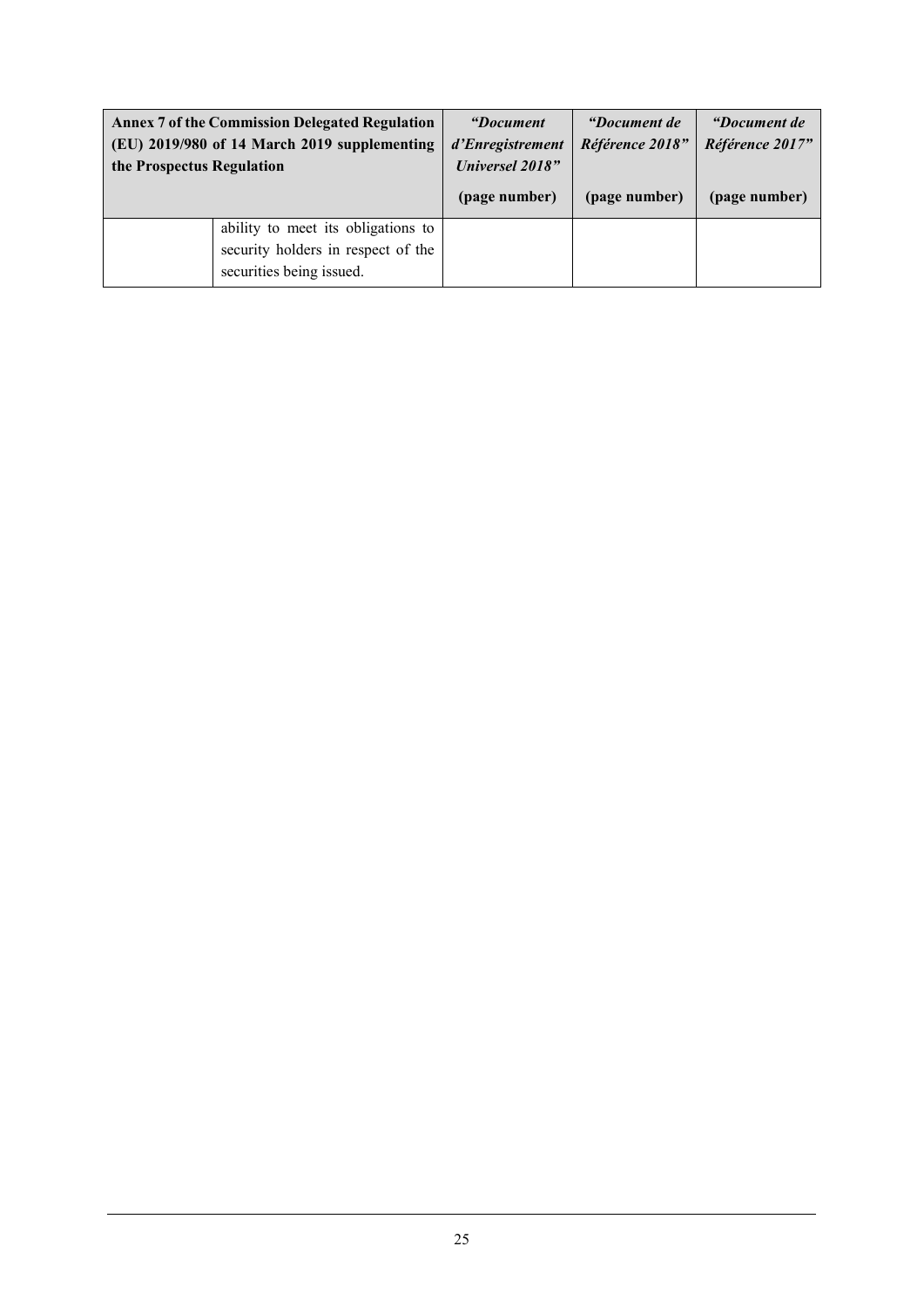### **TERMS AND CONDITIONS OF THE BONDS**

#### *The terms and conditions of the Bonds (the "Conditions") will be as follows:*

The issuance of the €500,000,000 0.250 per cent. Bonds due 18 September 2024 (the "**Bonds**") of Worldline, a *société anonyme* registered at the *Registre du Commerce et des Sociétés* of Pontoise under the number RCS 378 901 946 (the "**Issuer**") has been authorised pursuant to a resolution of the *Conseil d'administration* (Board of Directors) of the Issuer adopted on 3 September 2019 and a decision of the *Directeur Général* of the Issuer dated 11 September 2019. The Issuer entered into an Agency Agreement dated 16 September 2019 (such agreement as amended and/or supplemented and/or restated from time to time, the "**Agency Agreement**") with Société Générale as fiscal agent and paying agent (the "**Paying Agent**" and, together with any other paying agents appointed from time to time, the "**Paying Agents**", which term shall include successors) and calculation agent (the "**Calculation Agent**", which term shall include any successor).

#### **1. Form, Denomination and Title**

#### (1) **Form and Denomination**

The Bonds are issued on 18 September 2019 (the "**Issue Date**") in dematerialised bearer form in the denomination of  $E100,000$  each. Title to the Bonds will be evidenced in accordance with Articles L.211-3 and R.211- 1 of the French *Code monétaire et financier* by book-entries (*inscription en compte)*. No physical document of title (including *certificats représentatifs* pursuant to Article R.211- 7 of the French *Code monétaire et financier*) will be issued in respect of the Bonds.

The Bonds will, upon issue, be inscribed in the books of Euroclear France, which shall credit the accounts of the Account Holders. For the purpose of these Conditions, "**Account Holders**" shall mean any intermediary institution entitled to hold accounts, directly or indirectly, with Euroclear France, and includes Euroclear Bank SA/NV ("**Euroclear**") and the depositary bank for Clearstream Banking S.A. ("**Clearstream**").

#### (2) **Title**

Title to the Bonds shall be evidenced by entries in the books of Account Holders and will pass upon, and transfer of Bonds may only be effected through, registration of the transfer in such books.

#### **2. Status of the Bonds**

The obligations of the Issuer in respect of the Bonds and any interest payable under the Bonds constitute direct, general, unconditional, unsubordinated and unsecured obligations of the Issuer and (subject to the provisions of Condition 3) rank and will rank *pari passu*, without any preference among themselves and, subject to such exceptions as are from time to time mandatory under French law, with all other outstanding, unsecured and unsubordinated obligations, present and future, of the Issuer.

#### **3. Negative Pledge**

So long as any of the Bonds remains outstanding, the Issuer undertakes not to, and undertakes to procure that none of its Material Subsidiaries (as defined below) shall create any mortgage (*hypothèque*) over any real property assets or interests that it may or could possess, nor any pledge (*nantissement*) over all or part of its business (*fonds de commerce*) or other security interest (*sûreté réelle*), lien (*gage*) or pledge over all or part of its assets or income, present or future, for the benefit of holders of any present or future indebtedness for borrowed monies in the form of, or represented by, bonds (*obligations*) or other debt securities issued or guaranteed by the Issuer or any Material Subsidiary that are to be, or are capable of being, quoted, listed on any stock exchange, regulated market, multilateral trading facility or another assimilated market or any overthe-counter market or other securities market, unless the Bonds are equally and rateably secured therewith.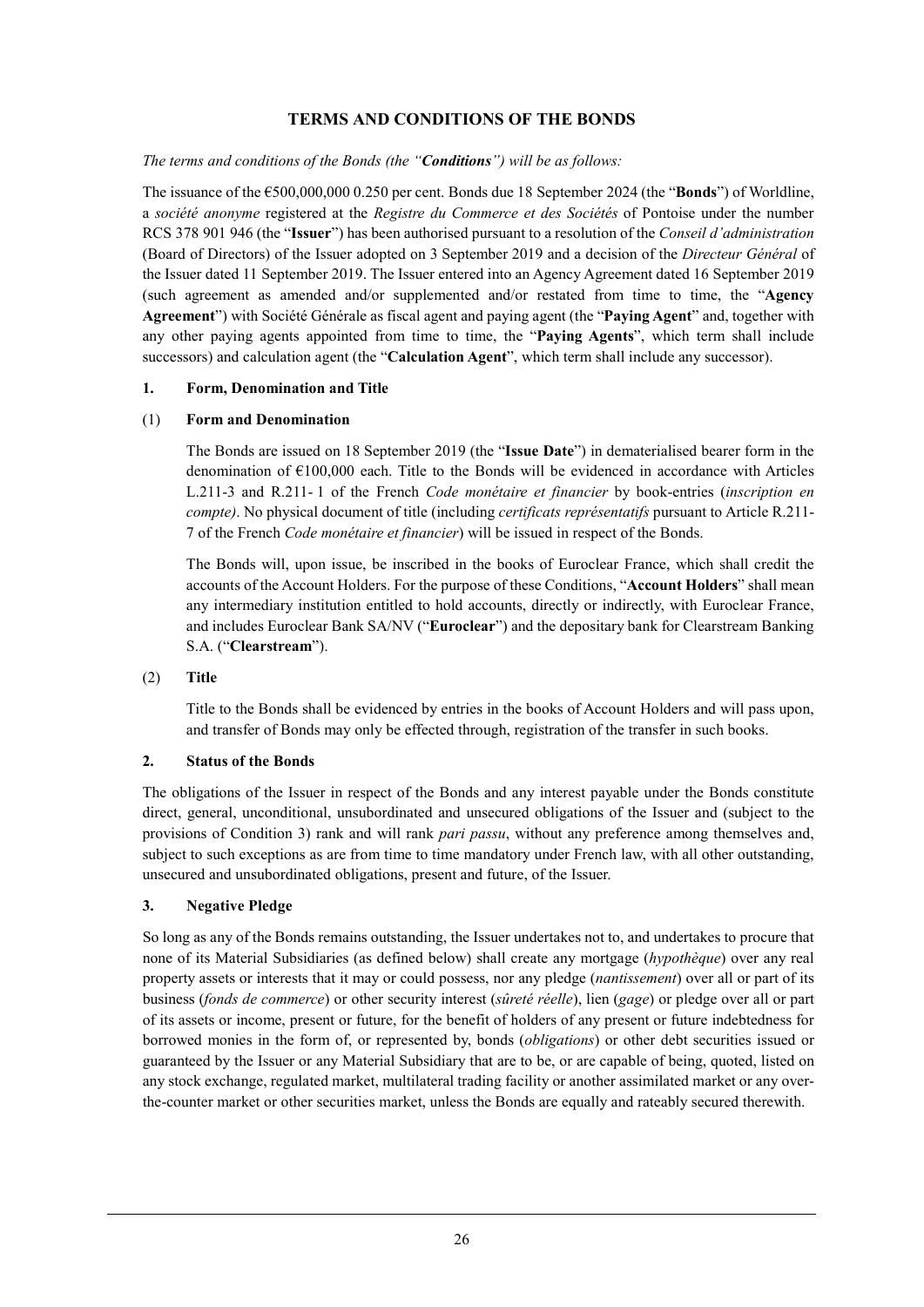For the purpose of these Conditions:

"**Material Subsidiary**" means any Subsidiary (as defined below) (i) whose external revenue represents at least 5 per cent. of the consolidated revenue of the Issuer or (ii) whose total net assets represent at least 5 per cent. of the consolidated net assets of the Issuer, calculated on the basis of the latest financial statements of the Subsidiary and the latest consolidated financial statements of the Issuer.

"**Subsidiary**" means in relation to any person or entity at any time, any other person or entity (whether or not now existing) controlled directly or indirectly by such person or entity within the meaning of Article L.233-3 of the French *Code de commerce*.

#### **4. Interest**

### (1) **Interest Payment Dates**

The Bonds bear interest from and including the Issue Date. The Bonds bear interest on their outstanding principal amount from time to time at the rate of 0.250 per cent. *per annum*, payable annually in arrear on 18 September in each year (each, an "**Interest Payment Date**") commencing on 18 September 2020.

The amount of interest payable in respect of each Bond (assuming no partial redemption by the Issuer pursuant to Condition  $6(4)$  below) shall be  $6250$  on each Interest Payment Date.

### (2) **Interest Accrual**

Each Bond will cease to bear interest from and including the due date for redemption unless the Issuer defaults in making due provision for their redemption on said date. In such event, the Bonds will continue to bear interest in accordance with this Condition (both before and after judgment, as the case may be) until the calendar day (included) on which all sums in respect of such Bonds up to that calendar day are received by or on behalf of the relevant holder.

#### (3) **Calculation of Broken Interest**

When interest is required to be calculated in respect of a period of less than a full year, it shall be calculated on an Actual/Actual (ICMA) basis for each period, that is to say the actual number of calendar days elapsed during the relevant period divided by 365 (or by 366 if a February 29 is included in such period), the result being rounded to the nearest cent (half a cent being rounded upwards).

#### **5. Payments, Agents**

### (1) **Method of Payment**

Payments of principal and interest in respect of the Bonds will be made in euro by credit or transfer to a euro account (or any other account to which euro may be credited or transferred) specified by the payee in a city in which banks have access to the TARGET System. "**TARGET System**" means the Trans European Automated Real Time Gross Settlement Express Transfer (known as TARGET2) system or any successor thereto.

Such payments shall be made for the benefit of the Bondholders to the Account Holders and all payments validly made to such Account Holders in favour of the Bondholders will be an effective discharge of the Issuer and the Paying Agents, as the case may be, in respect of such payments.

Payments of principal and interest on the Bonds will, in all cases, be subject to any fiscal or other laws and regulations applicable thereto in the place of payment, but without prejudice to the provisions of Condition 7.

#### (2) **Payment only on a Business Day**

If any due date for payment of principal or interest in respect of any Bond is not a Business Day (as defined below), then the Bondholder thereof shall not be entitled to payment of the amount due until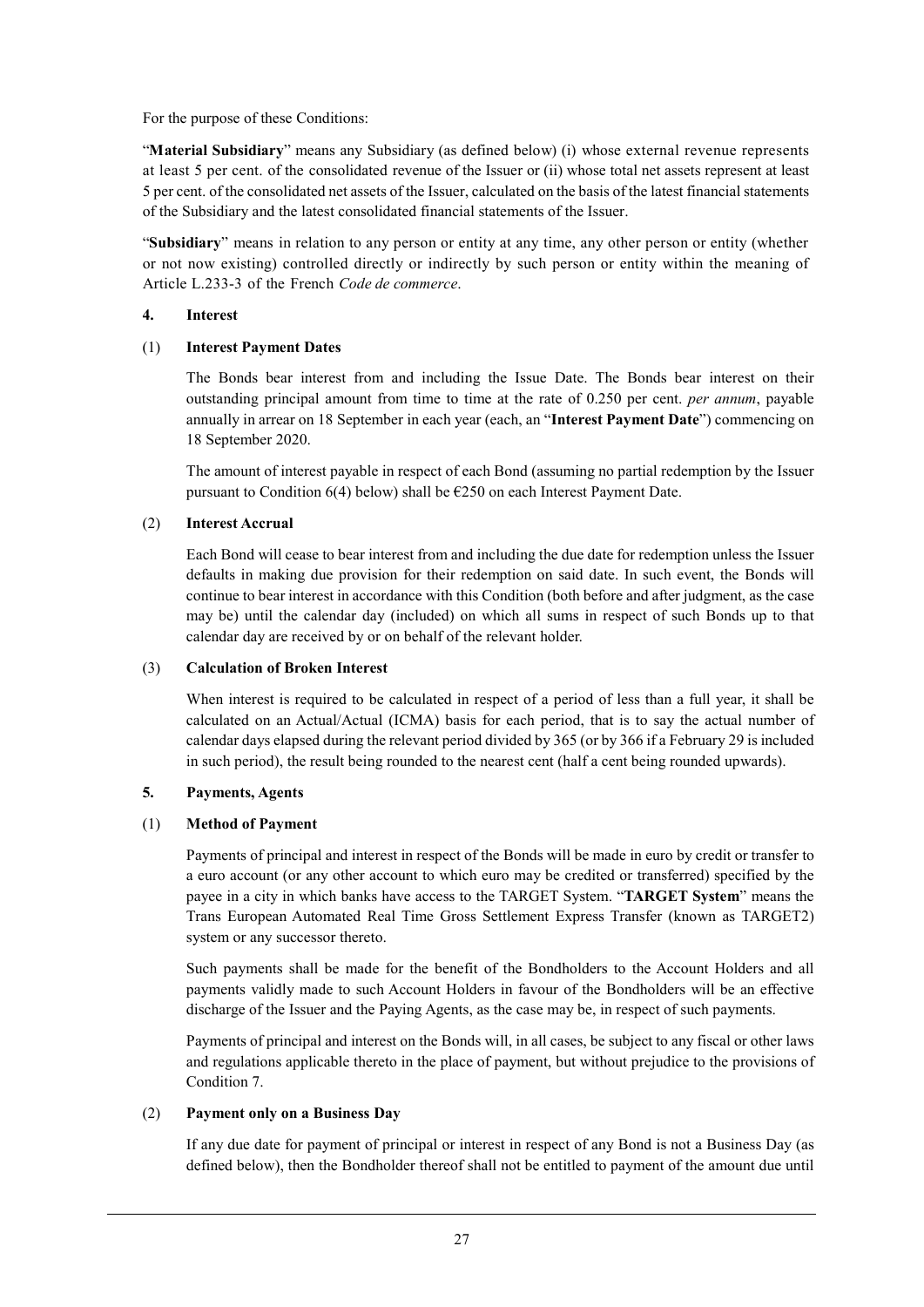the next following calendar day which is a Business Day and the Bondholder shall not be entitled to any interest or other sums in respect of such postponed payment.

In this Condition:

"**Business Day**" means, any calendar day, not being a Saturday or a Sunday on which the TARGET System is operating.

#### (3) **Initial Paying Agent and Calculation Agent**

The names of the initial Paying Agent and the initial Calculation Agent and their initial specified offices are set out below:

*Initial Paying Agent and Initial Calculation Agent* 

Société Générale 32, rue du Champ de Tir 44308 Nantes Cedex 3 France

The Issuer reserves the right at any time to vary or terminate the appointment of a Paying Agent or the Calculation Agent and to appoint additional or other Paying Agents or a successor Calculation Agent provided that it will at all times maintain a Paying Agent and a Calculation Agent.

Notice of any termination or appointment and of any changes in specified offices shall be given to the Bondholders promptly by or on behalf of the Issuer in accordance with Condition 11.

Calculations and determinations performed by the Calculation Agent pursuant to these Conditions shall be so made upon request by the Issuer and shall be final and binding (in the absence of manifest error) on the Issuer, the Bondholders, the Representative and the Paying Agent. The Calculation Agent may, subject to the provisions of the Calculation Agency Agreement, consult, at the expense of the Issuer, on any matter (including but not limited to, any legal matter), with any legal or other professional adviser and it shall be able to rely upon, and it shall not be liable and shall incur no liability as against the Bondholders, the Representative and the Paying Agent in respect of anything done, or omitted to be done, relating to that matter in good faith in accordance with that adviser's opinion.

The Calculation Agent is acting exclusively as an agent for and upon request from the Issuer. The Calculation Agent (acting in such capacity) shall not have any relationship of agency or trust with, and shall incur no liability as against, the Bondholders, the Representative and the Paying Agent.

#### **6. Redemption and Purchase**

#### (1) **Redemption at Maturity**

Unless previously redeemed or purchased and cancelled as provided below, the Issuer will redeem the Bonds at their principal amount on 18 September 2024 (the "**Maturity Date**").

#### (2) **Redemption for Taxation Reasons**

If, as a result of any change in, or amendment to, the laws or regulations of the Republic of France or any political sub-division or any authority thereof or therein having power to tax, or any change in the application or official interpretation of such laws or regulations, which change or amendment becomes effective after the Issue Date, the Issuer would, on the next Interest Payment Date, be required to pay Additional Amounts (as defined, and as provided or referred to in Condition 7(2)), and the requirement cannot be avoided by the Issuer taking reasonable measures available to it, the Issuer may at its option, at any time, having given not less than 30 nor more than 60 calendar days' notice to the Bondholders in accordance with Condition 11 (which notice shall be irrevocable), redeem all outstanding Bonds, but not some only, at any time at their principal amount together with interest accrued to but excluding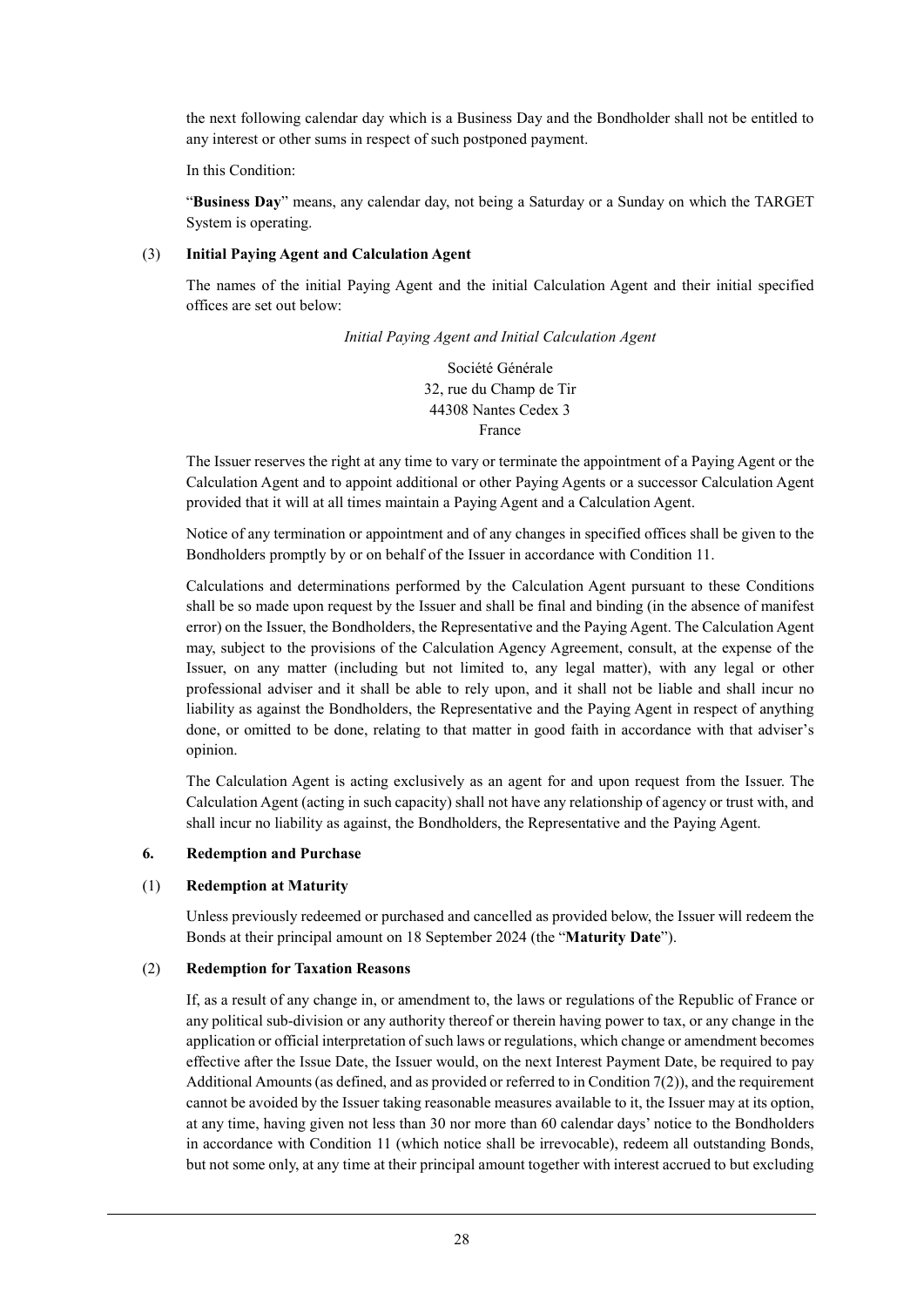the date fixed for redemption, provided that the due date for the redemption of which notice hereunder shall be given shall be no earlier than the latest practicable date on which the Issuer could make payment of the full amount payable in respect of the Bonds or, if such date is past, as soon as practicable thereafter.

#### (3) **Special Tax Redemption**

If the Issuer would on the next Interest Payment Date be prohibited by any law or regulation of the Republic of France from making the payment of the Additional Amounts as provided or referred to in Condition 7(2), the Issuer shall, in lieu of making any such payments, at any time, having given not less than 7 calendar days' notice to the Bondholders in accordance with Condition 11, redeem all outstanding Bonds, but not some only, at their principal amount together with interest accrued to but excluding the date fixed for redemption, provided that the due date for the redemption of which notice hereunder shall be given shall be no earlier than the latest practicable date on which the Issuer could make payment of the full amount payable in respect of the Bonds or, if such date is past, as soon as practicable thereafter.

#### (4) **Redemption at the Option of the Issuer**

#### (a) **Pre-Maturity Call Option**

The Issuer may, at its option, at any time as from and including 18 June 2024 to but excluding the Maturity Date, having given not less than 15 or more than 30 calendar days' notice to the Bondholders in accordance with Condition 11 (which notice shall be irrevocable, and shall specify the relevant Specified Redemption Proportion and the date fixed for redemption), redeem the outstanding Bonds, in whole or in part, at a price per Bond equal to the product (rounded to the nearest cent (with half a cent being rounded upwards)) of (A) the relevant Specified Redemption Proportion and (B) the then outstanding principal amount per Bond together with interest accrued to but excluding the date fixed for redemption.

"**Specified Redemption Proportion**" means, in relation to any redemption (pursuant to Condition  $6(4)(a)$  or Condition  $6(4)(b)$ ), (i) in the case of a redemption in whole of the then outstanding principal amount of all Bonds, 100 per cent. and (ii) in the case of a redemption of less than the then outstanding principal amount of all Bonds, such ratio as is determined by the Issuer in its sole discretion and is comprised between 0 per cent. (exclusive) and 100 per cent. (exclusive).

#### (b) **Make-Whole Redemption by the Issuer**

The Issuer will, subject to compliance by the Issuer with all relevant laws, regulations and directives and having given not less than 30 nor more than 60 calendar days' notice to the Bondholders in accordance with Condition 11 (which notice shall be irrevocable, and shall specify the relevant Specified Redemption Proportion and the Optional Make-Whole Redemption Date), have the option to redeem the Bonds, in whole or in part, at any time prior to 18 June 2024 (each such date on which the Bonds are redeemed pursuant to this Condition 6(4)(b), an "**Optional Make-Whole Redemption Date**") at a price per Bond equal to the product (rounded to the nearest cent (with half a cent being rounded upwards)) of (A) the relevant Specified Redemption Proportion and (B) the Optional Redemption Amount in relation to the relevant Optional Make-Whole Redemption Date.

"**Optional Redemption Amount**" means, in relation to any Optional Make-Whole Redemption Date, an amount in Euro per Bond calculated by the Calculation Agent and equal to the sum of  $(A)$  the greater of  $(x)$  100 per cent. of the outstanding principal amount of each Bond so redeemed and (y) the sum (rounded to the nearest cent (half a cent being rounded upwards)) of the then present values as at such Optional Make-Whole Redemption Date of (i) the outstanding principal amount of each Bond and (ii) the remaining scheduled payments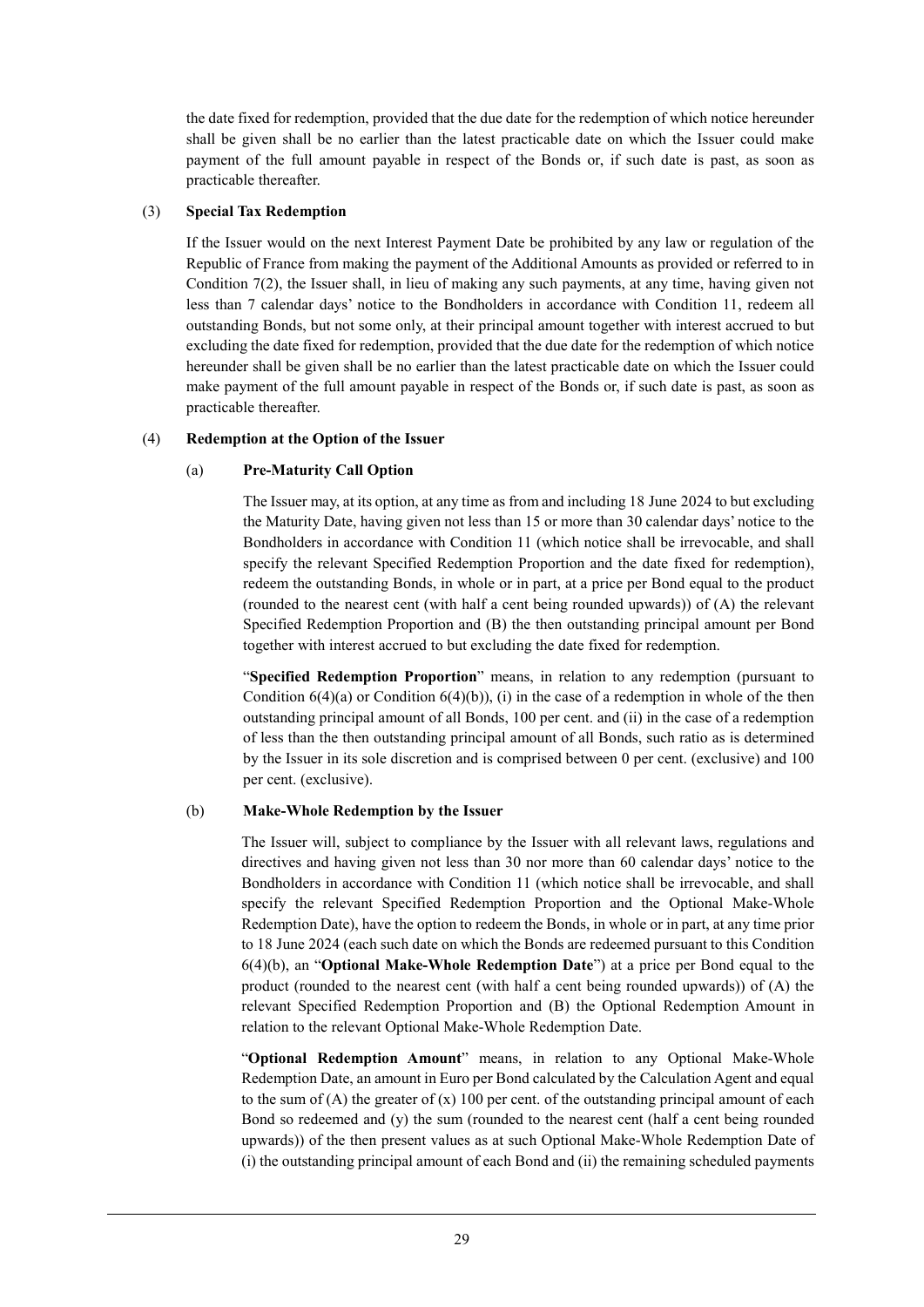of interest on such Bond for the remaining term of such Bond (determined on the basis of the interest rate applicable to such Bond (excluding any accrued interest pursuant to (B) below)), discounted from (in the case of the outstanding principal amount) the Maturity Date or (in the case of the remaining payment(s) of interest as aforesaid, the relevant Interest Payment  $Date(s)$  in relation thereto) to such Optional Make-Whole Redemption Date on an annual basis at a rate equal to the sum of  $(x)$  the Early Redemption Rate (as defined below) and  $(y)$ the Early Redemption Margin (as defined below) and (B) any interest accrued on the Bonds to but excluding the Optional Make-Whole Redemption Date.

"**Determination Date**" means, in relation to any Optional Make-Whole Redemption Date, the fourth business day in Paris and Frankfurt preceding such relevant Optional Make-Whole Redemption Date.

"**Early Redemption Margin**" means 0.200 per cent. *per annum*.

"**Early Redemption Rate**" means the annual yield to maturity (rounded to the nearest 0.001 per cent., with 0.0005 per cent. rounded upwards) of the Reference Benchmark Security based on the Benchmark Reference Price on the Determination Date in relation to the relevant Optional Make-Whole Redemption Date, such yield being calculated by the Calculation Agent in accordance with applicable market conventions.

"**Benchmark Reference Price**" means, on any date, (A) the Bundesbank reference price on the Frankfurt Stock Exchange (*Bundesbank-Referenzpreis*) (or any successor thereto) for the Reference Benchmark Security in respect of such date, or (B) if no such Bundesbank reference price (or successor thereto) in respect of such date is available at the latest on the business day in Paris and Frankfurt immediately succeeding the Determination Date, the mid-market Bloomberg Generic Price (or any successor thereto) for the Reference Benchmark Security at 11.00am (Central European Time (CET)) (or, if no such price is available at 11.00am, the mid-market Bloomberg Generic Price (or any successor thereto) which is next available on such date) as appearing on Bloomberg page QR (or any successor thereto) in respect of the Reference Benchmark Security, or (C) if the Benchmark Reference Price cannot be so determined, the relevant Reference Dealers Price, or (D) if no such Reference Dealers Price is available, such price as is determined in good faith to be appropriate by an independent expert appointed by the Issuer.

"**Reference Dealers Price**" means the average of the three quotations (or if only two quotations are provided by the Reference Dealers, the average of such two quotations, or if only one quotation is provided by the Reference Dealers, such quotation) for the mid-market price of the Reference Benchmark Security at 11.00 a.m. (Central European Time (CET)) on the relevant Determination Date.

"**Reference Benchmark Security**" means the German government bond bearing interest at a rate of 1.000 per cent. *per annum* and maturing in August 2024 with (as at the Issue Date) ISIN DE0001102366 (the "**Original Reference Benchmark Security**"), or if the Original Reference Benchmark Security is no longer outstanding on the relevant Determination Date, the Substitute Reference Benchmark Security.

"**Reference Dealer**" means each of the three banks (which are primary European government security dealers, and their respective successors, or market makers in pricing corporate bond issues) selected by the Calculation Agent (and that shall, under any practicable circumstances, include BNP Paribas, J.P. Morgan Securities plc and Natixis).

"**Substitute Reference Benchmark Security**" means the outstanding benchmark bond issued by the German government that (i) (to the extent there is any relevant market for new issues of corporate debt securities of comparable maturity to the remaining term of the Bond) would be used, at the time of selection and in accordance with customary financial practice,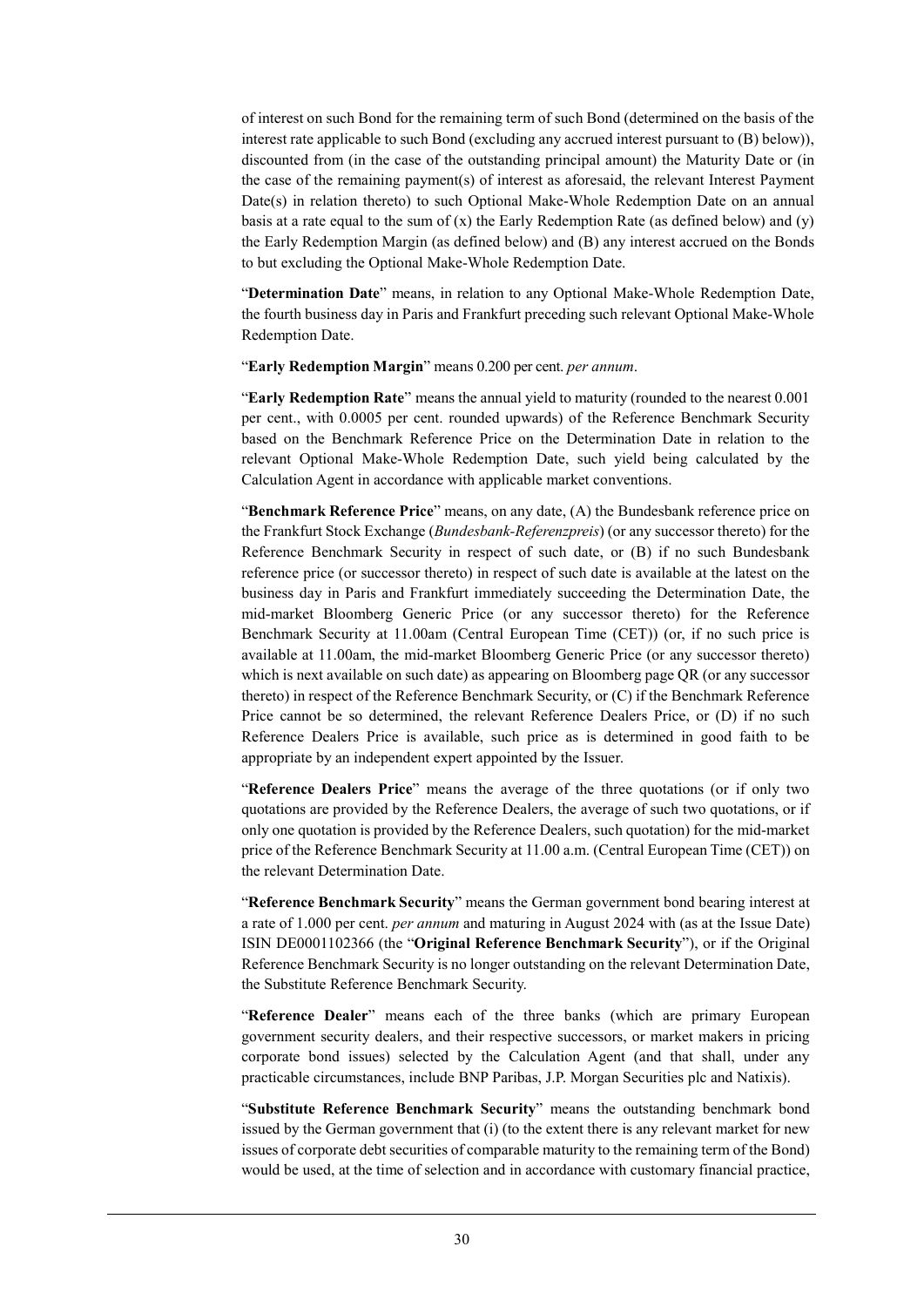in pricing new issues of corporate debt securities of comparable maturity to the remaining term of the Bonds, or (ii) (where (i) does not apply) has the maturity date falling nearest to the Maturity Date, all as determined by the Calculation Agent.

#### (c) **Partial Redemption**

In the case of a redemption on any day by the Issuer of less than the then outstanding principal amount of all Bonds on such day, pursuant to Condition  $6(4)(a)$  or Condition 6(4)(b), such redemption will be effected by reducing the principal amount per Bond of all the then outstanding Bonds pro rata to the aggregate principal amount of the Bonds elected by the Issuer to be so redeemed on such day based on the relevant Specified Redemption Proportion in accordance with the relevant provisions pursuant to which such redemption is so made, and subject to compliance with any applicable laws and, so long as the Bonds are admitted to trading on Euronext Paris, the requirements of Euronext Paris.

#### (d) **Clean-Up Call Option**

In the event 80 per cent. or more of the aggregate principal amount of the Bonds, have been redeemed, to the extent it does not result, in whole or in part, from the exercise of a partial make-whole redemption in accordance with Condition 6(4)(b), or purchased (and subsequently cancelled) by the Issuer, the Issuer may, at its option, but subject to having given not more than 60 nor less than 30 calendar days' notice to the Bondholders (which notice shall be irrevocable, and shall specify the date fixed for redemption) in accordance with Condition 11, redeem all, but not some only, of the outstanding Bonds at their principal amount together with any interest accrued to, but excluding, the date set for redemption.

#### (e) **Acquisition Event Call Option**

In the event of an Acquisition Event (as defined below), the Issuer may, at its option, subject to having given not less than 30 nor more than 45 calendar days' notice to the Bondholders in accordance with Condition 11 (which notice shall be irrevocable, given on or before  $1<sup>st</sup>$ May 2020 and shall specify the Issuer's right to early redemption and specify the redemption date), redeem the outstanding Bonds, in whole but not in part, at an amount equal to 100.5 per cent. of their principal amount together with accrued interest to but excluding the date fixed for redemption specified in the notice.

An "**Acquisition Event**" shall have occurred if: (x) the Issuer has not completed and closed the acquisition of the 36.4 per cent. minority stake in EquensWorldline SE (the "**Acquisition**"), and (y) on or prior to 31 March 2020, the Issuer has publicly stated that it is no longer pursuing the Acquisition.

"**EquensWorldline SE**" means equensWorldline SE a company incorporated under the laws of the Netherlands, having its registered office at Eendrachtlaan 315, 3526 LB Utrecht, the Netherlands, registered with the Dutch Trade Register of the Chamber of Commerce under number 30220519.

#### (5) **Redemption at the Option of the Bondholders (Change of Control)**

In the event of a Change of Control (as defined below), each Bondholder will have the option (the "**Put Option**") to require the Issuer to redeem or, at the Issuer's option, purchase that Bond on the Optional Redemption Date (as defined below) at its principal amount together with interest accrued to but excluding the Optional Redemption Date.

In the event of a Change of Control, the Issuer shall inform the Bondholders by means of a notice published in accordance with Condition 11 (the "**Put Event Notice**"), no later than 30 calendar days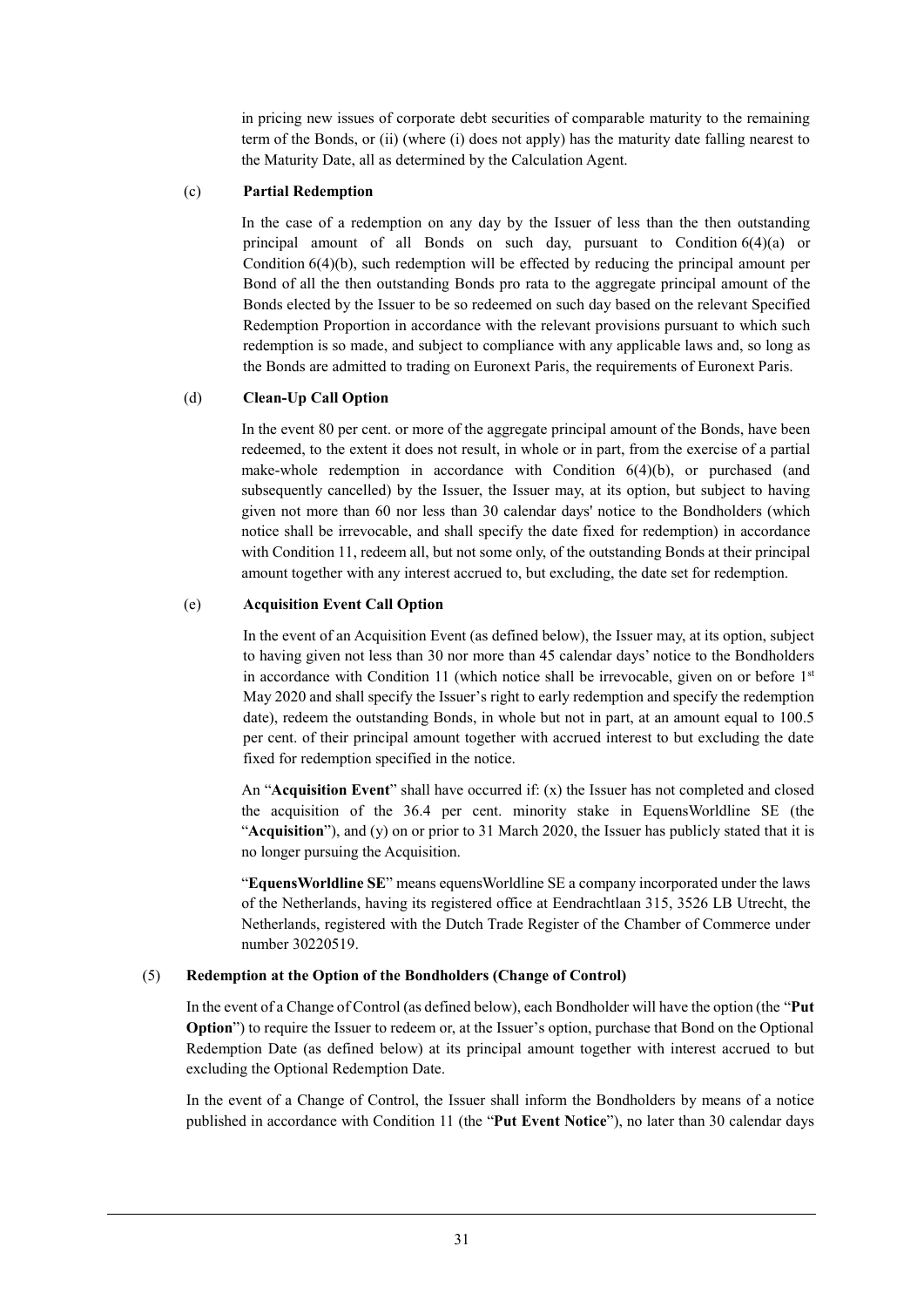after the effective date of such Change of Control. The Put Event Notice shall include information to the Bondholders regarding the procedure for exercising the Put Option, and shall indicate:

- (a) the scheduled date for the early redemption of the Bonds (the "**Optional Redemption Date**"), which shall fall between the  $25<sup>th</sup>$  and  $30<sup>th</sup>$  Business Days following the date of the Put Event Notice;
- (b) the redemption amount; and
- (c) the period of at least 15 Business Days from the date of the Put Event Notice, during which a Bondholder must transfer (or cause to be transferred by its Account Holder) its Bonds to be so redeemed or purchased to the account of the Paying Agent (details of which are specified in the Put Event Notice) for the account of the Issuer together with a duly signed and completed notice of exercise in the then current form obtainable from the specified office of the Paying Agent (a "**Put Option Notice**") and in which the holder may specify an account denominated in euro to which payment is to be made. The Put Option Notice once given shall be irrevocable.

The Put Option Notice shall be received by the Paying Agent no later than five Business Days prior to the Optional Redemption Date.

The Put Option Notice shall be deemed to be dated on the Business Day on which the last of the two conditions (a) and (b) below is satisfied, if satisfied at or prior to 5:00 p.m. (Central European time (CET)) or the following Business Day if such satisfaction occurs after 5:00 p.m. (Central European time (CET)).

- (a) the receipt by the Paying Agent of the Put Option Notice sent by the relevant Account Holder in the books of which the Bonds are held in a securities account;
- (b) the transfer of the Bonds to the Paying Agent by the relevant Account Holder.

In this Condition

"**Change of Control**" means the acquisition of Control of the Issuer by one or several individual(s) or legal entity or entities, acting alone or in concert, it being specified that, for the purpose of this definition, "**Control**" means holding (directly or indirectly, through companies themselves controlled by the relevant individual(s) or entities) (x) the majority of the voting rights attached to the shares of the Issuer or (y) more than 40 per cent. of the voting rights provided that no other shareholder(s) of the Issuer, acting alone or in concert, hold(s) (directly or indirectly, through companies themselves controlled by the relevant shareholder(s)) voting rights representing a percentage in excess of such percentage.

For the purpose of this definition, "**acting in concert**" has the meaning given to it in Article L.233-10 of the French *Code de commerce*.

#### (6) **Purchases**

The Issuer, or any of its Subsidiaries (as defined in Condition 9), may at any time purchase Bonds for cash consideration or otherwise (including, without limitation, by means of exchange) in the open market or otherwise, at any price and on any conditions, subject to compliance with any applicable laws. Bonds so purchased by the Issuer may be cancelled or held and resold in accordance with applicable laws for the purpose of enhancing the liquidity of the Bonds or any other lawful purpose or in any other lawful manner.

#### (7) **Cancellations**

All Bonds which are redeemed will forthwith be cancelled and accordingly may not be reissued or resold.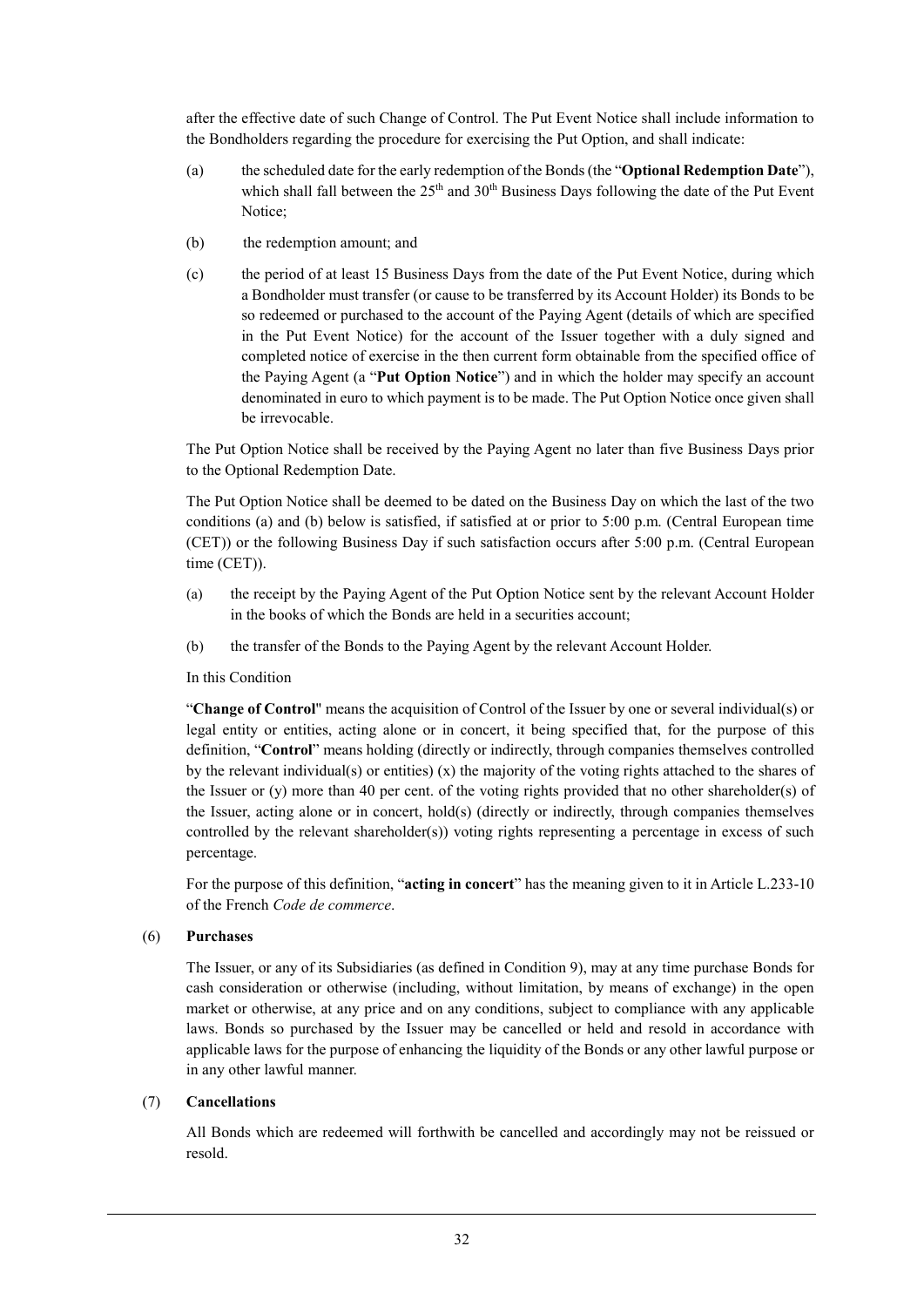Bonds that are purchased by or on behalf of the Issuer may be cancelled forthwith – in which case they may not be reissued or resold – or may be held and resold in accordance with applicable laws.

### **7. Taxation**

### (1) **Payment without Withholding**

All payments of principal, interest and other assimilated revenues by or on behalf of the Issuer in respect of the Bonds shall be made free and clear of, and without withholding or deduction for, any taxes, duties or assessments of whatever nature imposed or levied by or on behalf of the Republic of France or any authority therein or thereof having power to tax, unless such withholding or deduction is required by law.

### (2) **Additional Amounts**

If French law should require that any payments of principal, interest and other assimilated revenues in respect of the Bonds by the Issuer be subject to withholding or deduction for or on account of any present or future taxes, duties or assessments of whatever nature ("**Taxes**") imposed or levied by or on behalf of the Republic of France or any political sub-division or any authority thereof or therein having power to tax, the Issuer shall, to the fullest extent permitted by French law, pay such additional amounts ("**Additional Amounts**") as shall be necessary in order that the net amounts received by the holders of the Bonds after such withholding or deduction shall equal the respective amounts of principal, interest and other assimilated revenues which would otherwise have been receivable in respect of the Bonds in the absence of such withholding or deduction; except that no such Additional Amounts shall be payable with respect to any Bond to, or to a third party on behalf of, a holder who is liable for such Taxes in respect of such Bond by reason of his having some connection with the Republic of France other than the mere holding of such Bond.

### (3) **Interpretation**

Any reference in these Conditions to any amounts in respect of the Bonds shall be deemed also to refer to any Additional Amounts which may be payable under this Condition.

#### (4) **Supply of Information**

Each Bondholder shall be responsible for supplying to the Paying Agent, in a timely manner and at the Paying Agent's reasonable request, any information as may be required in order for it to comply with the identification and reporting obligations imposed on it by the surviving provisions of the repealed Directive 2003/48/EC by application of Directive 2015/2060/EU or by Directive 2011/16/EU as amended by Directive 2014/107/EU or by any other law implementing or complying with, or introduced in order to conform to, such directive or directives.

#### **8. Prescription**

Claims against the Issuer for the payment of principal and interest in respect of the Bonds shall become prescribed ten years (in the case of principal) and five years (in the case of interest) from the Relevant Date.

In these Conditions "**Relevant Date**" means the date on which the payment first becomes due but, if the full amount of the money payable has not been received by the Paying Agent on or before the due date, it means the date on which, the full amount of the money having been so received, notice to that effect shall have been duly given to the Bondholders by the Issuer in accordance with Condition 11.

#### **9. Events of Default**

The Representative of the *Masse* (as defined in Condition 10), acting on behalf of the *Masse* (as defined in Condition 10), by itself or upon request of any Bondholder may, upon written notice delivered to the Issuer, copied to the Paying Agent, cause, all but not some only of the outstanding Bonds to become immediately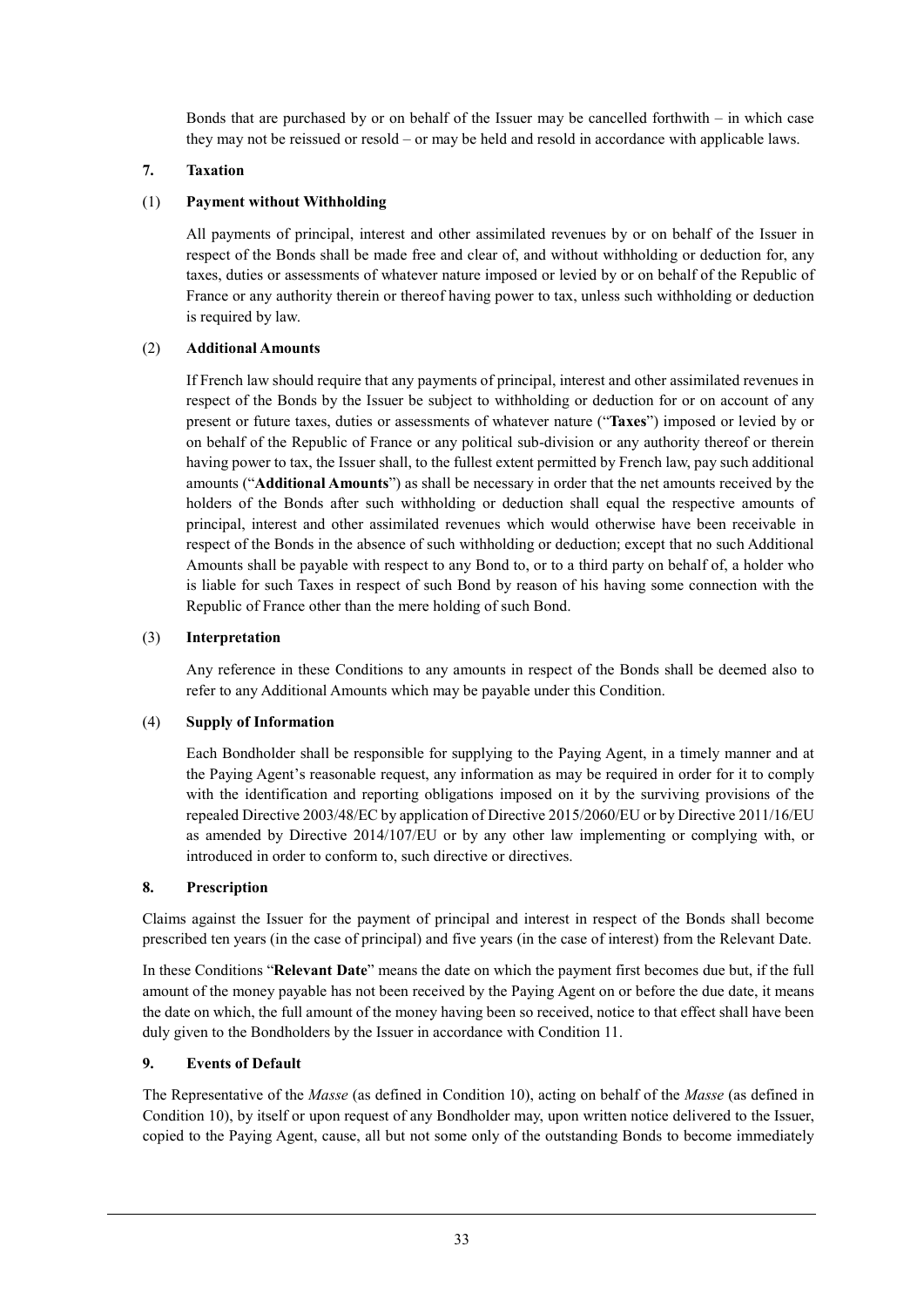due payable at their principal amount together with interest accrued to but excluding the date fixed for early redemption, if the following events shall have occurred and be continuing:

- (a) the Issuer fails to pay on the due date any amount in respect of any Bonds and such default is not remedied within fifteen (15) Business Days as from such due date; or
- (b) the Issuer fails to perform any of its other obligations under the Conditions and such default is not remedied within thirty (30) Business Days (unless such default is not curable in which case such period shall not apply) as from the date of receipt by the Issuer of written notice of such default given by the Representative of the *Masse*; or
- (c) a default on payment of any of the Indebtedness (as defined below) of the Issuer or any of its Material Subsidiaries in an amount equal to at least 20 million euros (or the equivalent in any other currency), whether individually or in the aggregate, on the due date or at the end of any grace period, as applicable; or
- (d) upon any Indebtedness of the Issuer or any of its Material Subsidiaries being declared due and payable in an amount equal to at least 20 million euros (or its equivalent in any other currency), whether individually or in the aggregate, if such Indebtedness is not repaid or such early termination is not cancelled, on the day of receipt by the Issuer (with copy to the Paying Agent), of the written notice of such default given by the Representative of the *Masse*; or
- (e) a judgement is issued for the judicial liquidation (*liquidation judiciaire*) or for a transfer of the whole of the business (*cession totale de l'entreprise*) or substantially the whole of the business of the Issuer or any of the Material Subsidiaries or, to the extent permitted by law, the Issuer or any of the Material Subsidiaries is subject to any other insolvency or bankruptcy proceedings under any applicable laws or the Issuer or any of the Material Subsidiaries makes any conveyance, assignment or other arrangement for the benefit of its creditors or enters into a composition with its creditors as a whole.

For the purposes of these Conditions:

"**Group**" shall mean the Issuer and its Subsidiaries for the time being.

"**Indebtednes**s" means any present or future debt (including in the context of financial lease (*crédit bail*) transactions) arising from the obligation to repay sums borrowed and which gave rise to a contract or any instrument whatsoever. For the avoidance of doubt, "Indebtedness" shall not include supplier credits and intra-Group loans.

#### **10. Representation of the Bondholders**

The Bondholders will be grouped automatically for the defence of their common interests in a *masse* (hereinafter referred to as the "*Masse*").

The *Masse* will be governed by the provisions of the French *Code de commerce* with the exception of Articles L.228-48, L.228-59, R.228-67, R.228-69 and R.228-72 thereof, and by the conditions set out below, provided that notices calling a general meeting of the Bondholders (a "**General Meeting**") and the resolutions passed at any General Meeting and any other decision to be published pursuant to French legal and regulatory provisions will be published only as provided under Condition 11 below:

- (a) **Legal Personality**: The *Masse* will be a separate legal entity, by virtue of Article L.228-46 of the French *Code de commerce* acting in part through a representative (the "**Representative**" or the "**Representative of the** *Masse*") and in part through a General Meeting.
- (b) The *Masse* alone, to the exclusion of all individual Bondholders, shall exercise the common rights, actions and benefits which now or in the future may accrue with respect to the Bonds.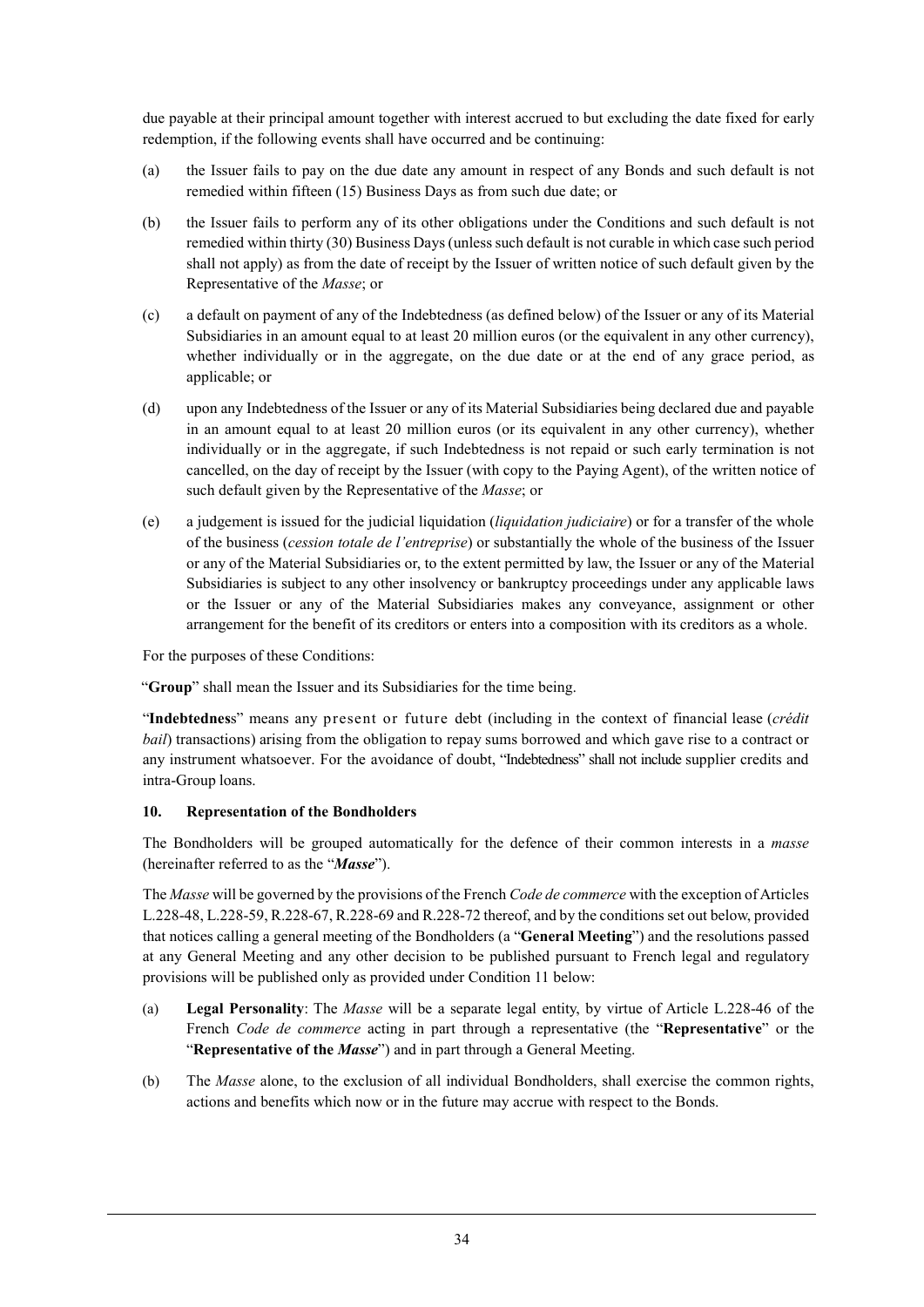- (c) **Representative**: The office of Representative may be conferred on a person of any nationality. However, the following persons may not be chosen as Representative:
	- (i) the Issuer, the members of its Board of Directors (*Conseil d'administration*), its general managers (*directeurs généraux*), its statutory auditors, or its employees as well as their ascendants, descendants and spouse; or
	- (ii) companies guaranteeing all or part of the obligations of the Issuer, their respective managers (*gérants*), general managers (*directeurs généraux*), members of their Board of Directors (*Conseil d'administration*), Executive Board (*Directoire*) or Supervisory Board (*Conseil de surveillance*), their statutory auditors, or employees as well as their ascendants, descendants and spouse; or
	- (iii) companies holding 10 per cent. or more of the share capital of the Issuer or companies having 10 per cent. or more of their share capital held by the Issuer; or
	- (iv) persons to whom the practice of banker is forbidden or who have been deprived of the right of directing, administering or managing an enterprise in whatever capacity.

The following person is designated as Representative:

Association de représentation des masses de titulaires de valeurs mobilières Centre Jacques Ferronnière 32, rue du Champ de Tir CS 30812 44308 Nantes cedex 3 France Internet : www.asso-masse.com Email : service@asso-masse.com

The Representative's remuneration for its services in connection with the Bonds is Euro 2,000 (VAT excluded) payable on or about the Issue Date.

In the event of death, incompatibility, resignation or revocation of the Representative, a replacement will be elected by the General Meeting.

All interested parties will at all times have the right to obtain the name and address of the Representative at the primary business office of the Issuer and at the offices of the Paying Agent.

(d) **Powers of the Representative**: The Representative shall (in the absence of any decision to the contrary of the General Meeting) have the power to take all acts of management necessary in order to defend the common interests of the Bondholders.

All legal proceedings against the Bondholders or initiated by them, must be brought by or against the Representative.

The Representative may not interfere in the management of the affairs of the Issuer.

(e) **General Meeting**: A General Meeting may be held at any time, on convocation either by the Issuer or by the Representative. One or more Bondholders, holding together at least one-thirtieth of the principal amount of the Bonds outstanding, may address to the Issuer and the Representative a demand for convocation of the General Meeting, together with the proposed agenda for such General Meeting. If such General Meeting has not been convened within two months after such demand, the Bondholders may commission one of their members to petition a competent court in Paris to appoint an agent *(mandataire*) who will call the General Meeting.

Notice of the date, hour, place, agenda and quorum requirements of any meeting of a General Meeting shall be published as provided under the French *Code de commerce.*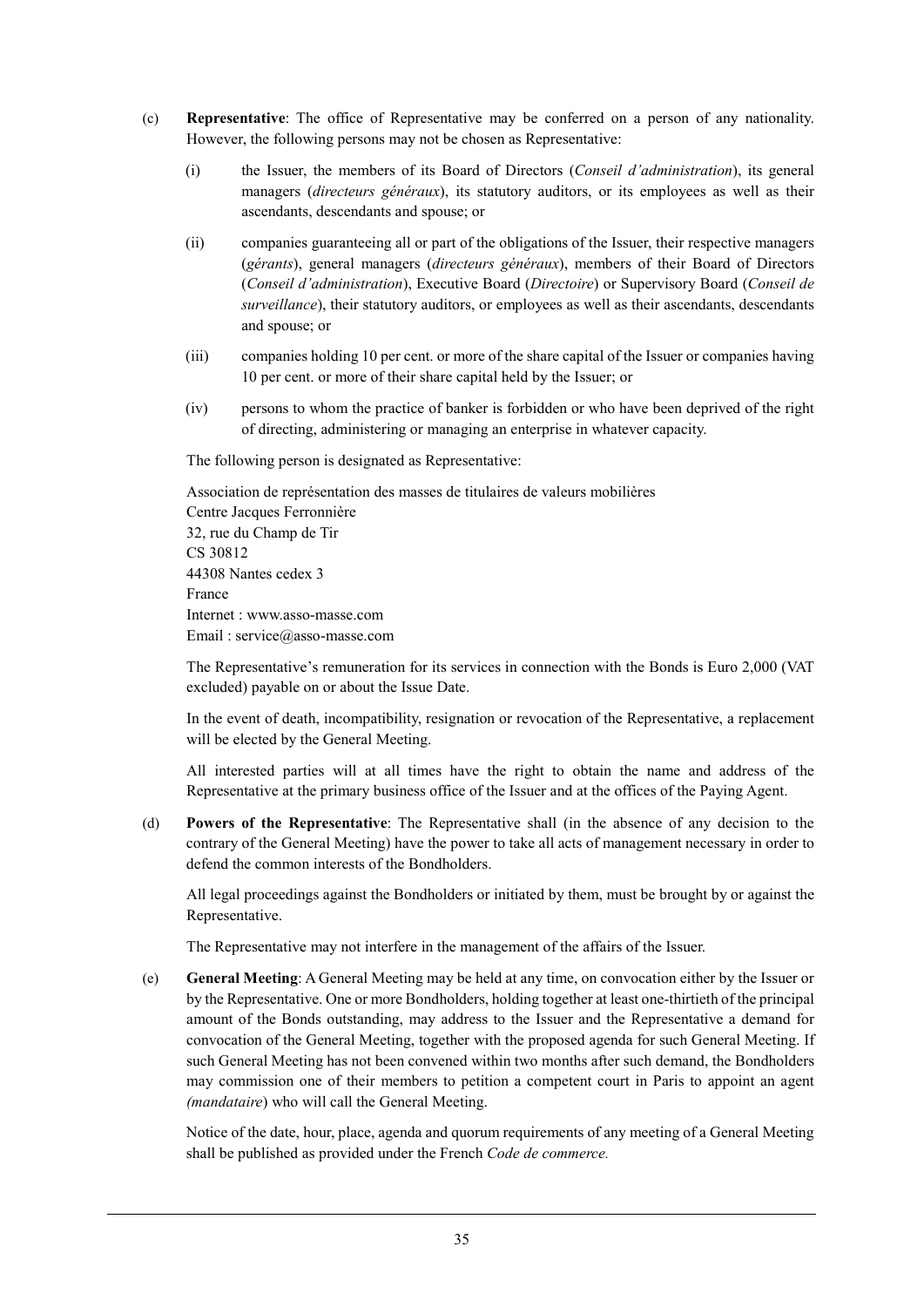Each Bondholder has the right to participate in a General Meeting in person, by proxy, correspondence, or, if the *statuts* of the Issuer so specify, videoconference or any other means of telecommunications allowing the identification of the participating Bondholders. Each Bond carries the right to one vote.

In accordance with Article R.228-71 of the French *Code de commerce* which shall apply, the right of each Bondholder to participate in General Meetings will be evidenced by the entries in the books of the relevant Account Holder of the name of such Bondholder as of 0:00, Paris time, on the second (2nd) business day in Paris preceding the date set for the meeting of the relevant General Meeting.

(f) **Powers of the General Meetings**: The General Meeting is empowered to deliberate on the dismissal and replacement of the Representative and also may act with respect to any other matter that relates to the common rights, actions and benefits of the Bondholders which now or in the future may accrue, including authorising the Representative to act at law as plaintiff or defendant in the name and on behalf of the Bondholders.

The General Meeting may further deliberate on any proposal relating to the modification of the Conditions including any proposal, whether for arbitration or settlement, relating to rights in controversy or which were the subject of judicial decisions, it being specified, however, that the General Meeting may not increase the liabilities (*charges*) to Bondholders, nor establish any unequal treatment between the Bondholders, nor to decide to convert the Bonds into shares.

General Meetings may deliberate validly on first convocation only if Bondholders present or represented hold at least a fifth of the principal amount of the Bonds then outstanding. On second convocation, no quorum shall be required. Decisions at meetings shall be taken by a two-third majority of votes cast by Bondholders attending such General Meetings or represented thereat.

For the avoidance of doubt, in this Condition 10 "outstanding" shall not include those Bonds purchased by the Issuer under Condition 6(6) above that are held by it and not cancelled.

(g) **Written Resolutions**: Pursuant to Article L.228-46-1 of the French *Code de commerce*, the Issuer shall be entitled in lieu of the holding of a General Meeting to seek approval of a resolution from the Bondholders by way of a Written Resolution. Subject to the following sentence a Written Resolution may be contained in one document or in several documents in like form, each signed by or on behalf of one or more of the Bondholders. Pursuant to Articles L.228-46-1 and R.225-97 of the French *Code de commerce* approval of a Written Resolution may also be given by way of electronic communication allowing the identification of Bondholders ("**Electronic Consent**").

Notice seeking the approval of a Written Resolution (including by way of Electronic Consent) will be published as provided under Condition 11 (Notices) not less than fifty (15) days prior to the date fixed for the passing of such Written Resolution (the "**Written Resolution Date**"). Notices seeking the approval of a Written Resolution will contain the conditions of form and time limits to be complied with by the Bondholders who wish to express their approval or rejection of such proposed Written Resolution. Bondholders expressing their approval or rejection before the Written Resolution Date will undertake not to dispose of their Bonds until after the Written Resolution Date. For the purpose hereof, a "**Written Resolution**" means a resolution in writing signed by the Bondholders of not less than 70 per cent. in principal amount of the Bonds outstanding.

(h) **Information of Bondholders**: Each Bondholder or representative thereof will have the right, during the 15 calendar day period preceding the holding of each General Meeting on first convocation or the Written Resolution Date and, during the 10-day period preceding the holding of the General Meeting on second convocation, to consult or make a copy of the text of the resolutions which will be proposed and of the reports which will be presented at the meeting, which will be available for inspection at the principal office of the Issuer, at the offices of the Paying Agent and at any other place specified in the notice of meeting.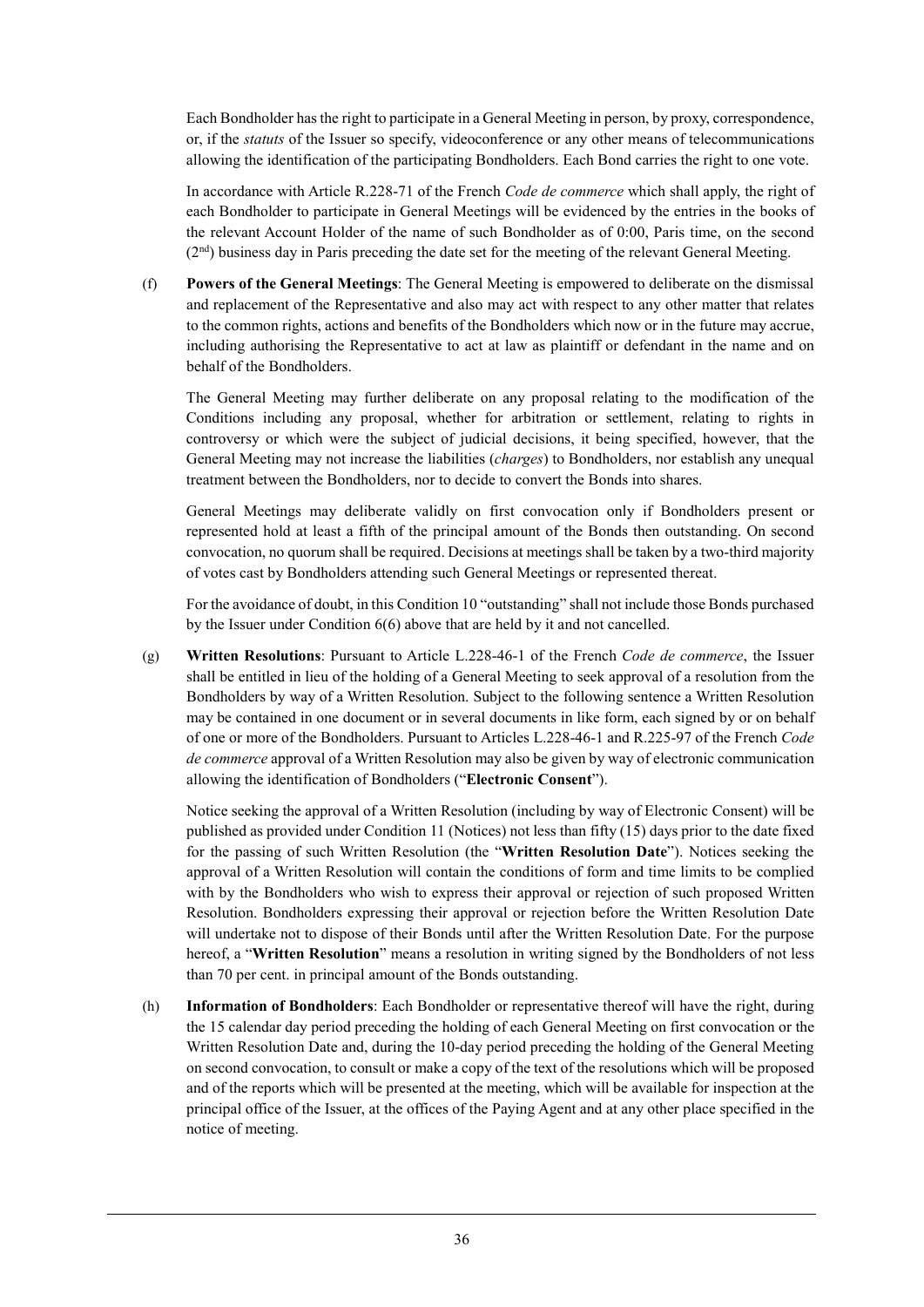- (i) **Expenses**: The Issuer will pay all reasonable expenses incurred in the operation of the *Masse*, including expenses relating to the calling and holding of General Meetings, seeking the approval of a Written Resolution and the expenses which arise by virtue of the remuneration of the Representative, and more generally all administrative expenses resolved upon by a General Meeting, it being expressly stipulated that no expenses may be imputed against interest payable on the Bonds.
- (j) **Notices of decisions**: Decisions of the General Meetings and Written Resolutions once approved shall be published in accordance with the provisions set out in Condition 11 not more than 90 calendar days from the date thereof.

### **11. Notices**

Any notice to the Bondholders will be valid if delivered to the Bondholders through Euroclear France, Euroclear or Clearstream and be published on the website of the Issuer (*www.worldline.com*). Any such notice shall be deemed to have been given on the date of such delivery to Euroclear France, Euroclear and Clearstream or, where relevant and if later, the date of such publication on the website of the Issuer or, if published more than once or on different dates, on the first date on which such delivery is made.

### **12. Further Issues**

The Issuer may, from time to time without the consent of the Bondholders, issue further bonds to be assimilated (*assimilables*) with the Bonds as regards their financial service, provided that such further bonds and the Bonds shall carry rights identical in all respects (or in all respects except for the first payment of interest thereon) and that the terms of such further bonds shall provide for such assimilation. In the event of such assimilation, the Bondholders and the holders of any assimilated bonds will, for the defence of their common interests, be grouped in a single *Masse* having legal personality.

### **13. Governing Law and Submission to Jurisdiction**

### (1) **Governing Law**

The Bonds shall be governed by the laws of France.

### (2) **Jurisdiction**

For the benefit of the Bondholders, the Issuer submits to jurisdiction of the competent courts within the jurisdiction of the *Cour d'Appel* of Paris.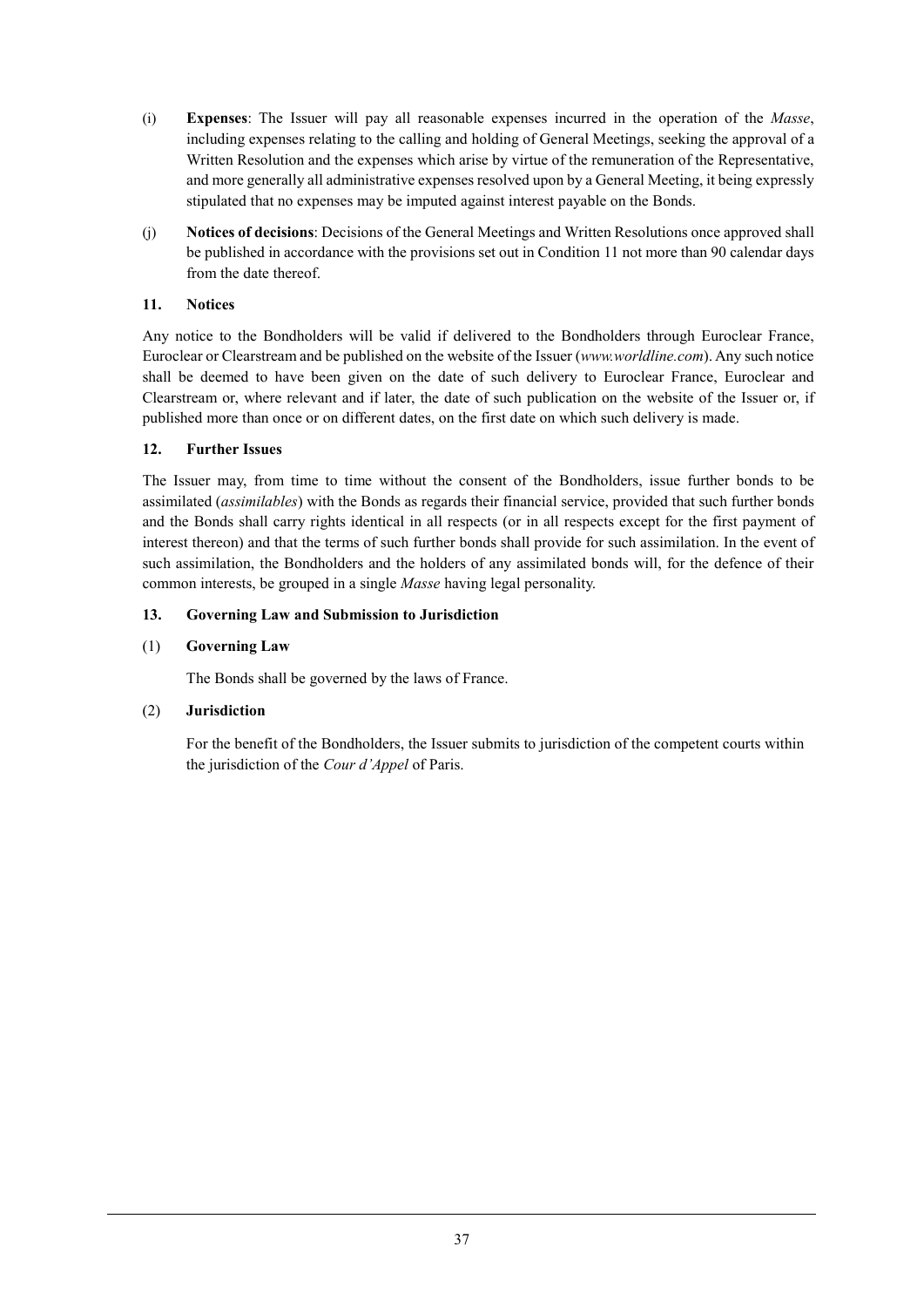### **USE AND ESTIMATED NET AMOUNT OF PROCEEDS**

The estimated net proceeds of the issue of the Bonds will amount to  $6496,500,000$  and be applied by the Issuer to refinance part of the bridge financing secured with the Global Coordinators and Joint Bookrunners in the context of the acquisition of the 36.4 per cent. minority stake in EquensWorldline SE and part for general corporate purposes.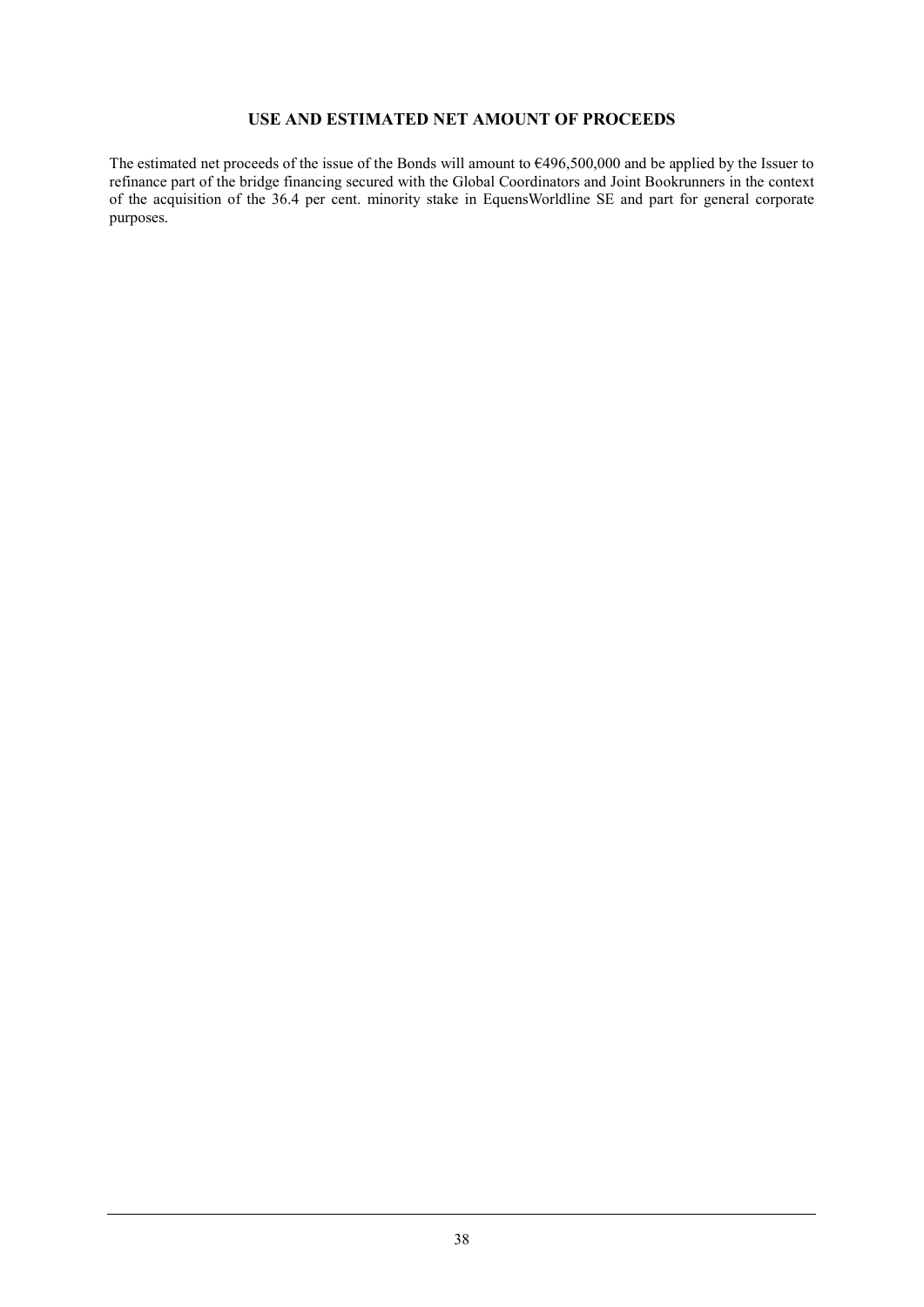### **DESCRIPTION OF THE ISSUER**

For a general description of the Issuer, its activities and its financial conditions, please refer to the cross-reference lists appearing under "Documents Incorporated by Reference" (pages 21 to 25 of this Prospectus) above.

As of 12 September 2019, the registered share capital of the Issuer amounts to €124,257,390.76 represented by 182,731,457 shares of  $\epsilon$ 0.68 nominal value each.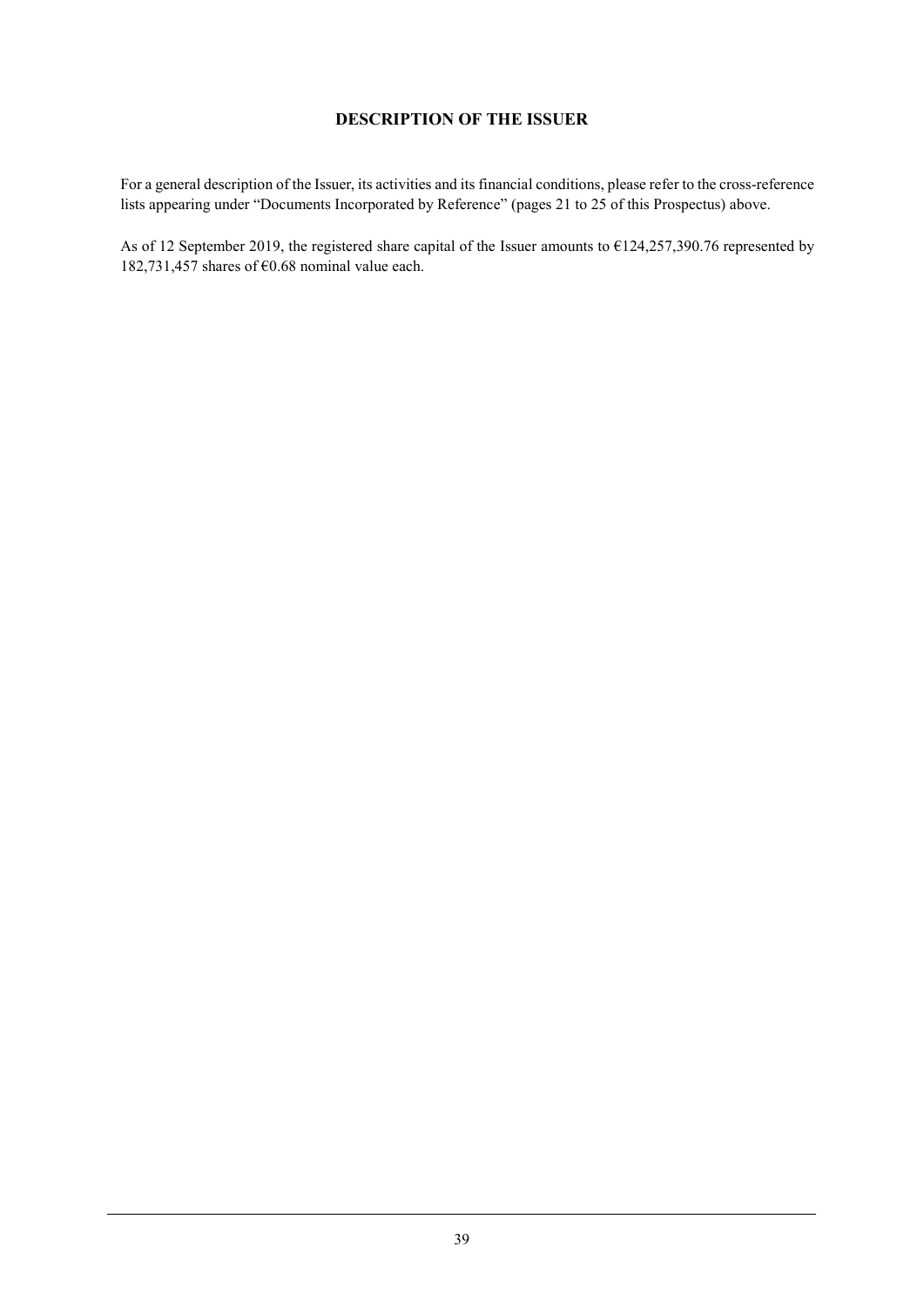### **RECENT DEVELOPMENTS**

Press release dated 4 September 2019

#### **S&P Global Ratings assigns a BBB / Stable rating to Worldline**

**Bezons, September 4th, 2019** - Worldline (Euronext Paris: FR0011981968), the European leader in the payment and transactional services industry announces it has been assigned a BBB long-term issuer credit rating with a stable outlook by S&P Global Ratings.

**Thierry Guermann, Primary Credit Analyst at S&P Global Ratings**: "Worldline has established a solid position in Europe's payment market. It generates a high proportion of recurrent revenues and strong cash flow, shows good diversification and has sound growth opportunities."

**Eric Heurtaux, Chief Financial Officer of Worldline**: "This rating represents an important landmark in Worldline's history and sets solid grounds for future corporate developments. It also reflects Worldline's strong credit profile and follows the successful €600 million inaugural convertible bond issuance end of July 2019."

The rating can be found on S&P Global Ratings' public website at www.standardandpoors.com. Complete rating information is available to subscribers of RatingsDirect at www.capitaliq.com.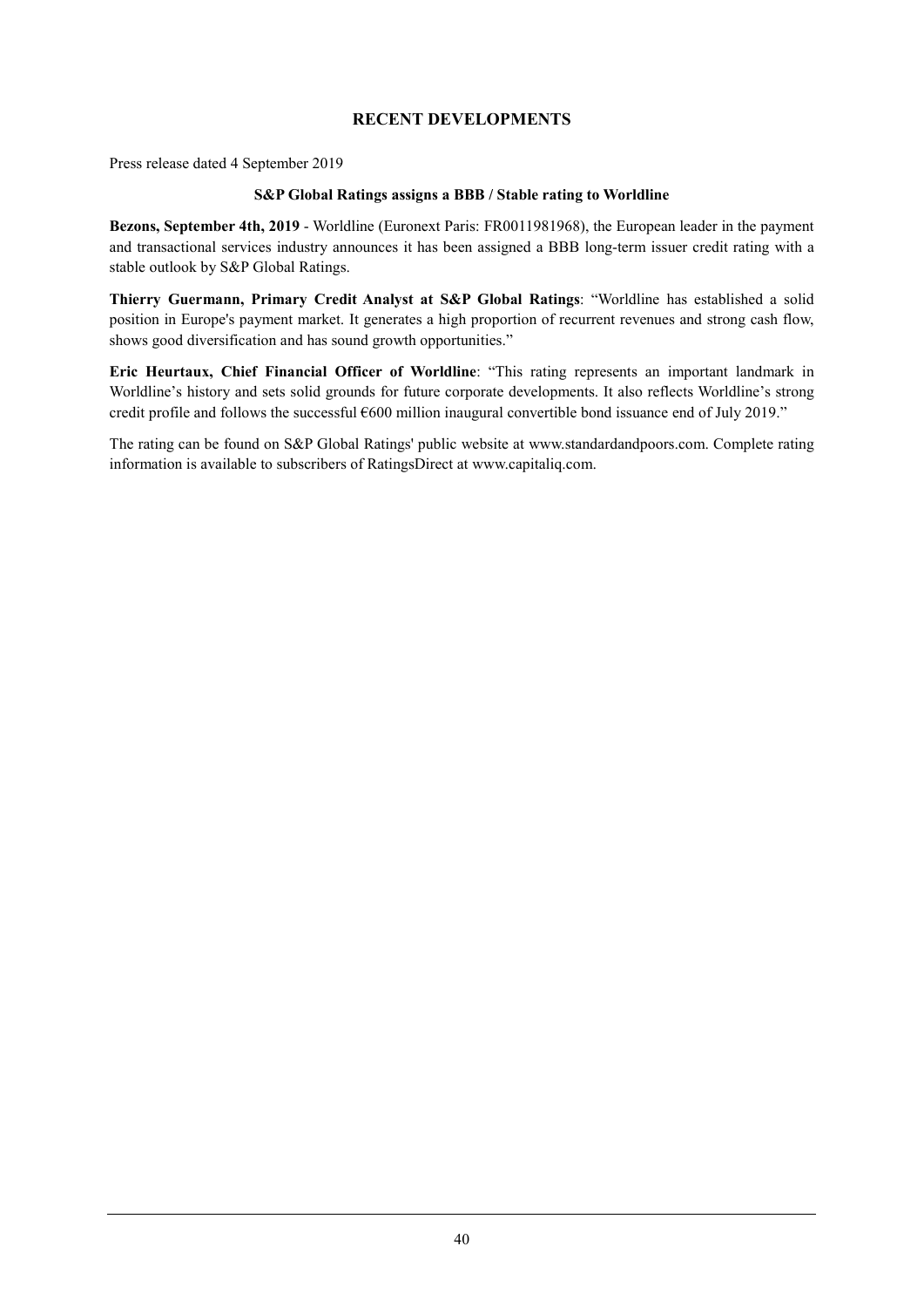### **SUBSCRIPTION AND SALE**

BNP Paribas, J.P. Morgan Securities plc and Natixis (the "**Global Coordinators and Joint Bookrunners**") and Commerzbank Aktiengesellschaft, Crédit Industriel et Commercial S.A., ING Bank N.V., Belgian Branch, MUFG Securities (Europe) N.V. and UniCredit Bank AG (together with the Global Coordinators and Joint Bookrunners, the "**Joint Bookrunners**") have jointly and severally agreed, pursuant to a Subscription Agreement (the "**Subscription Agreement**") dated 16 September 2019, subject to satisfaction of certain conditions, to subscribe or procure subscribers for the Bonds at the issue price equal to 99.500 per cent. of the principal amount of Bonds, less a commission as separately agreed between the Joint Bookrunners and the Issuer.

The Issuer will also reimburse the Joint Bookrunners in respect of certain of their expenses and has agreed to indemnify the Joint Bookrunners against certain liabilities, incurred in connection with the issue of the Bonds. The Subscription Agreement may be terminated in certain circumstances prior to payment to the Issuer.

#### **United States**

The Bonds have not been and will not be registered under the Securities Act, and may not be offered or sold within the United States except in certain transactions exempt from the registration requirements of the Securities Act. Terms used in this paragraph have the meaning given to them by Regulation S under the Securities Act.

The Bonds are being offered and sold outside of the United States in reliance on Regulation S.

In addition, until 40 calendar days after the commencement of the offering of the Bonds, an offer or sale of Bonds within the United States by a dealer (whether or not participating in the offering) may violate the registration requirements of the Securities Act.

#### **United Kingdom**

Each of the Joint Bookrunners has represented, warranted and agreed, severally but not jointly, that:

- (a) it has only communicated or caused to be communicated and will only communicate or cause to be communicated an invitation or inducement to engage in investment activity (within the meaning of Section 21 of the Financial Services and Markets Act 2000, as amended (the "**FSMA**")) received by it in connection with the issue or sale of the Bonds in circumstances in which Section 21(1) of the FSMA does not apply to the Issuer; and
- (b) it has complied and will comply with all applicable provisions of the FSMA with respect to anything done by it in relation to the Bonds in, from or otherwise involving the United Kingdom.

#### **France**

Each of the Joint Bookrunners has represented and agreed, severally but not jointly, that it has not offered or sold and will not offer or sell, directly or indirectly, Bonds to the public in France, and has not distributed or caused to be distributed and will not distribute or cause to be distributed to the public in France, this Prospectus or any other offering material relating to the Bonds, and that such offers, sales and distributions have been and will be made in France only to qualified investors within the meaning of Article 2(e) of the Prospectus Regulation and in accordance with Articles L.411-1 and L.411-2 of the French *Code monétaire et financier*.

#### **Prohibition of Sales to European Economic Area Retail Investors**

Each Joint Bookrunner has represented and agreed that it has not offered, sold or otherwise made available and will not offer, sell or otherwise make available any Bonds to any retail investor in the EEA.

For the purposes of this provision, the expression "**retail investor**" means a person who is one (or more) of the following:

(i) a retail client as defined in point (11) of Article 4(1) of MiFID II; or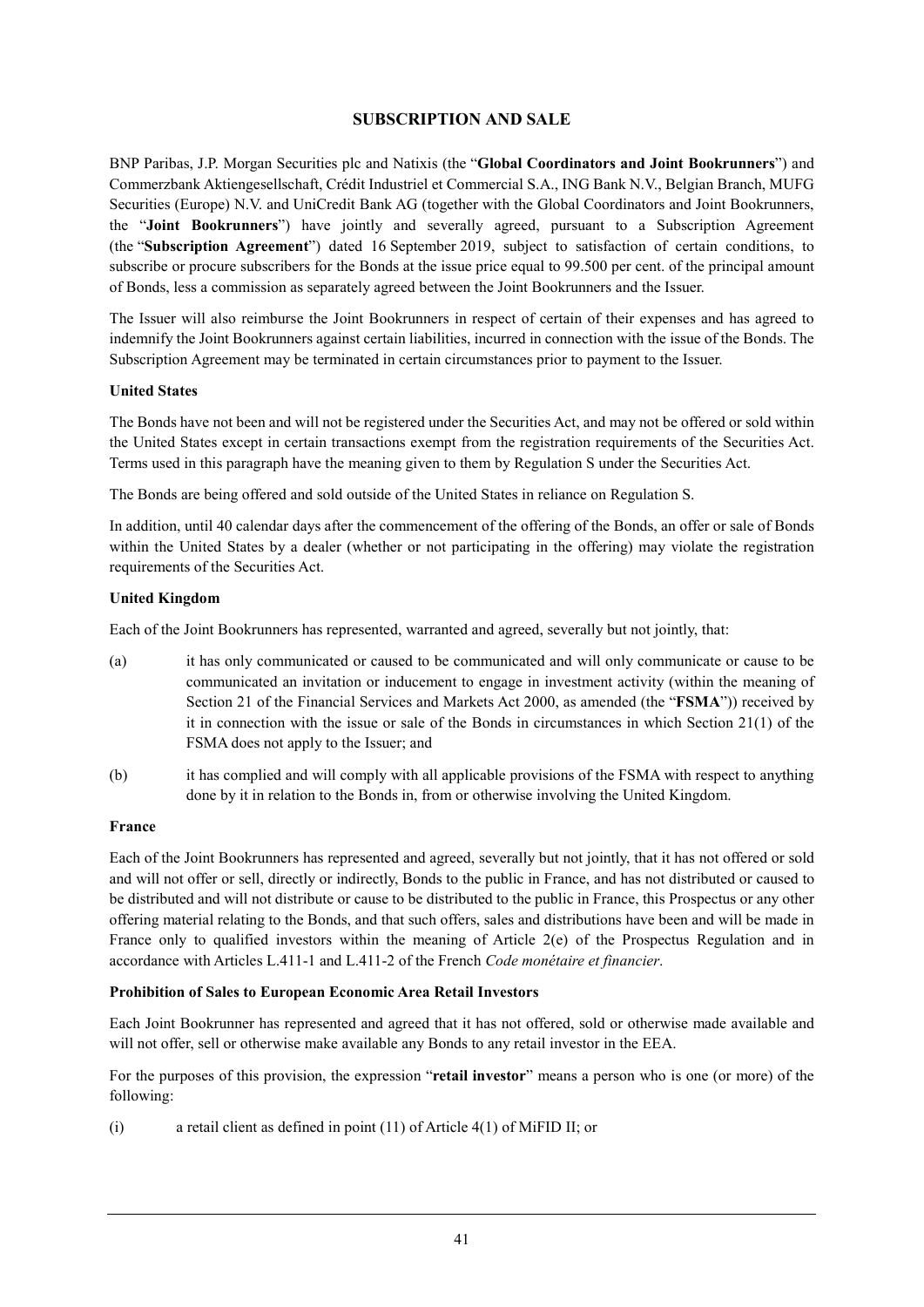(ii) a customer within the meaning of IMD, where that customer would not qualify as a professional client as defined in point (10) of Article 4(1) of MiFID II.

### **Singapore**

Each Joint Bookrunner has represented and agreed, severally but not jointly, that this Prospectus has not been registered as a prospectus with the Monetary Authority of Singapore. Accordingly, each Joint Bookrunner has represented and agreed that it has not offered or sold any Bond to be made the subject of an invitation for subscription or purchase and will not offer or sell any Bond or cause the Bonds to be made the subject of an invitation for subscription or purchase, and has not circulated or distributed, nor will it circulate or distribute, this Prospectus or any other document or material in connection with the offer or sale, or invitation for subscription or purchase, of the Bonds, whether directly or indirectly, to any person in Singapore other than (i) to an institutional investor (as defined in Section 4A of the Securities and Futures Act (Chapter 289) of Singapore, as modified or amended from time to time (the "**SFA**")) pursuant to Section 274 of the SFA, (ii) to a relevant person (as defined in Section 275(2) of the SFA) pursuant to Section 275(1) of the SFA, or any person pursuant to Section 275(1A) of the SFA, and in accordance with the conditions specified in Section 275 of the SFA, or (iii) otherwise pursuant to, and in accordance with the conditions of, any other applicable provision of the SFA.

Where Bonds are subscribed or purchased under Section 275 of the SFA by a relevant person which is:

- (a) a corporation (which is not an accredited investor (as defined in Section 4A of the SFA)) the sole business of which is to hold investments and the entire share capital of which is owned by one or more individuals, each of whom is an accredited investor; or
- (b) a trust (where the trustee is not an accredited investor) whose sole purpose is to hold investments and each beneficiary of the trust is an individual who is an accredited investor,

securities or securities-based derivatives contracts (each term as defined in Section 2(1) of the SFA) of that corporation or the beneficiaries' rights and interest (howsoever described) in that trust shall not be transferred within six months after that corporation or that trust has acquired the Bonds pursuant to an offer made under Section 275 of the SFA except:

- (i) to an institutional investor or to a relevant person, or to any person arising from an offer referred to in Section  $275(1A)$  or Section  $276(4)(i)(B)$  of the SFA;
- (ii) where no consideration is or will be given for the transfer;
- (iii) where the transfer is by operation of law;
- (iv) as specified in Section 276(7) of the SFA; or
- (v) as specified in Regulation 37A of the Securities and Futures (Offers of Investments) (Securities and Securities-based Derivatives Contracts) Regulations 2018.

Singapore SFA Product Classification: In connection with Section 309B of the SFA and the Securities and Futures (Capital Markets Products) Regulations 2018 of Singapore (the "**CMP Regulations 2018**"), the Issuer has determined, and hereby notifies all relevant persons (as defined in Section 309A(1) of the SFA), that the Bonds are "prescribed capital markets products" (as defined in the CMP Regulations 2018) and Excluded Investment Products (as defined in MAS Notice SFA 04-N12: Notice on the Sale of Investment Products and MAS Notice FAA-N16: Notice on Recommendations on Investment Products).

#### **General**

No action has been or will be taken by the Issuer or the Joint Bookrunners that would, or is intended to, permit a public offer of the Bonds or possession or distribution of this Prospectus or any other offering material relating to the Bonds, in any country or jurisdiction where any such action for that purpose is required. Accordingly, each of the Joint Bookrunners has represented, warranted and agreed, severally but not jointly, that it has not, directly or indirectly, offered or sold and will not, directly or indirectly, offer or sell any Bonds or has not, directly or indirectly, distributed or published and will not, directly or indirectly, distribute or publish any offering circular, prospectus,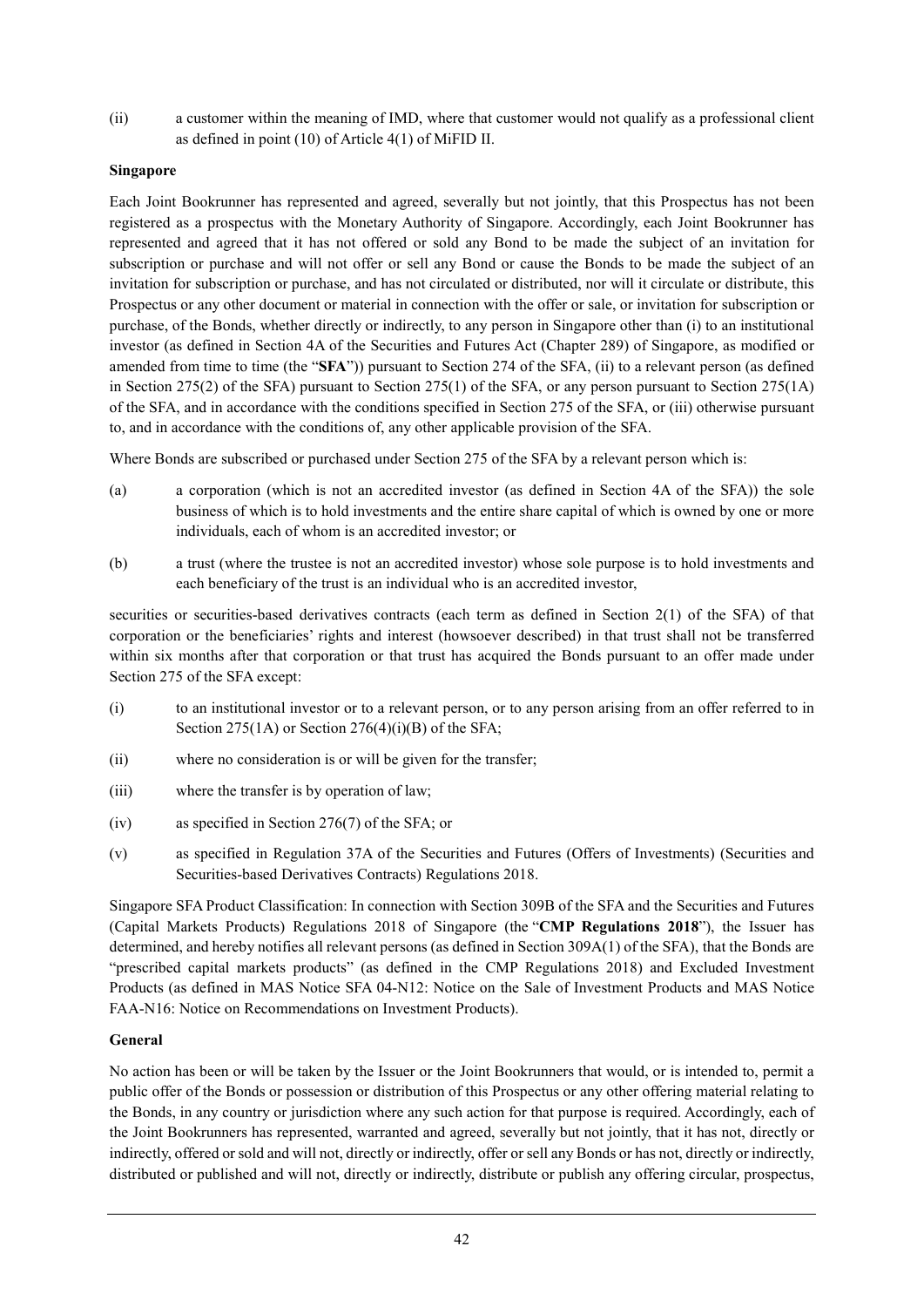form of application, advertisement or other document or information relating to the Bonds in any country or jurisdiction except under circumstances that will result in compliance with any applicable laws and regulations and all offers and sales of Bonds by it will be made on the same terms.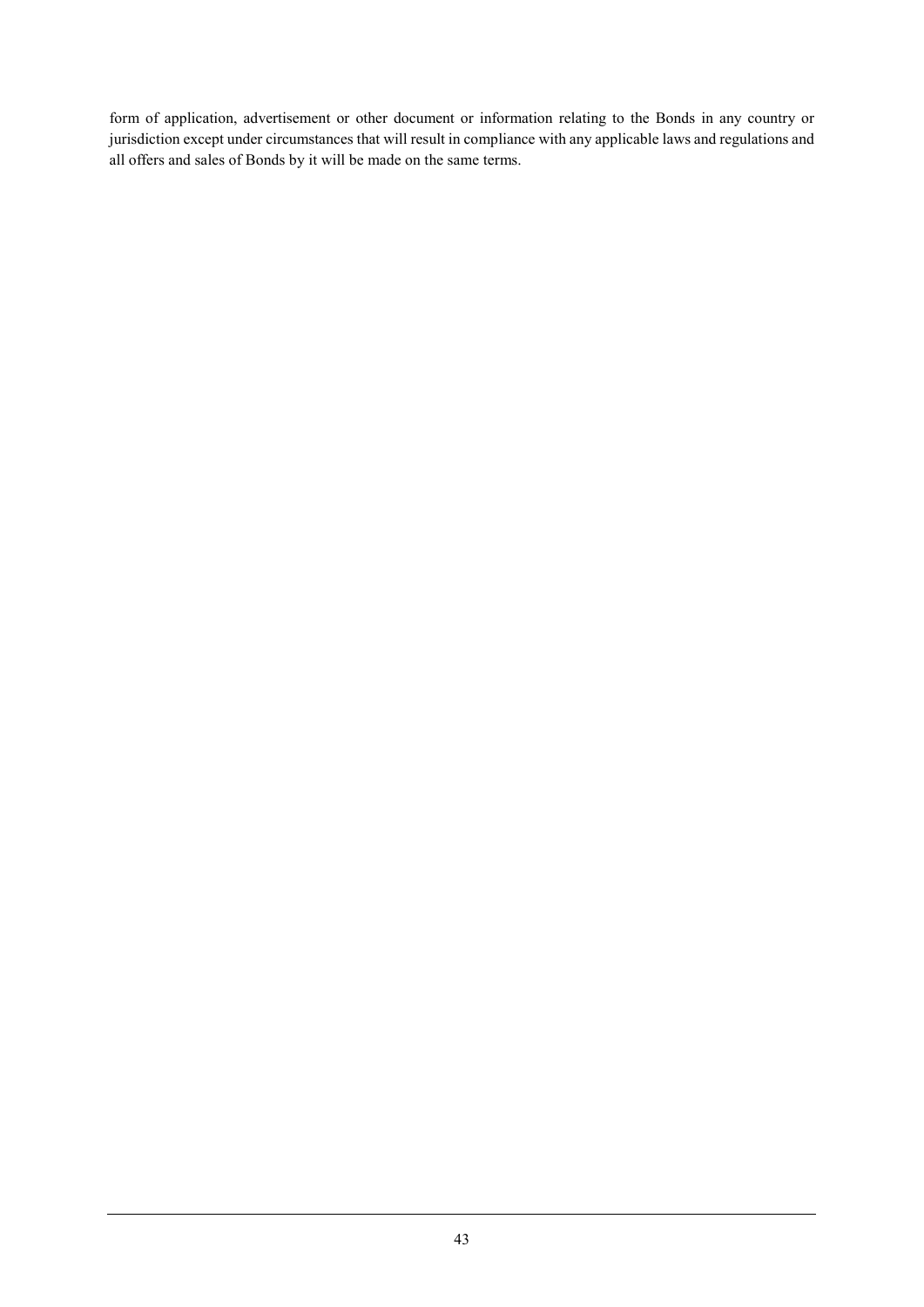# **GENERAL INFORMATION**

### **1. Authorisations**

The Bonds were issued pursuant to a resolution of the *Conseil d'administration* (Board of Directors) of the Issuer adopted on 3 September 2019 and a decision of the *Directeur Général* dated 11 September 2019.

### **2. Admission to trading**

This Prospectus has been approved by to the AMF in France in its capacity as competent authority pursuant to the Prospectus Regulation and received the approval number no. 19-439 dated 16 September 2019. The AMF only approves this Prospectus as meeting the standards of completeness, comprehensibility and consistency imposed by the Prospectus Regulation. Such approval should not be considered as an endorsement of either the Issuer or the quality of the Bonds that are the subject of this Prospectus and investors should make their own assessment as to the suitability of investing in the Bonds.

This Prospectus will be valid until the date of admission of the Bonds to trading on Euronext Paris. The obligation to supplement the Prospectus in the event of significant new factors, material mistakes or material inaccuracies will not apply when the Prospectus is no longer valid.

Application has been made for the Bonds to be admitted to trading on Euronext Paris as from the Issue Date.

The estimated costs for the admission to trading of the Bonds (including AMF and Euronext Paris fees) will be approximately  $€11,600$ .

### **3. Clearing systems**

The Bonds have been accepted for clearance through Clearstream, Euroclear systems and Euroclear France under Common Code 205383506 and International Securities Identification Number (ISIN) FR0013448032.

The address of Euroclear is 1 boulevard du Roi Albert II, 1210 Brussels, Belgium.

The address of Clearstream is 42 avenue John Fitzgerald Kennedy, L-1855 Luxembourg, Grand-Duchy of Luxembourg.

The address of Euroclear France is 66, rue de la Victoire, 75009 Paris, France.

### **4. No significant or material change**

There has been no significant change in the financial position or financial performance of the Issuer or the Group since 30 June 2019 and there has been no material adverse change in the prospects of the Issuer or the Group since 31 December 2018.

#### **5. Governmental, legal and arbitration proceedings**

Save as disclosed in pages 21 to 25 of this Prospectus (page 31 of the *Document d'Enregistrement Universel 2018* and pages 323 to 324 of the *Document de Référence 2018*), neither the Issuer nor any other member of the Group is involved in any governmental, legal or arbitration proceedings (including any such proceedings which are pending or threatened of which the Issuer is aware), during a period covering at least the previous 12 months which may have, or have had in the recent past, significant effects on the Issuer and/or the Group's financial position or profitability.

#### **6. Conflicts of Interest**

At the date of this Prospectus, to the Issuer's knowledge, there are no conflicts of interest between the duties of the members of the *Conseil d'administration* (Board of Directors) of the Issuer and their private interests and/or their other duties.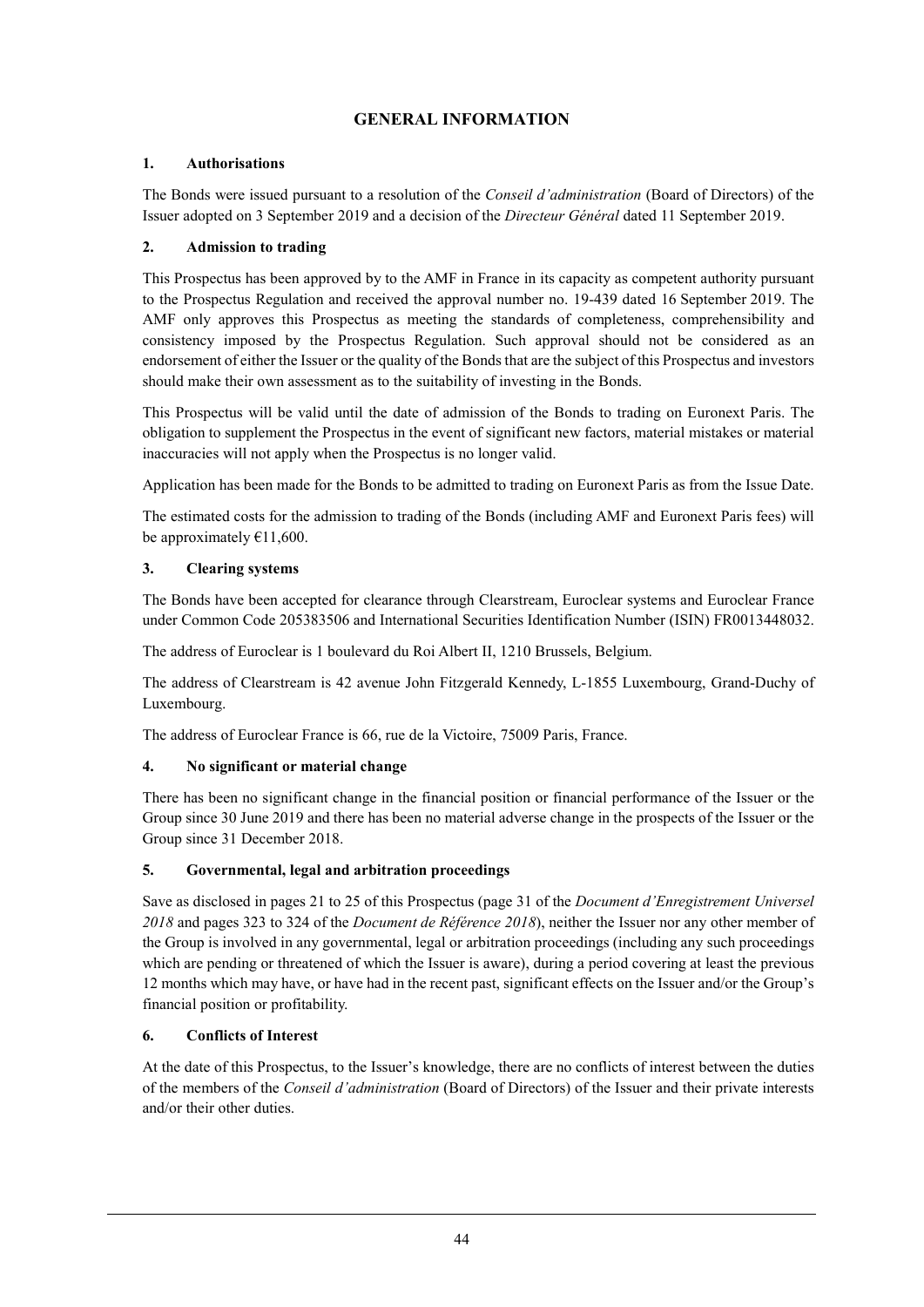### **7. Materials interests**

Save for any fees payable to the Joint Bookrunners and save as disclosed under the heading "Potential Conflict of Interest" in the section "Risk Factors", as far as the Issuer is aware, no person involved in the issue of the Bonds has any interest, including conflicting ones, that is material to the issue.

### **8. Statutory Auditors**

The statutory auditors of the Issuer are Deloitte & Associés and Grant Thornton, who have audited the Issuer's consolidated accounts in accordance with generally accepted auditing standards in France for each of the two financial years ended on 31 December 2017 and 2018 and reviewed the interim condensed consolidated financial statements of the Issuer as of and for the 6-month period ended 30 June 2019. The auditors are independent statutory auditors with respect to the Issuer as required by the laws of the French Republic and under the applicable rules of the *Compagnie Nationale des Commissaires aux Comptes*. Their audit reports on these accounts were issued with unqualified opinions. Deloitte & Associés and Grant Thornton are members of the *Compagnie Régionale des Commissaires aux Comptes* of Versailles.

### **9. Documents**

So long as any of the Bonds are outstanding, copies of this Prospectus, the documents incorporated by reference and the *statuts* (by-laws) of the Issuer will be available for inspection and copies of the most recent annual financial statements of the Issuer will be obtainable, free of charge, at the specified offices for the time being of the Paying Agents during normal business hours.

This Prospectus and all the documents incorporated by reference are also available on the Issuer's website (*www.worldline.com*). This Prospectus is also available on the website of the AMF (*www.amf-france.org*).

### **10. Yield**

The yield of the Bonds calculated on the Issue Date on the basis of the issue price is 0.351 per cent. *per annum*. It is not an indication of future yield.

### **11. Ratings**

The Issuer is rated BBB (stable outlook) by S&P Global Ratings ("**S&P**"). The Bonds have been rated BBB by S&P. S&P is established in the European Union, registered under Regulation (EC) No. 1060/2009, as amended (the "**CRA Regulation**") and included in the list of registered credit rating agencies published by the European Securities and Markets Authority on its website (https://www.esma.europa.eu/supervision/credit-rating-agencies/risk) in accordance with the CRA Regulation. A security rating is not a recommendation to buy, sell or hold securities and may be subject to revision, suspension or withdrawal at any time by the assigning rating agency.

#### **12. LEI number**

The Legal Entity Identifier number of the Issuer is 549300CJMQNCA0U4TS33.

#### **13. Stabilisation**

In connection with the issue of the Bonds, BNP Paribas (the "**Stabilising Manager**") (or any person acting on behalf of such Stabilising Manager) may (but will not be required to) over-allot the relevant Bonds or effect transactions within a specified period, with a view to supporting the market price of the relevant Bonds at a level higher than that which might otherwise prevail. However, stabilisation may not necessarily occur. Any stabilisation action may begin on or after the date on which adequate public disclosure of the terms of the offer of the Bonds is made and, if begun, may cease at any time, but it must end no later than the earlier of thirty (30) calendar days after the issue date of the Bonds and sixty (60) calendar days after the date of the allotment of the Bonds. Any stabilisation action or over-allotment must be conducted by the relevant Stabilising Manager in accordance with all applicable laws and rules.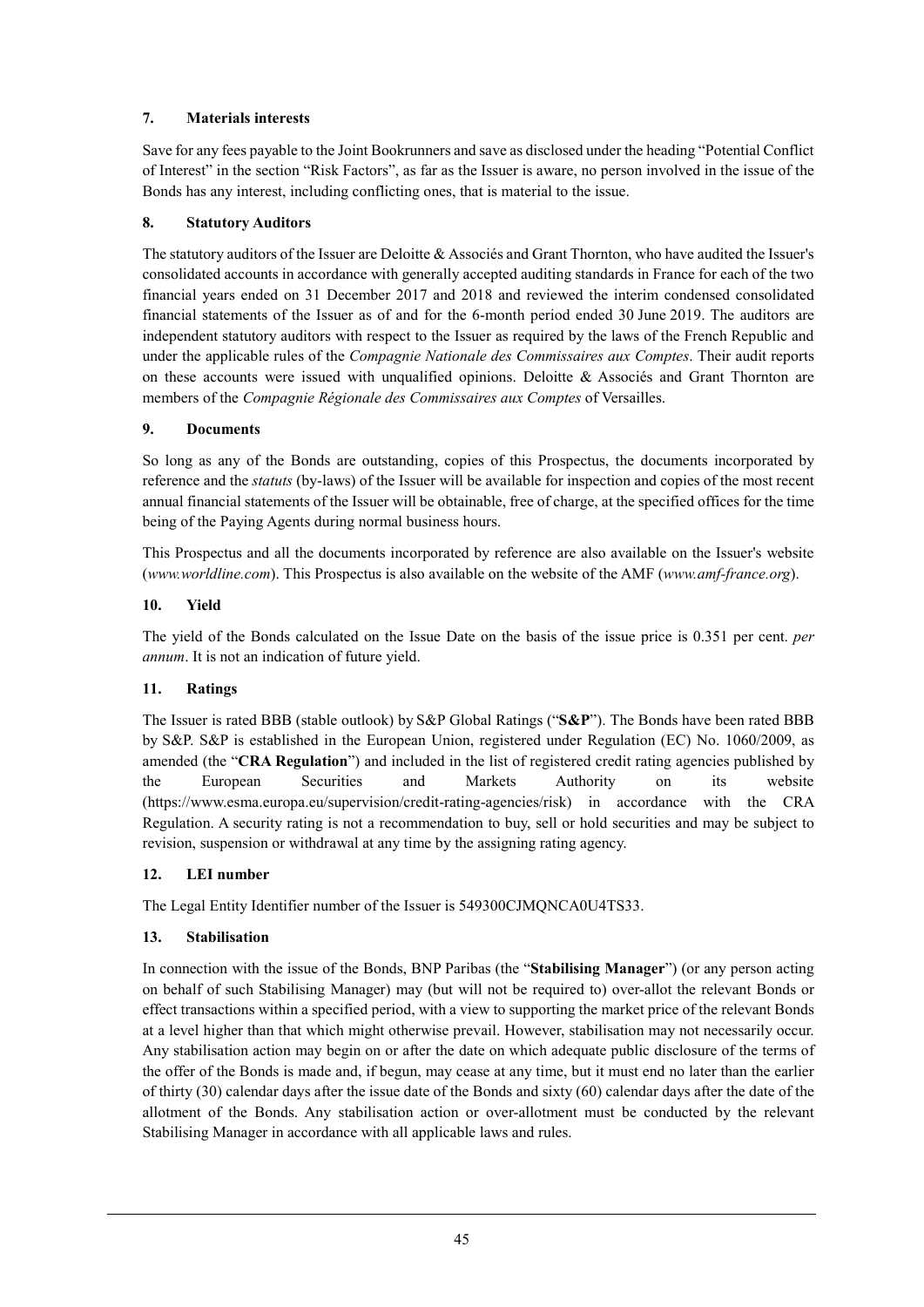The Issuer confirms the appointment of BNP Paribas as the central point responsible for adequate public disclosure of information, and handling any request from a competent authority, in accordance with Article 6(5) of Commission Delegated Regulation (EU) 2016/1052 of 8 March 2016 with regard to regulatory technical standards for the conditions applicable to buy-back programmes and stabilisation measures.

### **14. Forward-looking statements**

This Prospectus contains or incorporates by reference certain forward-looking statements that are based on estimates and assumptions. Forward-looking statements include statements with respect to the Issuer's business, future financial condition and prospects and generally include all statements preceded by, followed by or that include the words "considers", "envisages", "believes", "aims", "expects", "intends", "should", "anticipates", "estimates", "thinks", "wishes", "might", or similar expressions. Although it is believed that the expectations reflected in these forward-looking statements are reasonable, there is no assurance that the actual results or developments anticipated will be realised or, even if realised, that they will have the expected effects on the business, financial condition or prospects of the Issuer.

These forward-looking statements speak only as of the date on which the statements were made, and no obligation has been undertaken to publicly update or revise any forward-looking statements made in this Prospectus or elsewhere as a result of new information, future events or otherwise, except as required by applicable laws and regulations.

### **15. Issuer's website**

The website of the Issuer is "*www.worldline.com*". The information on such website does not form part of this Prospectus, except where that information has been incorporated by reference into this Prospectus.

### **16. Currency**

All references in this Prospectus to "**euro**", "**EUR**" and "**€**" refer to the currency introduced at the start of the third stage of European economic and monetary union pursuant to the Treaty establishing the European Community, as amended.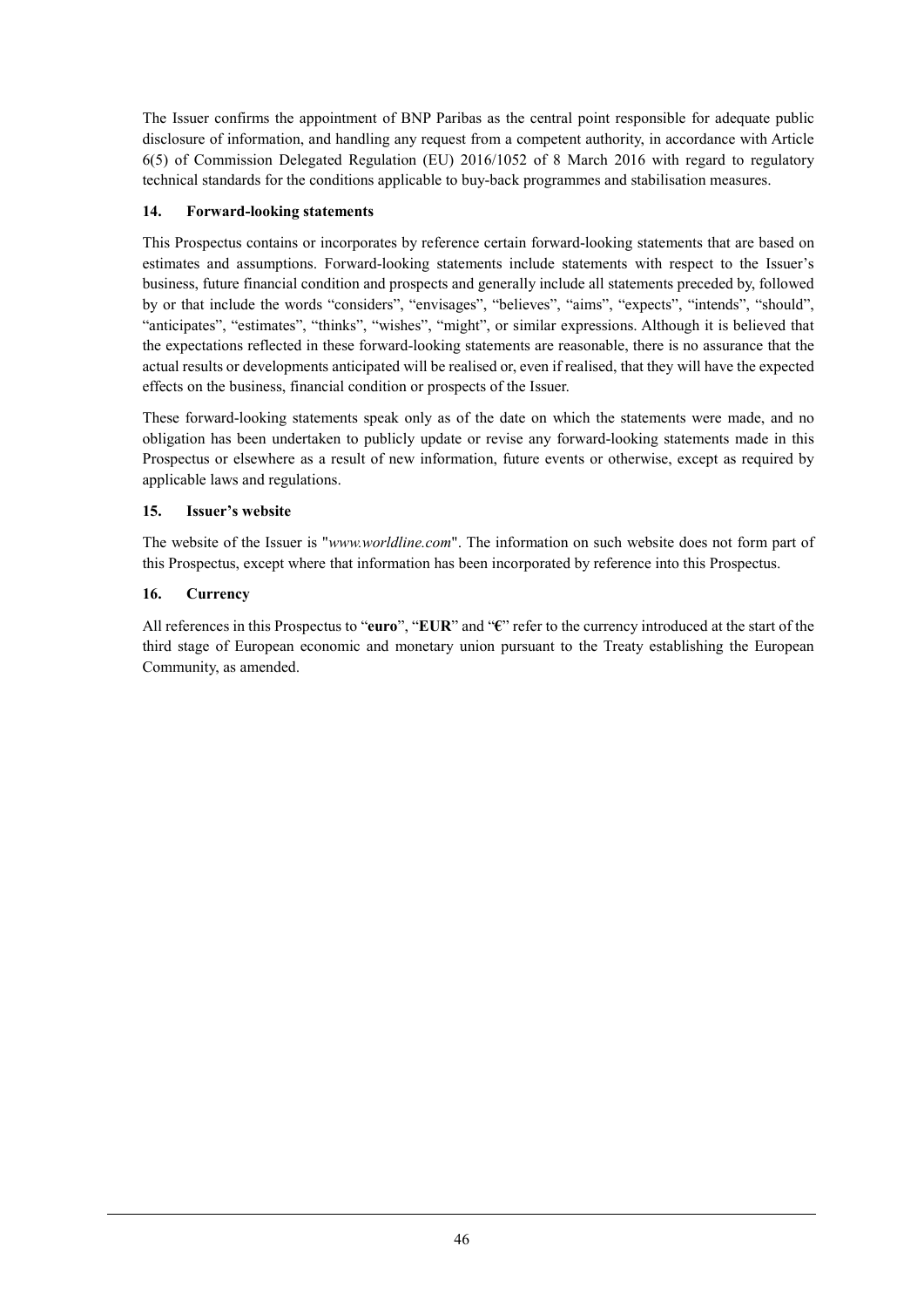### **PERSON RESPONSIBLE FOR THE INFORMATION GIVEN IN THE PROSPECTUS**

I hereby certify that, to the best of my knowledge, the information contained in this Prospectus is in accordance with the facts and makes no omission likely to affect its import.

> Worldline River Ouest 80, quai Voltaire 95870 Bezons France

Duly represented by Gilles Grapinet, *Directeur Général* of the Issuer

Dated 16 September 2019



This prospectus has been approved on 16 September 2019 under the approval number 19-439 by the French *Autorité des marchés financiers* (the "**AMF**") in its capacity as competent authority for the application of the provisions of Regulation (EU) 2017/1129.

The AMF has approved this prospectus after inquiring that the information it contains is complete, consistent and comprehensible.

This approval is not a favourable opinion on the Issuer and on the quality of the Bonds that are the subject of this Prospectus. Investors are invited to make their own assessment as to the suitability of investing in the Bonds.

This Prospectus is valid until 18 September 2019 and shall be completed by a supplement to it in the event of significant new factors, material mistakes or material inaccuracies.